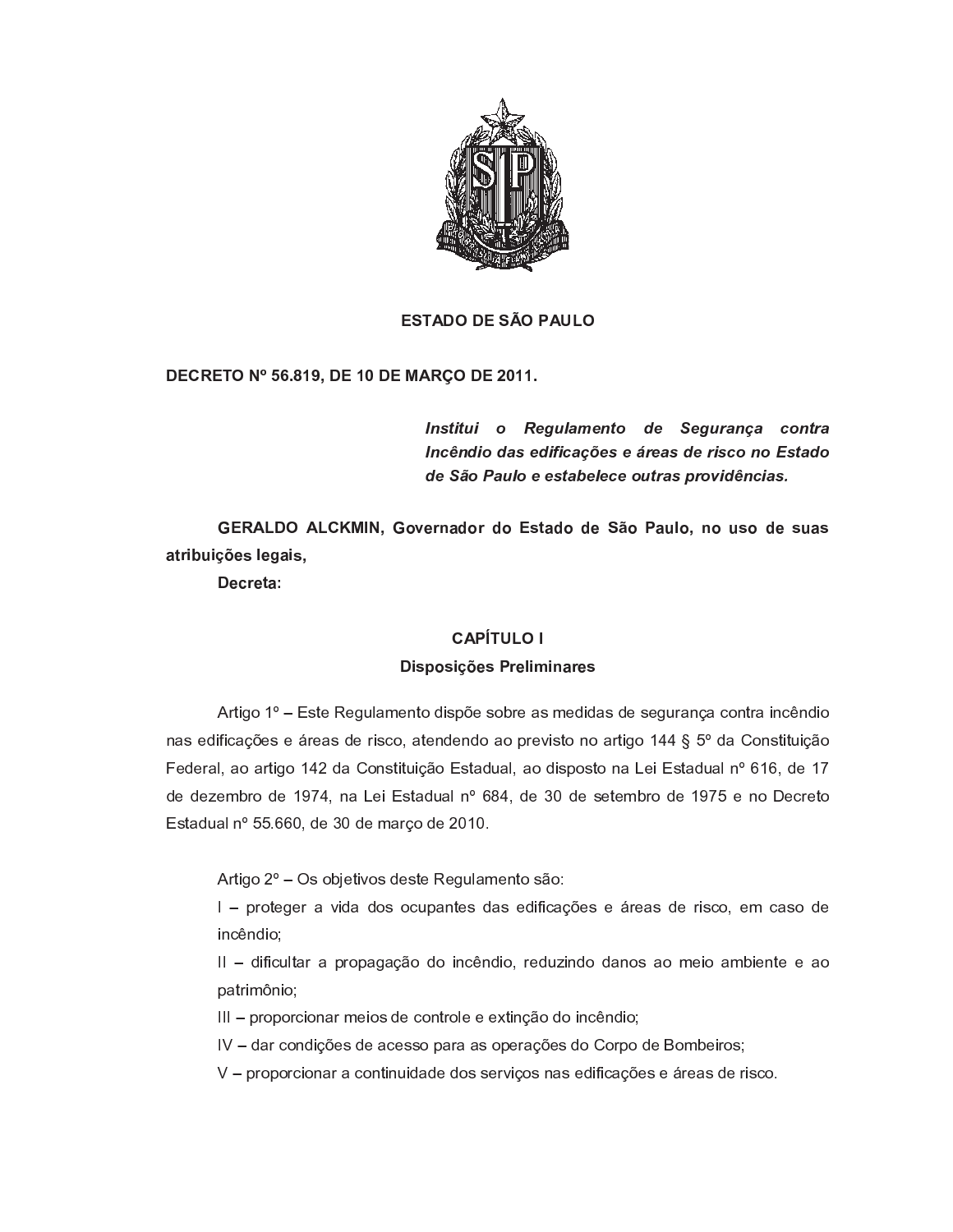# ---------

#### - - - - -

Artigo 3º - Para efeito deste Regulamento são adotadas as definições abaixo descritas:

### <sup>W</sup> <sup>D</sup> <sup>A</sup> <sup>C</sup> <sup>&</sup>lt; <sup>&</sup>gt; ? <sup>&</sup>gt; ? <sup>E</sup> <sup>E</sup> <sup>J</sup> <sup>&</sup>gt; <sup>G</sup> <sup>B</sup> <sup>9</sup>

^ <sup>|</sup> <sup>b</sup> ^ <sup>P</sup> ^ <sup>h</sup> R ` <sup>Y</sup> <sup>a</sup> <sup>Z</sup> <sup>Z</sup> R S <sup>g</sup> ` <sup>f</sup> R ^ <sup>Y</sup> <sup>a</sup> ^ <sup>Y</sup> \_ <sup>Z</sup> <sup>a</sup> R a ^ <sup>Y</sup> <sup>a</sup> <sup>Z</sup> <sup>Y</sup> <sup>Z</sup> <sup>S</sup> \ <sup>P</sup> ^ ` <sup>e</sup> ^ <sup>f</sup> <sup>T</sup> ` <sup>Q</sup> <sup>P</sup> ^ R ` <sup>f</sup> <sup>g</sup> ` <sup>a</sup> R T <sup>j</sup> - ^ medida em metros do piso mais baixo ocupado ao piso do último pavimento;

caracteriza a saída do nível de descarga ao piso do último pavimento, podendo ser a scendente ou descendente.

 $M$  is the set of the set of the set of the set of the set of the set of the set of the set of the set of the set of the set of the set of the set of the set of the set of the set of the set of the set of the set of the s

 $\mathcal{P} \colon \mathcal{P} \colon \mathcal{P} \colon \mathcal{P} \colon \mathcal{P} \colon \mathcal{P} \colon \mathcal{P} \colon \mathcal{P} \colon \mathcal{P} \colon \mathcal{P} \colon \mathcal{P} \colon \mathcal{P} \colon \mathcal{P} \colon \mathcal{P} \colon \mathcal{P} \colon \mathcal{P} \colon \mathcal{P} \colon \mathcal{P} \colon \mathcal{P} \colon \mathcal{P} \colon \mathcal{P} \colon \mathcal{P} \colon \mathcal{P} \colon \mathcal{P} \colon \mathcal{P} \colon \mathcal{P} \colon \mathcal{P} \colon \mathcal{$ incêndio das edificações e áreas de risco, no processo de segurança contra incêndio;

 <sup>W</sup> <sup>=</sup> ? <sup>&</sup>gt; <sup>&</sup>lt; - <sup>T</sup> <sup>k</sup> <sup>T</sup> ] \ \_ <sup>Z</sup> <sup>f</sup> <sup>T</sup> \_ <sup>b</sup> <sup>P</sup> <sup>Z</sup> <sup>Z</sup> ` <sup>a</sup> R a <sup>T</sup> <sup>Z</sup> ` <sup>Q</sup> <sup>P</sup> <sup>Z</sup> <sup>a</sup> <sup>T</sup> R Y <sup>b</sup> ^ <sup>k</sup> R \_ <sup>Z</sup> ` <sup>Q</sup> <sup>T</sup> <sup>Y</sup> <sup>f</sup> <sup>T</sup> ` <sup>Y</sup> <sup>Z</sup> <sup>f</sup> \ <sup>Q</sup> R k <sup>T</sup> <sup>Y</sup> <sup>j</sup> <sup>T</sup> \ <sup>Z</sup> ` <sup>Q</sup> <sup>P</sup> <sup>Z</sup> o pavimento e o nível superior a sua cobertura;

 <sup>W</sup> <sup>&</sup>lt; ; <sup>&</sup>gt; ? <sup>&</sup>gt; ? <sup>E</sup> <sup>E</sup> <sup>J</sup> <sup>&</sup>gt; <sup>G</sup> <sup>B</sup> <sup>9</sup> - <sup>T</sup> <sup>Y</sup> <sup>T</sup> \_ ^ <sup>Q</sup> <sup>P</sup> R T <sup>a</sup> ^ <sup>i</sup> <sup>P</sup> <sup>Z</sup> ^ ^ <sup>f</sup> <sup>T</sup> ` <sup>Y</sup> <sup>Q</sup> <sup>P</sup> \ R P <sup>Z</sup> <sup>a</sup> ^ <sup>i</sup> <sup>P</sup> <sup>Z</sup> ^ <sup>f</sup> <sup>T</sup> ` <sup>Y</sup> <sup>Q</sup> <sup>P</sup> \ <sup>a</sup> ^ <sup>a</sup> <sup>Z</sup> uma edificação;

<sup>W</sup> <sup>&</sup>lt; ; <sup>&</sup>gt; @ ? ; <sup>E</sup> @ <sup>J</sup> <sup>9</sup> - <sup>T</sup> ^ \_ <sup>d</sup> R Z ` <sup>Q</sup> <sup>Z</sup> <sup>Z</sup> <sup>Q</sup> <sup>Z</sup> <sup>P</sup> ` <sup>T</sup> <sup>Z</sup> <sup>a</sup> R h R f ^ <sup>e</sup> <sup>p</sup> <sup>T</sup> \ <sup>Z</sup> <sup>f</sup> <sup>T</sup> ` <sup>Q</sup> - \_ ^ <sup>P</sup> \_ ^ <sup>v</sup> <sup>Z</sup> ` ^ \_ <sup>Z</sup> ` <sup>Q</sup> <sup>T</sup>

. A set of the set of the set of the set of the set of the property of the property of the property of the pro

 <sup>W</sup> <sup>C</sup> <sup>A</sup> <sup>9</sup> ? ; <sup>E</sup> @ <sup>A</sup> <sup>9</sup> <sup>&</sup>lt; <sup>E</sup> <sup>&</sup>gt; ? <sup>9</sup> <sup>9</sup> <sup>&</sup>lt; <sup>M</sup> <sup>9</sup> ? ; <sup>9</sup> <sup>N</sup> <sup>F</sup> ; <sup>E</sup> <sup>&</sup>lt; <sup>9</sup> @  - <sup>T</sup> <sup>a</sup> <sup>T</sup> <sup>f</sup> \ \_ <sup>Z</sup> ` <sup>Q</sup> <sup>T</sup> <sup>Z</sup> \_ R Q R a <sup>T</sup> pelo Corpo de Bombeiros da Polícia Militar do Estado de São Paulo (CBPMESP) certificando que, durante a vistoria, a edificação possuía as condições de segurança contra incêndio, previstas pela legislação e constantes no processo, estabelecendo um período de r evalidação:

 <sup>W</sup> <sup>C</sup> <sup>A</sup> <sup>9</sup> <sup>&</sup>lt; <sup>E</sup> <sup>&</sup>gt; <sup>G</sup> <sup>B</sup> <sup>9</sup> <sup>M</sup> <sup>&</sup>gt; <sup>&</sup>lt; <sup>&</sup>gt; ? ; <sup>C</sup> <sup>&</sup>gt; <sup>G</sup> <sup>B</sup> <sup>9</sup> <sup>K</sup> - <sup>T</sup> <sup>a</sup> <sup>T</sup> <sup>f</sup> \ \_ <sup>Z</sup> ` <sup>Q</sup> <sup>T</sup> <sup>Z</sup> \_ R Q R a <sup>T</sup> <sup>b</sup> <sup>Z</sup> ] <sup>T</sup> <sup>o</sup> <sup>T</sup> <sup>P</sup> <sup>b</sup> <sup>T</sup> <sup>a</sup> <sup>Z</sup> Bombeiros da Polícia Militar do Estado de São Paulo (CBPMESP) certificando que, após o cumprimento de medidas compensatórias, a edificação possui as condições satisfatórias de segurança contra incêndio, para todos os fins, estabelecendo um período para execução das medidas exigidas;

 <sup>W</sup> <sup>&</sup>gt; <sup>&</sup>lt; <sup>I</sup> <sup>&</sup>gt; ? ; <sup>8</sup> <sup>=</sup> <sup>J</sup> <sup>=</sup> ? <sup>E</sup> <sup>9</sup> - ^ <sup>Y</sup> <sup>T</sup> \_ ^ <sup>a</sup> ^ <sup>Y</sup> <sup>Z</sup> ` <sup>Z</sup> <sup>P</sup> <sup>S</sup> R ^ <sup>Y</sup> <sup>f</sup> ^ ] <sup>T</sup> <sup>P</sup> <sup>h</sup> R f ^ <sup>Y</sup> <sup>b</sup> <sup>T</sup> <sup>Y</sup> <sup>Y</sup> <sup>k</sup> <sup>Z</sup> R Y <sup>a</sup> <sup>Z</sup> <sup>Y</sup> <sup>Z</sup> <sup>P</sup> <sup>Z</sup> \_ liberadas pela combustão completa de todos os materiais combustíveis contidos em um espaço, inclusive o revestimento das paredes, divisórias, pisos e tetos;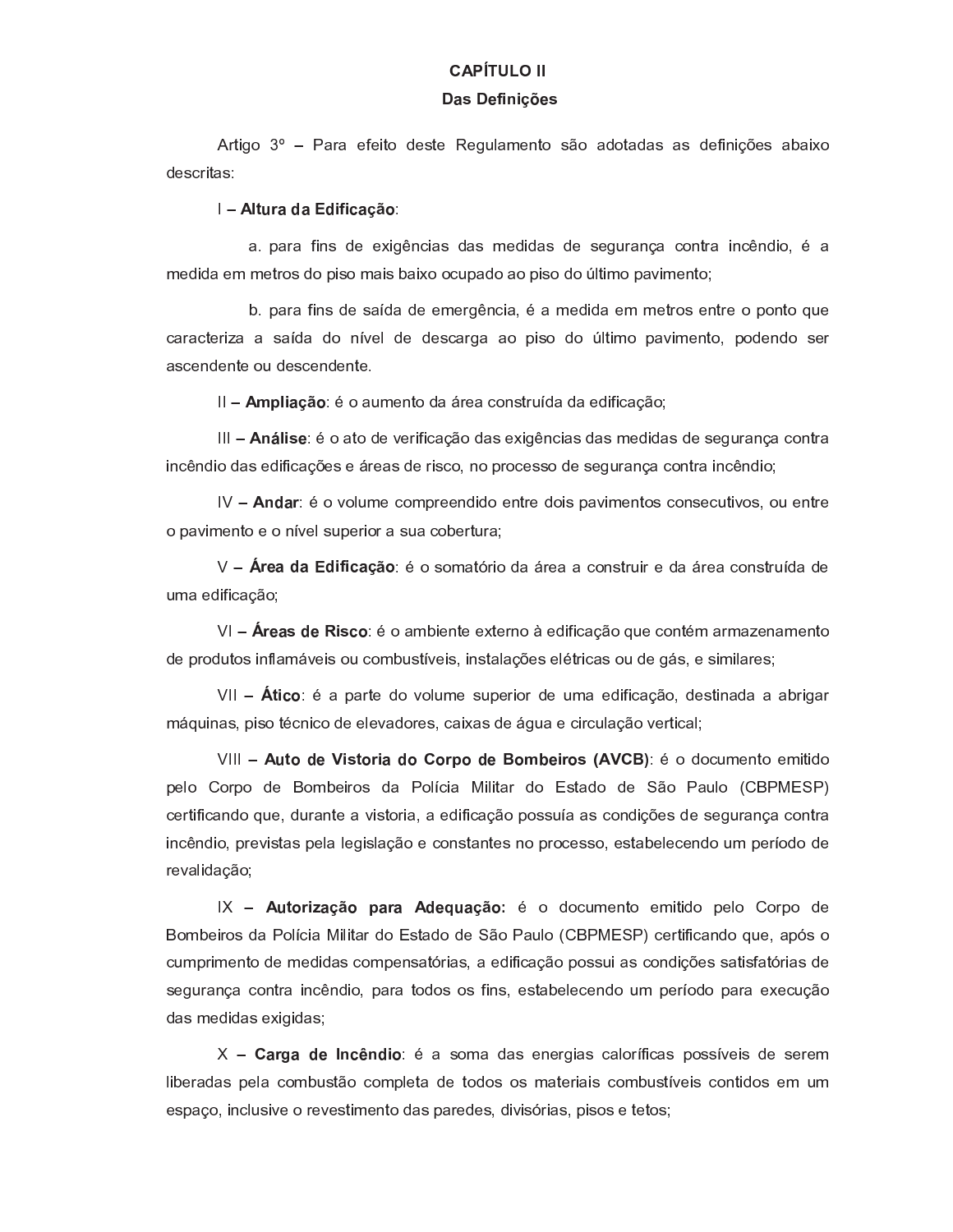$\mathcal{S}^{(1)}$  is the second interval of the second interval  $\mathcal{S}^{(2)}$  is the second interval of  $\mathcal{S}^{(3)}$  is the second interval of  $\mathcal{S}^{(3)}$  is the second interval of  $\mathcal{S}^{(3)}$  is the second interval of  $\mathcal{S$ no campo da segurança contra incêndio, com o objetivo de propor alterações ao presente Regulamento;

 <sup>W</sup> <sup>9</sup> <sup>N</sup> <sup>E</sup> @ @ <sup>B</sup> <sup>9</sup> - <sup>J</sup> <sup>=</sup> <sup>E</sup> <sup>J</sup> <sup>&</sup>gt; - <sup>T</sup> <sup>S</sup> <sup>P</sup> \ <sup>b</sup> <sup>T</sup> <sup>a</sup> <sup>Z</sup> <sup>Z</sup> <sup>Y</sup> <sup>Q</sup> \ <sup>a</sup> <sup>T</sup> <sup>j</sup> <sup>f</sup> <sup>T</sup> \_ <sup>b</sup> <sup>T</sup> <sup>Y</sup> <sup>Q</sup> <sup>T</sup> <sup>b</sup> <sup>T</sup> <sup>P</sup> } <sup>h</sup> R f R ^ R Y <sup>a</sup> <sup>T</sup> <sup>o</sup> <sup>X</sup> <sup>j</sup> devidamente nomeados, com o objetivo de analisar e emitir pareceres relativos aos casos exigências previstas neste Regulamento;

 <sup>W</sup> <sup>9</sup> <sup>N</sup> <sup>M</sup> <sup>&</sup>gt; <sup>&</sup>lt; <sup>A</sup> <sup>E</sup> <sup>N</sup> ; <sup>=</sup> <sup>A</sup> <sup>&</sup>gt; <sup>G</sup> <sup>B</sup> <sup>9</sup> <sup>Y</sup> <sup>p</sup> <sup>T</sup> \_ <sup>Z</sup> <sup>a</sup> R a ^ <sup>Y</sup> <sup>a</sup> <sup>Z</sup> <sup>b</sup> <sup>P</sup> <sup>T</sup> <sup>Q</sup> <sup>Z</sup> <sup>e</sup> <sup>p</sup> <sup>T</sup> <sup>b</sup> ^ <sup>Y</sup> <sup>Y</sup> R k ^ <sup>j</sup> <sup>f</sup> <sup>T</sup> ` <sup>Y</sup> <sup>Q</sup> R Q \ <sup>a</sup> ^ <sup>Y</sup> <sup>a</sup> <sup>Z</sup> elementos de construção resistentes ao fogo, destinados a evitar ou minimizar a propagação do fogo, calor e gases, interna ou externamente ao edifício, no mesmo pavimento ou para p a vimentos elevados consecutivos;

 <sup>W</sup> ? <sup>E</sup> <sup>E</sup> <sup>J</sup> <sup>&</sup>gt; <sup>G</sup> <sup>B</sup> <sup>9</sup>  ; ? <sup>E</sup> <sup>J</sup> <sup>E</sup> <sup>9</sup> - ^ <sup>i</sup> <sup>P</sup> <sup>Z</sup> ^ <sup>f</sup> <sup>T</sup> ` <sup>Y</sup> <sup>Q</sup> <sup>P</sup> \ <sup>a</sup> ^ <sup>a</sup> <sup>Z</sup> <sup>Y</sup> <sup>Q</sup> R ` ^ <sup>a</sup> ^ ^ ^ <sup>d</sup> <sup>P</sup> R S ^ <sup>P</sup> ^ <sup>Q</sup> R k R a ^ <sup>a</sup> <sup>Z</sup> - \ \_ ^ ` ^ <sup>T</sup> \ \ ^ ] \ <sup>Z</sup> <sup>P</sup> R ` <sup>Y</sup> <sup>Q</sup> ^ ] ^ <sup>e</sup> <sup>p</sup> <sup>T</sup> <sup>j</sup> <sup>Z</sup> \ R b ^ \_ <sup>Z</sup> ` <sup>Q</sup> <sup>T</sup> <sup>T</sup> \ \_ ^ <sup>Q</sup> <sup>Z</sup> <sup>P</sup> R ^ ]

 <sup>W</sup> ? <sup>E</sup> <sup>E</sup> <sup>J</sup> <sup>&</sup>gt; <sup>G</sup> <sup>B</sup> <sup>9</sup> <sup>E</sup> @ <sup>A</sup> ; <sup>=</sup> <sup>A</sup> ; <sup>K</sup> - ^ <sup>Z</sup> <sup>a</sup> R h R f ^ <sup>e</sup> <sup>p</sup> <sup>T</sup> <sup>T</sup> \ <sup>i</sup> <sup>P</sup> <sup>Z</sup> ^ <sup>a</sup> <sup>Z</sup> <sup>P</sup> R Y <sup>f</sup> <sup>T</sup> <sup>f</sup> <sup>T</sup> ` <sup>Y</sup> <sup>Q</sup> <sup>P</sup> \ <sup>a</sup> ^ <sup>T</sup> \ regularizada anteriormente à publicação deste Regulamento, com documentação لغا الله عليه الله عليه الله عليه الله عليه الله عليه الله عليه الله عليه الله عليه الله عليه الله عليه الله ع  $Z$  is the total contract the transformation of the first contract  $\mathcal{A}$  and  $\mathcal{A}$  are the  $\mathcal{A}$  discrete  $\mathcal{A}$  and  $\mathcal{A}$  and  $\mathcal{A}$  are the  $\mathcal{A}$  and  $\mathcal{A}$  are the  $\mathcal{A}$  and  $\mathcal{A}$  are the  $\math$ objetivos do presente Regulamento.

 <sup>W</sup> ? <sup>E</sup> <sup>E</sup> <sup>J</sup> <sup>&</sup>gt; <sup>G</sup> <sup>B</sup> <sup>9</sup> - <sup>&</sup>lt; <sup>&</sup>lt; ; <sup>&</sup>gt; - ^ <sup>f</sup> <sup>T</sup> ` <sup>Y</sup> <sup>Q</sup> <sup>P</sup> \ <sup>e</sup> <sup>p</sup> <sup>T</sup> <sup>a</sup> <sup>Z</sup> \ \_ <sup>b</sup> ^ <sup>k</sup> R \_ <sup>Z</sup> ` <sup>Q</sup> <sup>T</sup> <sup>j</sup> <sup>b</sup> <sup>T</sup> <sup>a</sup> <sup>Z</sup> ` <sup>a</sup> <sup>T</sup> <sup>b</sup> <sup>T</sup> <sup>Y</sup> <sup>Y</sup> \ R P mezaninos cuja somatória de áreas deve ser menor ou igual à terça parte da área do piso de pavimento;

 $\mathcal{M}$  , the property is the property of the property of the property is the property of the property of the property of the property of the property of the property of the property of the property of the property of th  $\bm{Z} = \bm{Z} - \bm{Z} - \bm{Z}$  and  $\bm{Z} = \bm{Z} - \bm{Z}$  and  $\bm{Z} = \bm{Z} - \bm{Z}$  and  $\bm{Z} = \bm{Z} - \bm{Z}$  . Then  $\bm{Z} = \bm{Z} - \bm{Z}$  and  $\bm{Z} = \bm{Z} - \bm{Z}$  and  $\bm{Z} = \bm{Z} - \bm{Z}$  . Then  $\bm{Z} = \bm{Z} - \bm{Z}$ que obriga a uma rápida intervenção operacional;

 <sup>W</sup> <sup>8</sup> <sup>=</sup> @ <sup>A</sup> <sup>&</sup>lt; <sup>C</sup> <sup>G</sup> <sup>B</sup> <sup>9</sup> - <sup>J</sup> <sup>=</sup> <sup>E</sup> <sup>J</sup> <sup>&</sup>gt; ? <sup>9</sup> <sup>9</sup> <sup>&</sup>lt; <sup>M</sup> <sup>9</sup> ? ; <sup>9</sup> <sup>N</sup> <sup>F</sup> ; <sup>E</sup> <sup>&</sup>lt; <sup>9</sup> @  <sup>8</sup> - <sup>9</sup> <sup>C</sup> <sup>8</sup> - - <sup>T</sup> <sup>a</sup> <sup>T</sup> <sup>f</sup> \ \_ <sup>Z</sup> ` <sup>Q</sup> <sup>T</sup> <sup>Q</sup> - <sup>f</sup> ` R f <sup>T</sup> <sup>Z</sup> ] ^ <sup>d</sup> <sup>T</sup> <sup>P</sup> ^ <sup>a</sup> <sup>T</sup> <sup>b</sup> <sup>Z</sup> ] <sup>T</sup> <sup>o</sup> <sup>X</sup> \ <sup>Z</sup> <sup>P</sup> <sup>Z</sup> <sup>S</sup> \ ] ^ \_ <sup>Z</sup> ` <sup>Q</sup> ^ ^ <sup>Y</sup> \_ <sup>Z</sup> <sup>a</sup> R a ^ <sup>Y</sup> <sup>a</sup> <sup>Z</sup> <sup>Y</sup> <sup>Z</sup> <sup>S</sup> \ <sup>P</sup> ^ ` <sup>e</sup> ^ <sup>f</sup> <sup>T</sup> ` <sup>Q</sup> <sup>P</sup> ^ incêndio nas edificações e áreas de risco;

 $\mathbf{F}$  , and the set of the results of the results of the results of the results of the results of the results of the results of the results of the results of the results of the results of the results of the results of andares. Será considerado como andar ou pavimento, o mezanino que possuir área maior que um terço (1/3) da área do andar subdividido;

 $\mathcal{L}$  , and the set of the set of the problem in the problem in the problem in the problem in the set of the problem in the set of the set of the set of the set of the set of the set of the set of the set of the set of na mudança de classificação (Grupo ou Divisão) da edificação ou área de risco, constante da tabela de classificação das ocupações prevista neste Regulamento;

<sup>W</sup> <sup>J</sup> <sup>C</sup> <sup>M</sup> <sup>&</sup>gt; <sup>G</sup> <sup>B</sup> <sup>9</sup> - ^ ^ <sup>Q</sup> R k R a ^ <sup>a</sup> <sup>Z</sup> <sup>T</sup> \ \ <sup>Y</sup> <sup>T</sup> <sup>a</sup> ^ \ \_ ^ <sup>Z</sup> <sup>a</sup> R h R f ^ <sup>e</sup> <sup>p</sup> <sup>T</sup>

 $\mathcal{L}$  , and the position of the problem and the problem of the problem and the problem and the problem and the problem and the problem and the problem and the problem and the problem and the problem and the problem and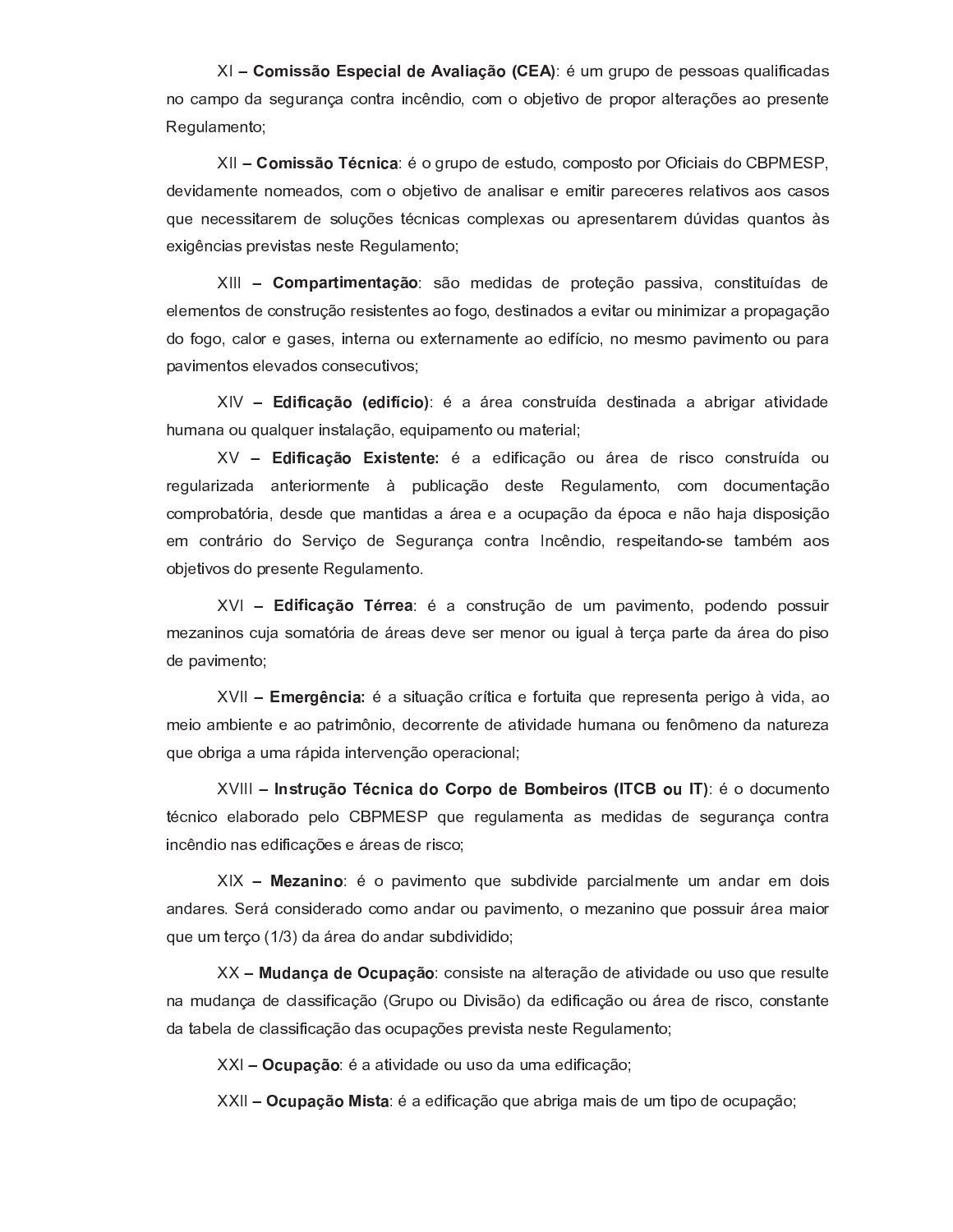<sup>W</sup> <sup>J</sup> <sup>C</sup> <sup>M</sup> <sup>&</sup>gt; <sup>G</sup> <sup>B</sup> <sup>9</sup> <sup>&</sup>lt; ; ? <sup>9</sup> <sup>N</sup> <sup>E</sup> <sup>=</sup> <sup>&</sup>gt; <sup>=</sup> <sup>A</sup> ; - ^ ^ <sup>Q</sup> R k R a ^ <sup>a</sup> <sup>Z</sup> <sup>T</sup> \ \ <sup>Y</sup> <sup>T</sup> <sup>b</sup> <sup>P</sup> R ` <sup>f</sup> R b ^ ] <sup>Z</sup> <sup>Z</sup> <sup>P</sup> <sup>f</sup> R a <sup>T</sup> ` ^ e dificação,

 <sup>W</sup> ; ? <sup>E</sup> ? <sup>&</sup>gt; @ ? ; ; <sup>I</sup> <sup>C</sup> <sup>&</sup>lt; <sup>&</sup>gt; <sup>=</sup> <sup>G</sup> <sup>&</sup>gt; <sup>J</sup> <sup>9</sup> <sup>=</sup> <sup>A</sup> <sup>&</sup>lt; <sup>&</sup>gt; <sup>8</sup> <sup>=</sup> <sup>J</sup> <sup>=</sup> ? <sup>E</sup> <sup>9</sup> - <sup>T</sup> <sup>f</sup> <sup>T</sup> ` <sup>~</sup> \ ` <sup>Q</sup> <sup>T</sup> <sup>a</sup> <sup>Z</sup> <sup>a</sup> R Y <sup>b</sup> <sup>T</sup> <sup>Y</sup> R Q R k <sup>T</sup> <sup>Y</sup> <sup>T</sup> \ sistemas a ser instalados nas edificações e áreas de risco, necessário para evitar o surgimento de um incêndio, limitar sua propagação, possibilitar sua extinção e ainda propiciar a proteção à vida, ao meio ambiente e ao patrimônio;

 $\blacksquare$ seguro no exterior;

<sup>W</sup> <sup>&</sup>gt; : <sup>E</sup> <sup>N</sup> ; <sup>=</sup> <sup>A</sup> <sup>9</sup> - <sup>T</sup> <sup>b</sup> ] ^ ` <sup>T</sup> <sup>a</sup> <sup>Z</sup> <sup>b</sup> R Y <sup>T</sup>

 <sup>W</sup> ; @ <sup>C</sup> <sup>E</sup> @ <sup>&</sup>gt; ? ; <sup>8</sup> <sup>=</sup> <sup>J</sup> <sup>=</sup> ? <sup>E</sup> <sup>9</sup> <sup>f</sup> <sup>T</sup> ` <sup>Y</sup> R Y <sup>Q</sup> <sup>Z</sup> ` ^ ^ <sup>b</sup> \ <sup>P</sup> ^ <sup>e</sup> <sup>p</sup> <sup>T</sup> <sup>a</sup> ^ <sup>Y</sup> <sup>f</sup> ^ \ <sup>Y</sup> ^ <sup>Y</sup> <sup>j</sup> <sup>a</sup> <sup>Z</sup> <sup>Y</sup> <sup>Z</sup> ` <sup>k</sup> <sup>T</sup> ] <sup>k</sup> R \_ <sup>Z</sup> ` <sup>Q</sup> <sup>T</sup> edificações, materiais e equipamentos, no local ou em laboratório especializado;

 <sup>W</sup> <sup>&</sup>lt; ; : ; <sup>=</sup> <sup>G</sup> <sup>B</sup> <sup>9</sup> ? ; <sup>8</sup> <sup>=</sup> <sup>J</sup> <sup>=</sup> ? <sup>E</sup> <sup>9</sup> - <sup>T</sup> <sup>f</sup> <sup>T</sup> ` <sup>~</sup> \ ` <sup>Q</sup> <sup>T</sup> <sup>a</sup> <sup>Z</sup> \_ <sup>Z</sup> <sup>a</sup> R a ^ <sup>Y</sup> \ <sup>Z</sup> <sup>k</sup> R Y ^ \_ <sup>Z</sup> <sup>k</sup> R Q ^ <sup>P</sup> <sup>T</sup> incêndio; permitir o abandono seguro dos ocupantes da edificação e áreas de risco; dificultar a propagação do incêndio; proporcionar meios de controle e extinção do incêndio e permitir o acesso para as operações do Corpo de Bombeiros;

where  $\alpha$  is a set of  $\alpha$  is a set of  $\alpha$  is a set of  $\alpha$  e product  $\alpha$  of  $\alpha$  e products of  $\alpha$  e products of  $\alpha$ os elementos formais exigidos pelo CBPMESP na apresentação das medidas de segurança contra incêndio de uma edificação e áreas de risco que devem ser projetadas para avaliação do Serviço de Segurança contra Incêndio;

 $; \; \alpha \; \nu \; \bar{\nu} \; \bar{\nu} \; \bar{\nu} \; \bar{\nu} \; \bar{\nu} \; \bar{\nu} \; \bar{\nu} \; \bar{\nu} \; \bar{\nu} \; \bar{\nu} \; \bar{\nu} \; \bar{\nu} \; \bar{\nu} \; \bar{\nu} \; \bar{\nu} \; \bar{\nu} \; \bar{\nu} \; \bar{\nu} \; \bar{\nu} \; \bar{\nu} \; \bar{\nu} \; \bar{\nu} \; \bar{\nu} \; \bar{\nu} \; \bar{\nu} \; \bar{\nu} \; \bar{\nu} \; \bar{\nu} \; \bar{\nu} \; \bar{\nu} \$ área construída;

 <sup>W</sup> ; @ <sup>M</sup> <sup>9</sup> <sup>=</sup> @ : ; <sup>D</sup> - <sup>J</sup> <sup>=</sup> <sup>E</sup> <sup>J</sup> <sup>9</sup> - <sup>T</sup> <sup>b</sup> <sup>P</sup> <sup>T</sup> <sup>h</sup> R Y <sup>Y</sup> R T ` ^ ] - ^ <sup>d</sup> R ] R Q ^ <sup>a</sup> <sup>T</sup> <sup>b</sup> ^ <sup>P</sup> ^ <sup>Z</sup> ] ^ <sup>d</sup> <sup>T</sup> <sup>P</sup> ^ <sup>e</sup> <sup>p</sup> <sup>T</sup> <sup>Z</sup> <sup>T</sup> \ execução de atividades relacionadas à segurança contra incêndio;

 $\mathcal{L}_1$  , and the property of the property of the property of the property of the property of the property of the property of the property of the property of the property of the property of the property of the property de perigo à edificação, tais como: caldeira, casa de máquinas, incineradores, centrais de gás combustível, transformadores, fontes de ignição e outros;

 <sup>W</sup> <sup>E</sup> @ <sup>9</sup> - ^ <sup>Y</sup> \ <sup>b</sup> <sup>Z</sup> <sup>P</sup> <sup>h</sup> <sup>f</sup> R Z <sup>Y</sup> \ <sup>b</sup> <sup>Z</sup> <sup>P</sup> R T <sup>P</sup> <sup>a</sup> <sup>T</sup> <sup>Z</sup> ] <sup>Z</sup> \_ <sup>Z</sup> ` <sup>Q</sup> <sup>T</sup> <sup>f</sup> <sup>T</sup> ` <sup>Y</sup> <sup>Q</sup> <sup>P</sup> \ <sup>Q</sup> R k <sup>T</sup> - <sup>T</sup> <sup>P</sup> R v <sup>T</sup> ` <sup>Q</sup> ^ ] <sup>Y</sup> <sup>T</sup> <sup>d</sup> <sup>P</sup> <sup>Z</sup> ^ \ ^ ] - ^ <sup>~</sup> ^ <sup>b</sup> <sup>P</sup> <sup>Z</sup> <sup>k</sup> R Y <sup>p</sup> <sup>T</sup> <sup>a</sup> <sup>Z</sup> <sup>Z</sup> <sup>Y</sup> <sup>Q</sup> <sup>T</sup> <sup>f</sup> ^ <sup>S</sup> <sup>Z</sup> \_ <sup>a</sup> <sup>Z</sup> \_ ^ <sup>Q</sup> <sup>Z</sup> <sup>P</sup> R ^ R Y <sup>T</sup> \ <sup>T</sup> ` <sup>a</sup> <sup>Z</sup> <sup>T</sup> <sup>Y</sup> \ <sup>Y</sup> \ <sup>i</sup> <sup>P</sup> R T <sup>Y</sup> <sup>a</sup> ^ <sup>Z</sup> <sup>a</sup> R h R f ^ <sup>e</sup> <sup>p</sup> <sup>T</sup> <sup>Q</sup> <sup>Z</sup> ` - ^ \_ ^ <sup>f</sup> <sup>Z</sup> <sup>Y</sup> <sup>Y</sup> <sup>T</sup> irrestrito:

where  $\mathcal{S}$  is the state  $\mathcal{S}$  and  $\mathcal{S}$  for a state  $\mathcal{S}$  and  $\mathcal{S}$  are the contract of  $\mathcal{S}$  and  $\mathcal{S}$  are the contract of  $\mathcal{S}$  and  $\mathcal{S}$  are the contract of  $\mathcal{S}$  and  $\mathcal{S}$  are the con externos à edificação e áreas de risco que permite controlar a situação de incêndio;

 $\mathcal{L}(\mathcal{U},\mathcal{U},\mathcal{U})=\mathcal{L}(\mathcal{U},\mathcal{U})=\mathcal{U}(\mathcal{U},\mathcal{U})=\mathcal{U}(\mathcal{U},\mathcal{U})=\mathcal{U}(\mathcal{U},\mathcal{U})=\mathcal{U}(\mathcal{U},\mathcal{U})=\mathcal{U}(\mathcal{U},\mathcal{U})=\mathcal{U}(\mathcal{U},\mathcal{U})=\mathcal{U}(\mathcal{U},\mathcal{U})=\mathcal{U}(\mathcal{U},\mathcal{U})=\mathcal{U}(\mathcal{U},\mathcal{U})=\mathcal{U}(\mathcal{U},\mathcal{$ 

w 2002 . In the contract of the contract of the Contract of the T and the T and the T and the Contract of the considerado subsolo o pavimento que possuir ventilação natural para o exterior, com área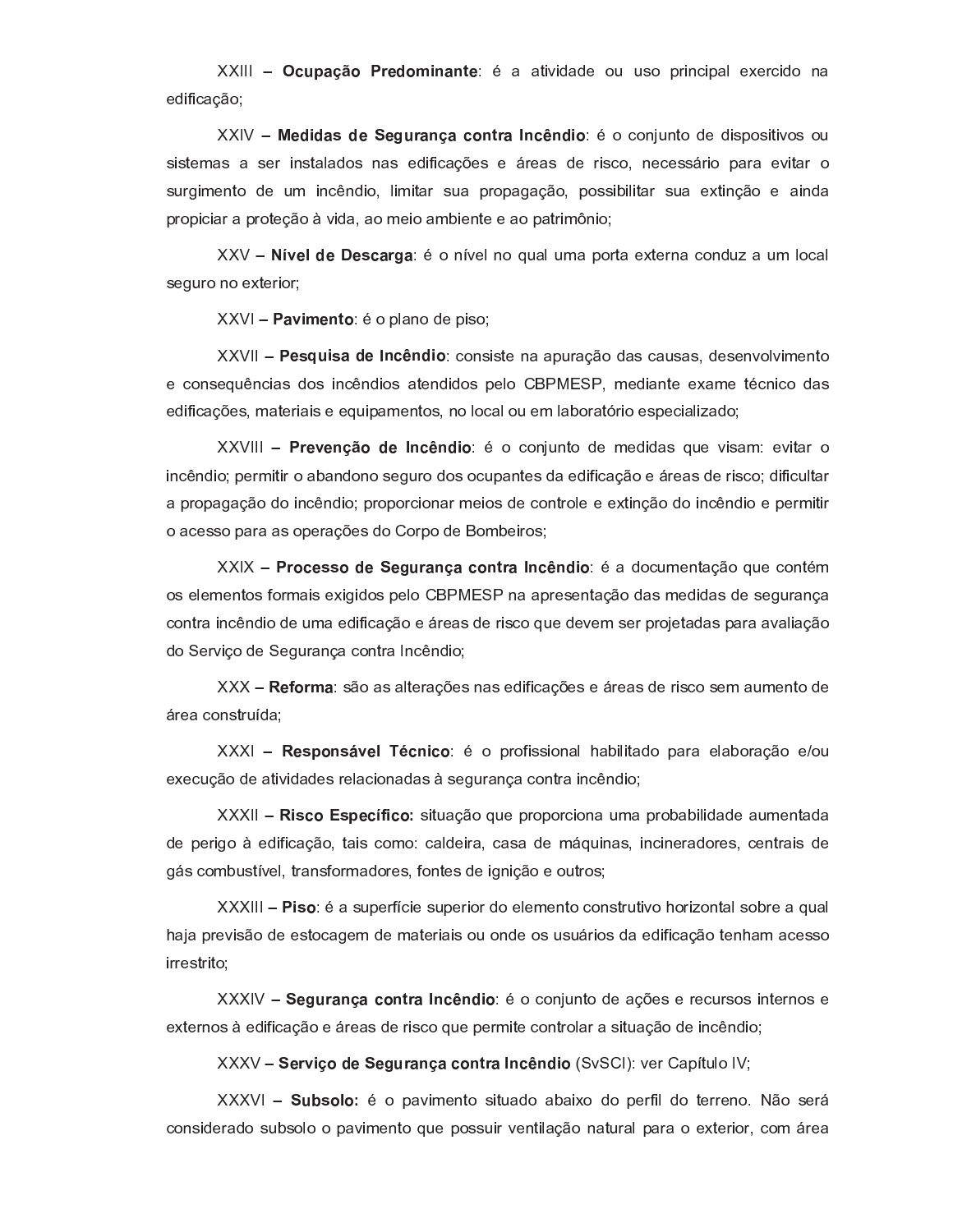total superior a  $0.006$  m<sup>2</sup> para cada metro cúbico de ar do compartimento, e tiver sua laje de cobertura acima de 1,20 m do perfil do terreno;

 $\sim$  . The set of the set of the set of the set of the set of the set of the set of the set of the set of the set of the set of the set of the set of the set of the set of the set of the set of the set of the set of the s segurança contra incêndio nas edificações e áreas de risco, em inspeção no local.

# -----------

### - - - - -

Artigo 4º - Ao Corpo de Bombeiros da Polícia Militar do Estado de São Paulo -CBPMESP, por meio do Serviço de Segurança contra Incêndio, cabe regulamentar, analisar e vistoriar as medidas de segurança contra incêndio nas edificações e áreas de risco, bem como realizar pesquisa de incêndio.

Artigo  $5^\circ$  – As exigências de segurança previstas neste Regulamento se aplicam às edificações e áreas de risco no Estado de São Paulo, devendo ser observadas, em especial, por ocasião da:

I - construção de uma edificação ou área de risco;

II - reforma de uma edificação;

III - mudança de ocupação ou uso;

 $IV -$  ampliação de área construída;

 $V - a$  umento na altura da edificação;

VI - regularização das edificações ou áreas de risco.

 $\S$  1° – Estão excluídas das exigências deste Regulamento:

1 – edificações de uso residencial exclusivamente unifamiliares;

2 - residências exclusivamente unifamiliares localizadas no pavimento superior de

 $\S$  2° - Nas ocupações mistas, para determinação das medidas de segurança contra incêndio a serem implantadas, adota-se o conjunto das exigências de maior rigor para o edifício como um todo, avaliando-se os respectivos usos, as áreas e as alturas, observando ainda:

 $1 -$  no dimensionamento das medidas de seguranca contra incêndio, deve ser considerada cada ocupação a ser protegida;

r where  $\alpha$  is the contract of the contract of the contract of the position of the position of the position of the position of the position of the position of the position of the position of the position of the position ocupação;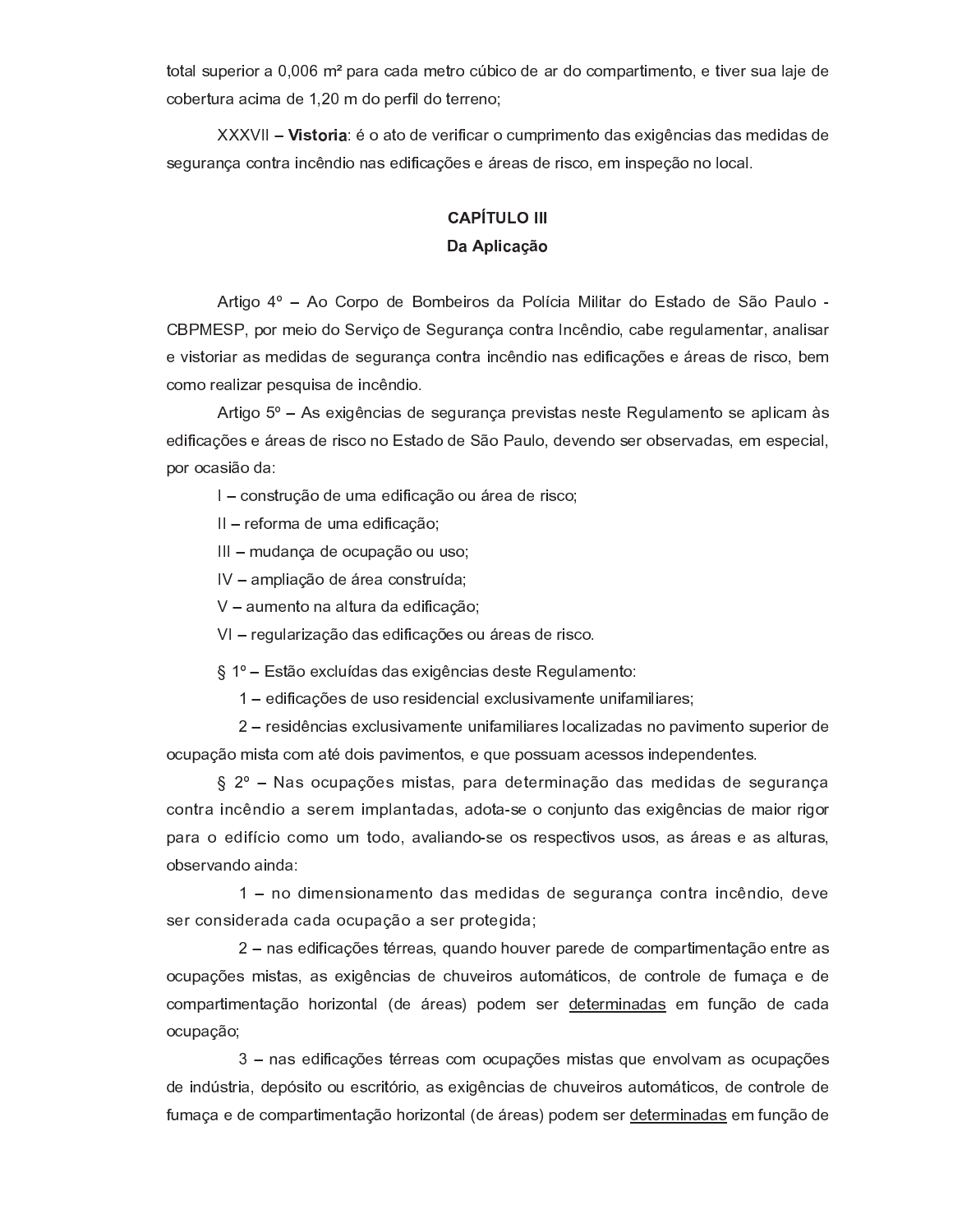$\bm{r} = \bm{r} - \bm{r} - \bm{r} - \bm{r} - \bm{r} - \bm{r} - \bm{r} - \bm{r} - \bm{r} - \bm{r} - \bm{r} - \bm{r} - \bm{r} - \bm{r} - \bm{r} - \bm{r} - \bm{r} - \bm{r} - \bm{r} - \bm{r} - \bm{r} - \bm{r} - \bm{r} - \bm{r} - \bm{r} - \bm{r} - \bm{r} - \bm{r} - \bm{r} - \bm{r} - \bm{r} - \bm{r} - \bm{r} - \bm{r} - \bm{r} - \bm{r$ Controle de Fumaça;

entre as ocupações mistas, as exigências de controle de fumaça e de compartimentação - T P R v T a Z i P a Z i P a Z i P a Z f a Z f a z i p t a z f a z f a z f a z f a z f a z f a z f a z f a z automáticos.

### ---------

#### <sup>9</sup> ; <sup>&</sup>lt; : <sup>E</sup> <sup>G</sup> <sup>9</sup> ? ; ; <sup>I</sup> <sup>C</sup> <sup>&</sup>lt; <sup>&</sup>gt; <sup>=</sup> <sup>G</sup> <sup>&</sup>gt; <sup>J</sup> <sup>9</sup> <sup>=</sup> <sup>A</sup> <sup>&</sup>lt; <sup>&</sup>gt; <sup>8</sup> <sup>=</sup> <sup>J</sup> <sup>=</sup> ? <sup>E</sup> <sup>9</sup>

Artigo 6° – O Serviço de Segurança contra Incêndio (SvSCI) compreende o conjunto de Unidades do CBPMESP, que têm por finalidade desenvolver as atividades relacionadas à prevenção e proteção contra incêndio nas edificações e áreas de risco, observando-se o cumprimento das exigências estabelecidas neste Regulamento.

 $\mathcal{L}$  and the p  $\mathcal{L}$  expected in the p  $\mathcal{L}$  expected in  $\mathcal{L}$  and  $\mathcal{L}$  and  $\mathcal{L}$  and  $\mathcal{L}$  are  $\mathcal{L}$ 

 $I$  – realizar pesquisa de incêndio;

 $II$  – regulamentar as medidas de segurança contra incêndio;

 $III -$  credenciar seus oficiais e praças;

 $IV -$  analisar o processo de segurança contra incêndio;

V - realizar vistoria nas edificações e áreas de risco;

 $VI -$  expedir o  $AVCB$ ;

VII - cassar o AVCB;

#### ---------

#### <sup>9</sup> @ <sup>&</sup>lt; <sup>9</sup> <sup>J</sup> ; ? <sup>E</sup> <sup>N</sup> ; <sup>=</sup> <sup>A</sup> <sup>9</sup> @ ? <sup>N</sup> <sup>E</sup> <sup>=</sup> <sup>E</sup> @ <sup>A</sup> <sup>&</sup>lt; <sup>&</sup>gt; <sup>A</sup> <sup>E</sup> : <sup>9</sup> @

Artigo  $8^\circ$  – Ao Servico de Seguranca contra Incêndio (SvSCI) cabe credenciar seus integrantes por meio de cursos ou estágios de capacitação e de treinamento, a fim de realizar as análises e as vistorias das edificações e das áreas de risco.

Artigo  $9^\circ$  – O processo de segurança contra incêndio, devidamente instruído, iniciase com o protocolo junto ao SvSCI.

 $\S$  1° - O indeferimento do processo deverá ser motivado, com base na inobservância, pelo interessado, das disposições contidas neste Regulamento e nas respectivas ITCB.

 $\S$  2° – O processo será aprovado quando constatado, pelo SvSCI, o atendimento das exigências contidas neste Regulamento e nas respectivas ITCB.

 $\S$  3° - As medidas de segurança contra incêndio devem ser projetadas e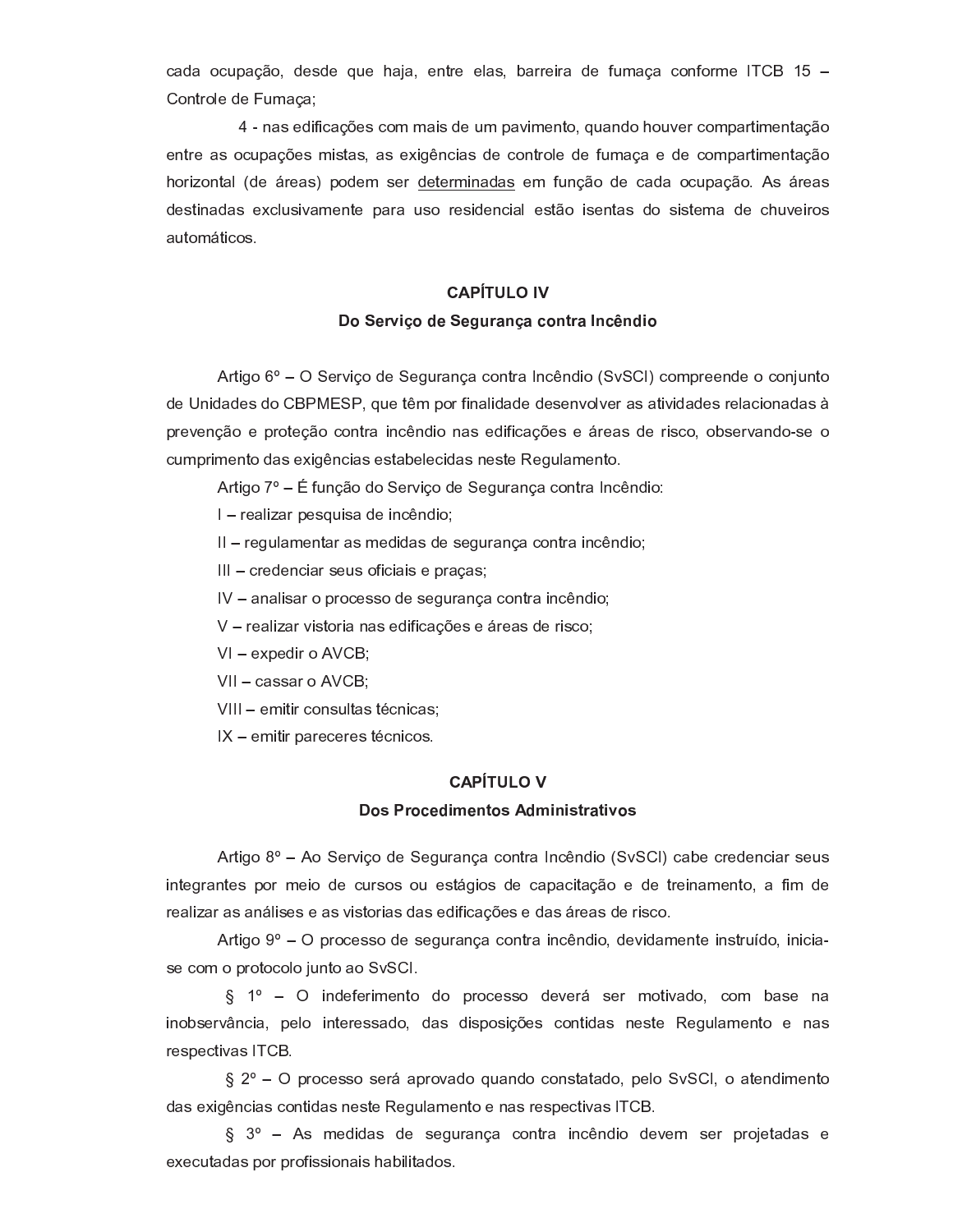$\S$  4° – O requerente será sempre notificado quanto ao resultado da análise ou da vistoria do processo.

Artigo 10 – O AVCB será expedido pelo Corpo de Bombeiros, desde que as edificações e as áreas de risco estejam com suas medidas de segurança contra incêndio executadas de acordo com a regulamentação do CBPMESP.

 $\S$  1° – A vistoria nas edificações e áreas de risco pode ser realizada:

 $I$  – de ofício;

II - mediante solicitação do proprietário, do responsável pelo uso, do responsável <sup>Q</sup> - <sup>f</sup> ` R f <sup>T</sup> <sup>T</sup> \ <sup>a</sup> ^ ^ \ <sup>Q</sup> <sup>T</sup> <sup>P</sup> R a ^ <sup>a</sup> <sup>Z</sup> <sup>f</sup> <sup>T</sup> \_ <sup>b</sup> <sup>Z</sup> <sup>Q</sup> <sup>Z</sup> ` <sup>Q</sup> <sup>Z</sup> <sup>|</sup>

 $\S$  2 $^{\circ}$  – na vistoria, compete ao CBPMESP a verificação da execução das medidas de segurança contra incêndio previstas nas edificações e nas áreas de risco, não se responsabilizando pela instalação, manutenção ou utilização indevida.

 $\S$  3° - Após a emissão do AVCB, constatada irregularidade nas medidas de segurança contra incêndio previstas neste Regulamento, o CBPMESP iniciará procedimento a dministrativo regular para sua cassação.

requlamentação do CBPMESP.

Artigo 11 - Cabe ao CBPMESP a expedição da Autorização para Adequação para edificações e áreas de riscos que necessitem de ajustamento das medidas de segurança contra incêndio da legislação vigente e que cumprirem as exigências compensatórias previstas em Portaria expedida pelo Corpo de Bombeiros.

solicitar informações, sobre o andamento do processo ou do pedido de vistoria, ao Serviço de Segurança contra Incêndio do CBPMESP, bem como interpor recursos das decisões proferidas nos processos do Corpo de Bombeiros.

 $R$  . The property is the property of the property in the property of the property of the property of the property of the property of the property of the property of the property of the property of the property of the pro a fim de ser verificada sua compatibilidade com os objetivos deste Regulamento.

<sup>a</sup> <sup>Z</sup> <sup>Y</sup> <sup>T</sup> ] \ <sup>e</sup> <sup>c</sup> <sup>Z</sup> <sup>Y</sup> <sup>Q</sup> - <sup>f</sup> ` R f ^ <sup>Y</sup> <sup>a</sup> R k <sup>Z</sup> <sup>P</sup> <sup>Y</sup> ^ <sup>Y</sup> <sup>a</sup> ^ \ <sup>Z</sup> ] ^ <sup>Y</sup> <sup>b</sup> <sup>P</sup> <sup>Z</sup> <sup>k</sup> R Y <sup>Q</sup> ^ <sup>Y</sup> ` <sup>Z</sup> <sup>Y</sup> <sup>Q</sup> <sup>Z</sup> [ <sup>Z</sup> <sup>S</sup> \ ] ^ \_ <sup>Z</sup> ` <sup>Q</sup> <sup>T</sup> <sup>j</sup> <sup>d</sup> <sup>Z</sup> \_ <sup>f</sup> <sup>T</sup> \_ <sup>T</sup> ^ <sup>Y</sup> edificações e as áreas de risco cuja ocupação (uso) não se encontre entre aquelas relacionadas na tabela 1 (classificação das edificações e áreas de risco quanto à ocupação) deste Regulamento.

Artigo 15 – As edificações com área construída inferior a 100 m<sup>2</sup> ficam dispensadas de Simplificado.

Artigo 16 - Os processos administrativos do SvSCI serão regulamentados, pelo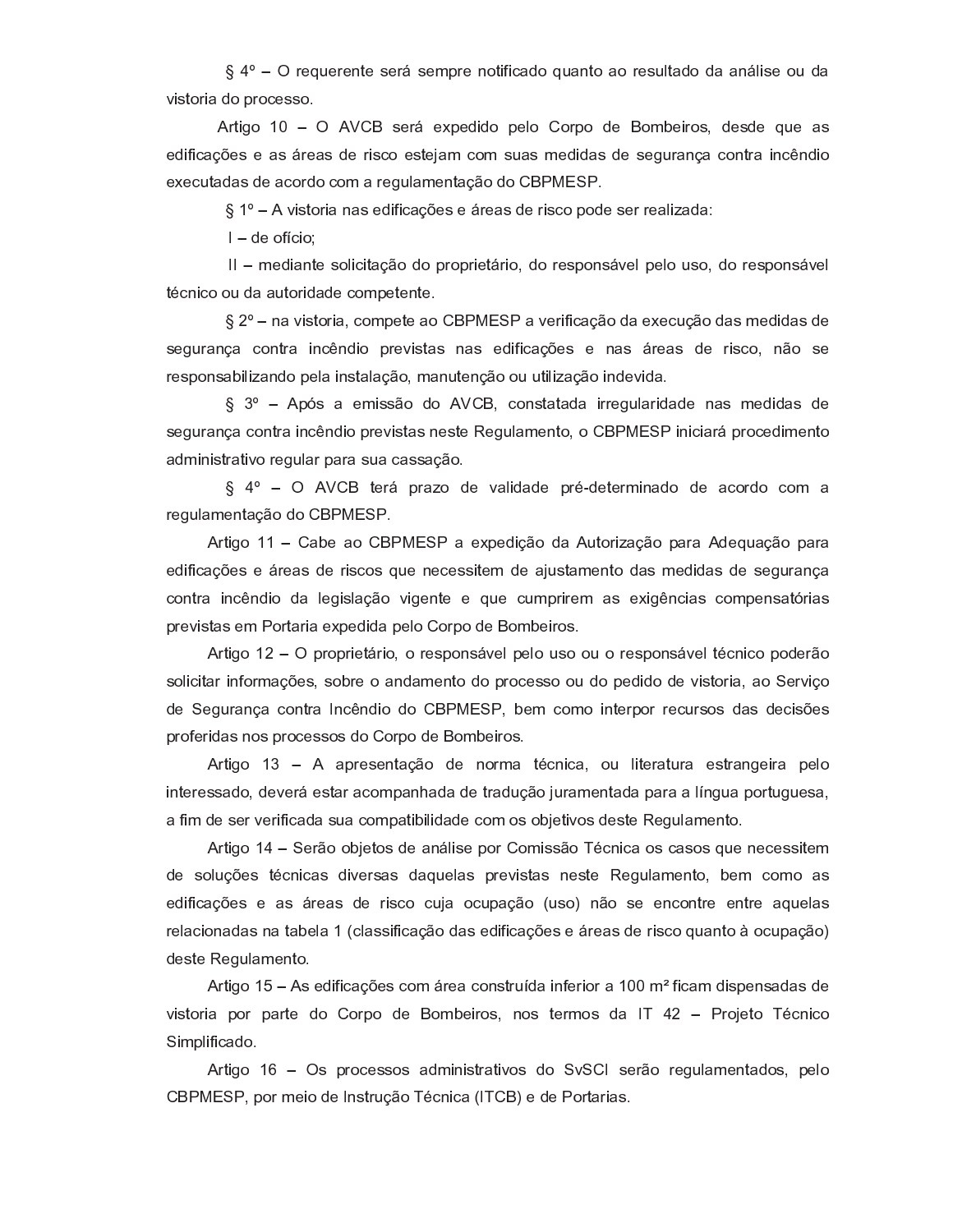### ----------

#### <sup>&</sup>gt; @ ; @ <sup>M</sup> <sup>9</sup> <sup>=</sup> @ <sup>&</sup>gt; <sup>F</sup> <sup>E</sup> <sup>D</sup> <sup>E</sup> ? <sup>&</sup>gt; ? ; @

Artigo 17 - Nas edificações e áreas de risco a serem construídas cabe aos  $P$   $\rightarrow$   $P$   $\rightarrow$   $P$   $\rightarrow$   $P$   $\rightarrow$   $P$   $\rightarrow$   $P$   $\rightarrow$   $P$   $\rightarrow$   $P$   $\rightarrow$   $P$   $\rightarrow$   $P$   $\rightarrow$   $P$   $\rightarrow$   $P$   $\rightarrow$   $P$   $\rightarrow$   $P$   $\rightarrow$   $P$   $\rightarrow$   $P$   $\rightarrow$   $P$   $\rightarrow$   $P$   $\rightarrow$   $P$   $\rightarrow$   $P$   $\rightarrow$   $P$   $\rightarrow$   $P$   $\rightarrow$   $P$   $\rightarrow$   $P$   $\rightarrow$   $P$  instalações das medidas de segurança contra incêndio, objeto deste Regulamento, e ao pertinentes.

responsabilidade do proprietário ou do responsável pelo uso, a qualquer título:

I – utilizar a edificação de acordo com o uso para o qual foi projetada;

II - tomar as providências cabíveis para a adequação da edificação e das áreas de risco às exigências deste Regulamento, quando necessário.

Artigo 19 – O proprietário do imóvel ou o responsável pelo uso obrigam-se a manter as medidas de segurança contra incêndio em condições de utilização, providenciando sua a dequada manutenção, sob pena de cassação do AVCB, independentemente das responsabilidades civis e penais cabíveis.

# -----------<sup>&</sup>gt; <sup>D</sup> <sup>A</sup> <sup>C</sup> <sup>&</sup>lt; <sup>&</sup>gt; ; <sup>&</sup>lt; ; <sup>&</sup>gt; ? <sup>&</sup>gt; @ ? <sup>E</sup> <sup>E</sup> <sup>J</sup> <sup>&</sup>gt; <sup>G</sup> <sup>H</sup> ; @

Artigo 20 – Para fins de aplicação deste Regulamento, na mensuração da altura da e dificação, não serão considerados:

 $I -$  os subsolos destinados exclusivamente a estacionamento de veículos, vestiários  $\mathcal{L}$  and  $\mathcal{L}$  and  $\mathcal{L}$  for  $\mathcal{L}$  for  $\mathcal{L}$  and  $\mathcal{L}$  for  $\mathcal{L}$  and  $\mathcal{L}$ 

 $II$  – pavimentos superiores destinados, exclusivamente, a áticos, casas de máquinas, <sup>d</sup> ^ <sup>P</sup> <sup>P</sup> R ] <sup>Z</sup> <sup>Q</sup> <sup>Z</sup> <sup>Y</sup> <sup>j</sup> <sup>P</sup> <sup>Z</sup> <sup>Y</sup> <sup>Z</sup> <sup>P</sup> <sup>k</sup> ^ <sup>Q</sup> <sup>P</sup> R T <sup>Y</sup> <sup>a</sup> <sup>Z</sup> <sup>i</sup> <sup>S</sup> \ ^ <sup>Z</sup> ^ <sup>Y</sup> <sup>Y</sup> <sup>Z</sup> \_ <sup>Z</sup> ] - ^ <sup>a</sup> <sup>T</sup> <sup>Y</sup>

III - mezaninos cuja área não ultrapasse a 1/3 (um terço) da área do pavimento onde se situa:

residencial.

Artigo 21 – Para implementação das medidas de segurança contra incêndio, a altura 20 deste Requlamento.

Parágrafo único – Para o dimensionamento das saídas de emergência, as alturas serão consideradas de forma independente, conforme letra "b" do inciso I do artigo 3º, combinada com o artigo 20 deste Regulamento.

Artigo 22 - Para fins de aplicação deste Regulamento, no cálculo da área a ser protegida com as medidas de segurança contra incêndio, não serão computados: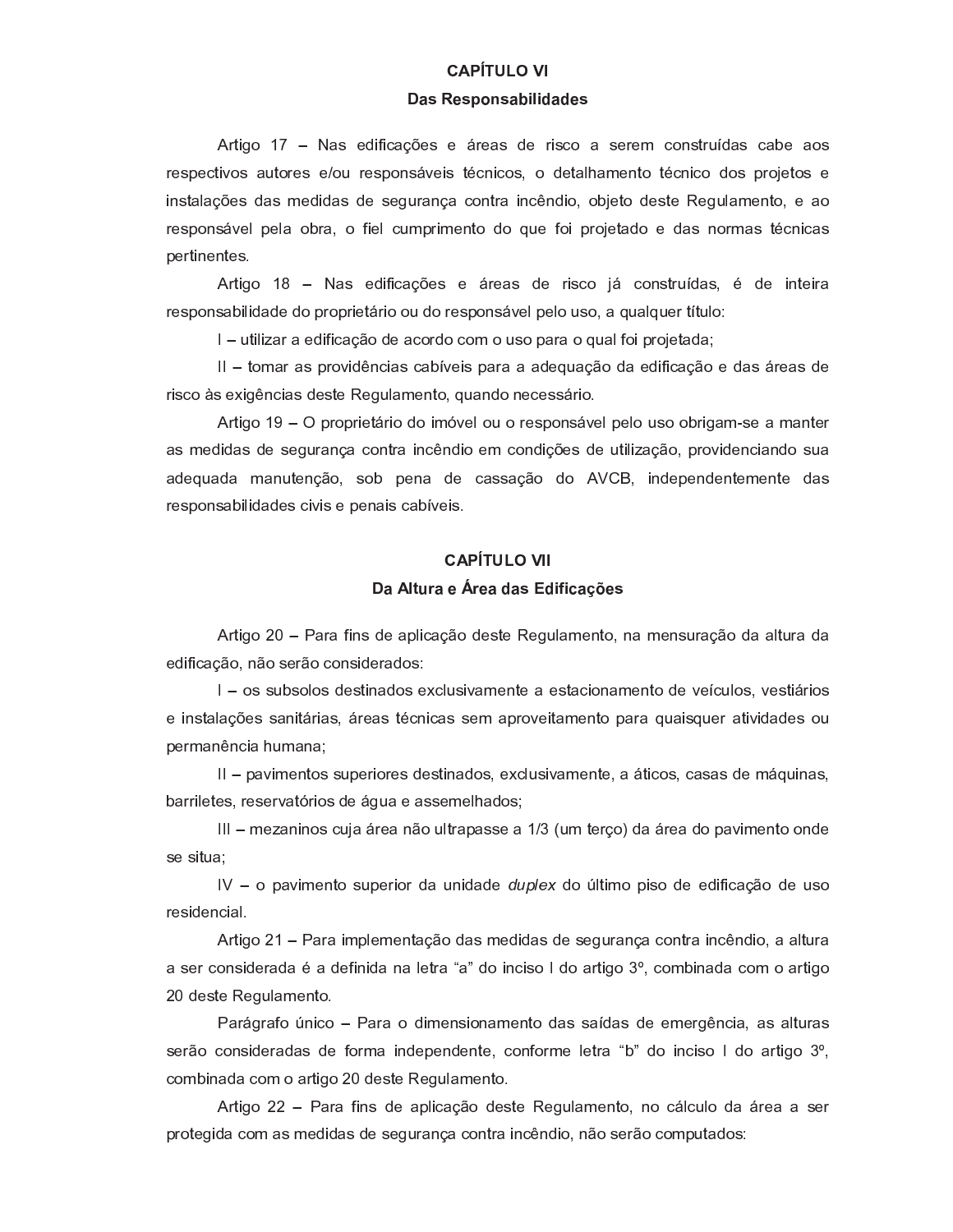$\mathcal{P}$  is the set of the set of the set of the problem  $\mathcal{P}$  and  $\mathcal{P}$  is the problem  $\mathcal{P}$  in the problem  $\mathcal{P}$  is the problem  $\mathcal{P}$  in  $\mathcal{P}$  and  $\mathcal{P}$  is the problem  $\mathcal{P}$  in  $\mathcal{P}$  is the pr

 $\mathbf{B}$  , and  $\mathbf{B}$  are the Z d  $\mathbf{B}$  and  $\mathbf{B}$  and  $\mathbf{B}$  are the problem  $\mathbf{B}$  . The problem  $\mathbf{B}$ 

III - passagens cobertas, com largura máxima de 3 metros, com laterais abertas, destinadas apenas à circulação de pessoas ou mercadorias;

IV - as coberturas de bombas de combustível e de praças de pedágio, desde que não sejam utilizadas para outros fins e sejam abertas lateralmente;

 $V$  – reservatórios de água;

- R a <sup>P</sup> <sup>i</sup> \ ] R f <sup>T</sup> <sup>Y</sup> <sup>j</sup> ^ ] ^ <sup>P</sup> \_ <sup>Z</sup> <sup>a</sup> <sup>Z</sup> R ` <sup>f</sup> <sup>g</sup> ` <sup>a</sup> R T <sup>Z</sup> <sup>f</sup> <sup>T</sup> \_ <sup>b</sup> ^ <sup>P</sup> <sup>Q</sup> R \_ <sup>Z</sup> ` <sup>Q</sup> ^ <sup>e</sup> <sup>p</sup> <sup>T</sup>

VII - escadas enclausuradas, incluindo as antecâmaras;

VIII - dutos de ventilação das saídas de emergência.

### -----------

#### <sup>&</sup>gt; <sup>D</sup> <sup>&</sup>gt; @ @ <sup>E</sup> <sup>E</sup> <sup>J</sup> <sup>&</sup>gt; <sup>G</sup> <sup>B</sup> <sup>9</sup> ? <sup>&</sup>gt; @ ? <sup>E</sup> <sup>E</sup> <sup>J</sup> <sup>&</sup>gt; <sup>G</sup> <sup>H</sup> ; @ ; <sup>&</sup>lt; ; <sup>&</sup>gt; @ ? ; <sup>E</sup> @ <sup>J</sup> <sup>9</sup>

Artigo 23 - Para efeito deste Regulamento, as edificações e áreas de risco são classificadas conforme seque:

 $\vert$  – quanto à ocupação: de acordo com a tabela 1 em anexo.

 $II -$  quanto à altura: de acordo com a tabela 2 em anexo.

 $\mathbb{H}$  – quanto à carga de incêndio: de acordo com a tabela 3 em anexo.

### ---------

#### <sup>&</sup>gt; @ ; ? <sup>E</sup> ? <sup>&</sup>gt; @ ? ; ; <sup>I</sup> <sup>C</sup> <sup>&</sup>lt; <sup>&</sup>gt; <sup>=</sup> <sup>G</sup> <sup>&</sup>gt; <sup>J</sup> <sup>9</sup> <sup>=</sup> <sup>A</sup> <sup>&</sup>lt; <sup>&</sup>gt; <sup>8</sup> <sup>=</sup> <sup>J</sup> <sup>=</sup> ? <sup>E</sup> <sup>9</sup>

Artigo 24 - Constituem medidas de seguranca contra incêndio das edificações e áreas de risco:

I - acesso de viatura na edificação e áreas de risco;

II - separação entre edificações;

III - resistência ao fogo dos elementos de construção:

 $IV -$  compartimentação;

 $V$  – controle de materiais de acabamento;

VI - saídas de emergência;

VII - elevador de emergência;

VIII - controle de fumaça;

 $IX - ger$  expremisamento de risco de incêndio;

 $X$  – brigada de incêndio;

 $X I - b$  rigada profissional;

XII - iluminação de emergência;

XIII- detecção automática de incêndio;

 $X IV -$  alarme de incêndio;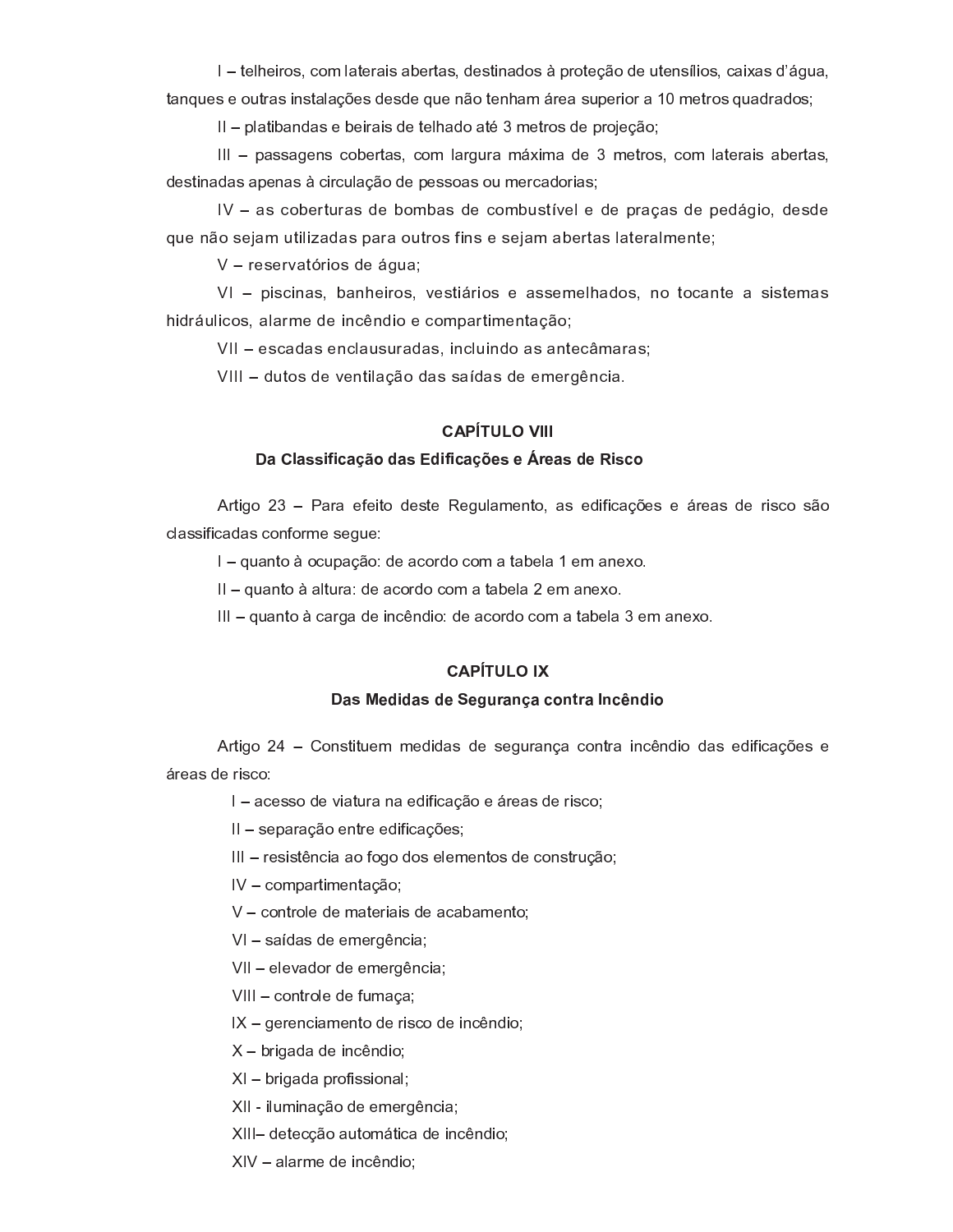$XV -$  sinalização de emergência;

 $XVI -$  extintores;

 $\blacksquare$  . The property of the property of the property of the property of the property of the property of the property of the property of the property of the property of the property of the property of the property of the

 $\bullet$  . As a real particle in the following the following the following the following the following the following the following the following the following the following the following the following the following the follow

 $X$   $X$  – resfriamento;

 $XX - e$ spuma;

 $XXI - s$  istema fixo de gases limpos e dióxido de carbono (CO<sub>2</sub>);

we find that the contract the problem of the problem of the problem of the problem of the problem of the problem of the problem of the problem of the problem of the problem of the problem of the problem of the problem of a que cedores etc.).

 $\S$  1° - Para a execução e implantação das medidas de segurança contra

 $\S$  2° – As medidas de segurança contra incêndio das edificações e áreas de risco devem ser projetadas e executadas visando atender aos objetivos deste Regulamento.

### -----------

#### <sup>9</sup> <sup>C</sup> <sup>N</sup> <sup>M</sup> <sup>&</sup>lt; <sup>E</sup> <sup>N</sup> ; <sup>=</sup> <sup>A</sup> <sup>9</sup> ? <sup>&</sup>gt; @ ; ? <sup>E</sup> ? <sup>&</sup>gt; @ ? ; ; <sup>I</sup> <sup>C</sup> <sup>&</sup>lt; <sup>&</sup>gt; <sup>=</sup> <sup>G</sup> <sup>&</sup>gt; <sup>J</sup> <sup>9</sup> <sup>=</sup> <sup>A</sup> <sup>&</sup>lt; <sup>&</sup>gt; <sup>E</sup> <sup>=</sup> <sup>J</sup> <sup>=</sup> ? <sup>E</sup> <sup>9</sup>

Artigo 25 - Na implementação das medidas de segurança contra incêndio, as edificações e áreas de risco devem atender às exigências contidas neste capítulo e nas tabelas de exigências anexas a este Decreto.

Parágrafo único - Consideram-se obrigatórias as medidas de segurança assinaladas com "X" nas tabelas de exigências, devendo ser observadas as ressalvas, em notas transcritas logo abaixo das referidas tabelas.

Artigo 26 – Cada medida de seguranca contra incêndio, constante das tabelas 4, 5, 6 (6A a 6M), 7, deve obedecer aos parâmetros estabelecidos na ITCB respectiva.

Artigo 27 - Os riscos específicos não abrangidos pelas exigências contidas nas CBPMESP.

Artigo 28 - Os pavimentos ocupados das edificações devem possuir aberturas para o conforme regras estabelecidas na IT 15 - Controle de Fumaça.

Artigo 29 - Os subsolos das edificações que possuírem ocupações distintas de

prescrições das normas brasileiras oficiais e normas das concessionárias dos serviços locais.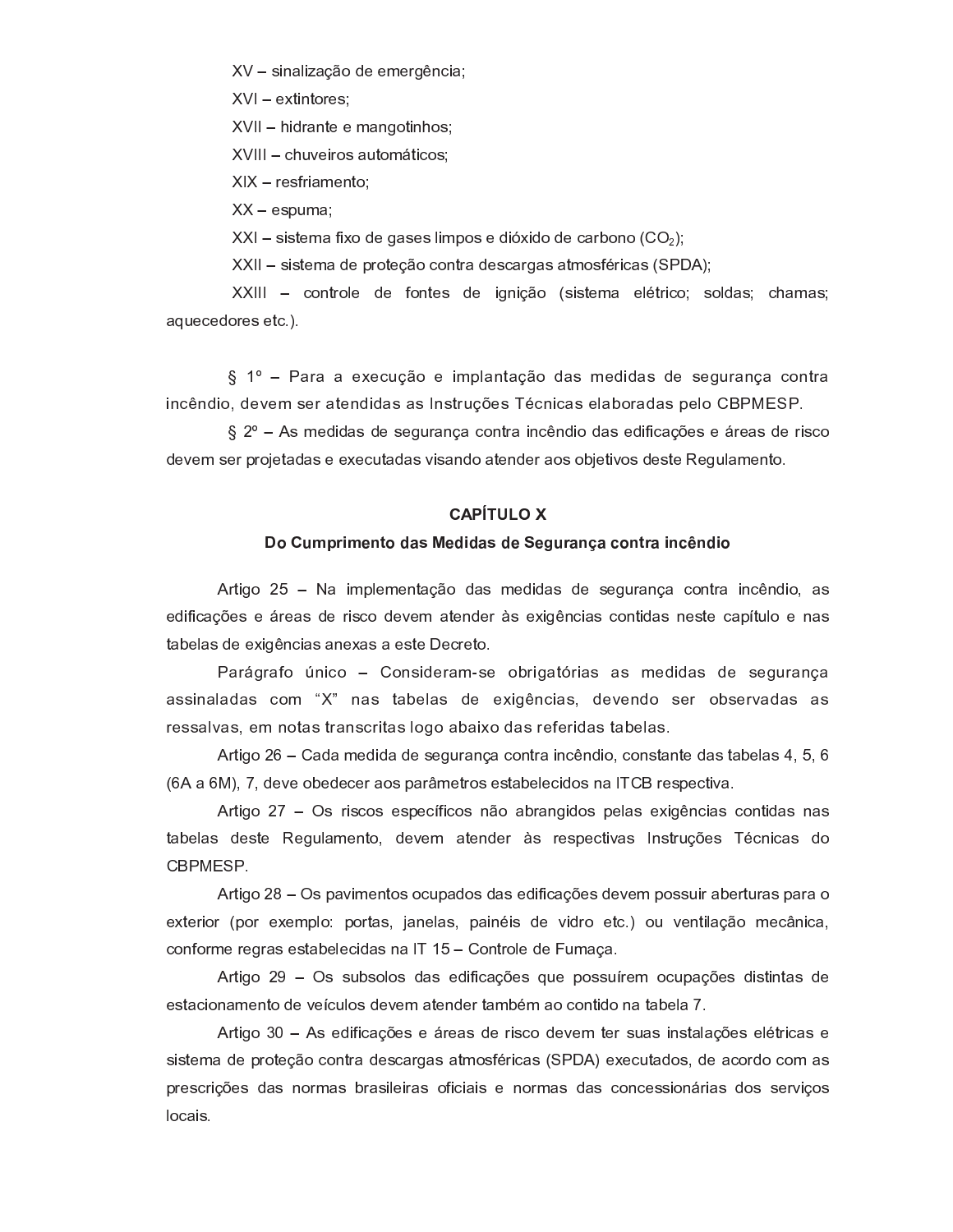Artigo 31 - As edificações e áreas de risco consideradas existentes na data da publicação deste Regulamento devem ser adaptadas conforme exigências específicas da tabela 4 deste Regulamento.

Artigo 32 - As áreas descobertas destinadas ao armazenamento de materiais sólidos combustíveis, independente do uso da edificação, são consideradas áreas de risco, devendo ser fracionadas em lotes e possuir afastamentos dos limites da propriedade, bem como corredores internos que proporcionem o fracionamento do risco, de forma a dificultar a propagação do fogo e facilitar as operações de combate a incêndio, conforme exigências da tabela 6J.

#### $-$

# <sup>9</sup> <sup>A</sup> <sup>&</sup>lt; <sup>&</sup>gt; <sup>A</sup> <sup>&</sup>gt; <sup>N</sup> ; <sup>=</sup> <sup>A</sup> <sup>9</sup> @ <sup>N</sup> <sup>E</sup> <sup>J</sup> <sup>&</sup>lt; <sup>9</sup> ; <sup>N</sup> <sup>M</sup> <sup>&</sup>lt; ; @ <sup>&</sup>gt; @ @ ; <sup>N</sup> <sup>M</sup> <sup>&</sup>lt; ; @ <sup>&</sup>gt; @ ? ; <sup>M</sup> ; <sup>C</sup> ; <sup>=</sup> <sup>9</sup> <sup>M</sup> <sup>9</sup> <sup>&</sup>lt; <sup>A</sup> ; ; <sup>&</sup>gt; <sup>9</sup> @ <sup>N</sup> <sup>E</sup> <sup>J</sup> <sup>&</sup>lt; <sup>9</sup> ; <sup>N</sup> <sup>M</sup> <sup>&</sup>lt; ; ; <sup>=</sup> ? ; ? <sup>9</sup> <sup>&</sup>lt; ; @ <sup>E</sup> <sup>=</sup> ? <sup>E</sup> : <sup>E</sup> ? <sup>C</sup> <sup>&</sup>gt; <sup>E</sup> @

Artigo 33  $-$  As microempresas, as empresas de pequeno porte e os microempreendedores individuais, nos termos das legislações pertinentes, terão tratamento simplificado para regularização das edificações, visando à celeridade no licenciamento.

§ 1º – Os procedimentos para regularização dessas empresas, junto ao CBPMESP,

Artigo 34 - As microempresas, as empresas de pequeno porte e os microempreendedores individuais poderão ser licenciados mediante certificados eletrônicos, por meio de sítio do Governo na rede de alcance mundial.

 $\S$  1° – Para a obtenção do certificado eletrônico, o interessado deverá apresentar, eletronicamente, informações e declarações que certifiquem o cumprimento das exigências de segurança contra incêndio no empreendimento objeto do licenciamento.

 $\S 2^{\circ}$  – Os certificados eletrônicos de licenciamento têm imediata eficácia para fins de abertura do empreendimento constante deste Capítulo.

Artigo 35 – O Corpo de Bombeiros pode, a qualquer tempo, proceder a verificação das informações e das declarações prestadas, inclusive por meio de vistorias e de solicitação de documentos.

 $\S$  1° – A primeira vistoria nos empreendimentos com licenciamento eletrônico deve ambiente ou ao patrimônio, ou ainda, no caso de reincidência, de fraude, de resistência ou de embaraço à fiscalização.

 $\S$  2° – Nas demais vistorias, será verificado o cumprimento das medidas de segurança contra incêndio, nos termos deste Regulamento.

 $\S$  3° – Constatada a não observância do cumprimento deste Regulamento, o CBPMESP iniciará procedimento administrativo para cassação do certificado eletrônico de licenciamento.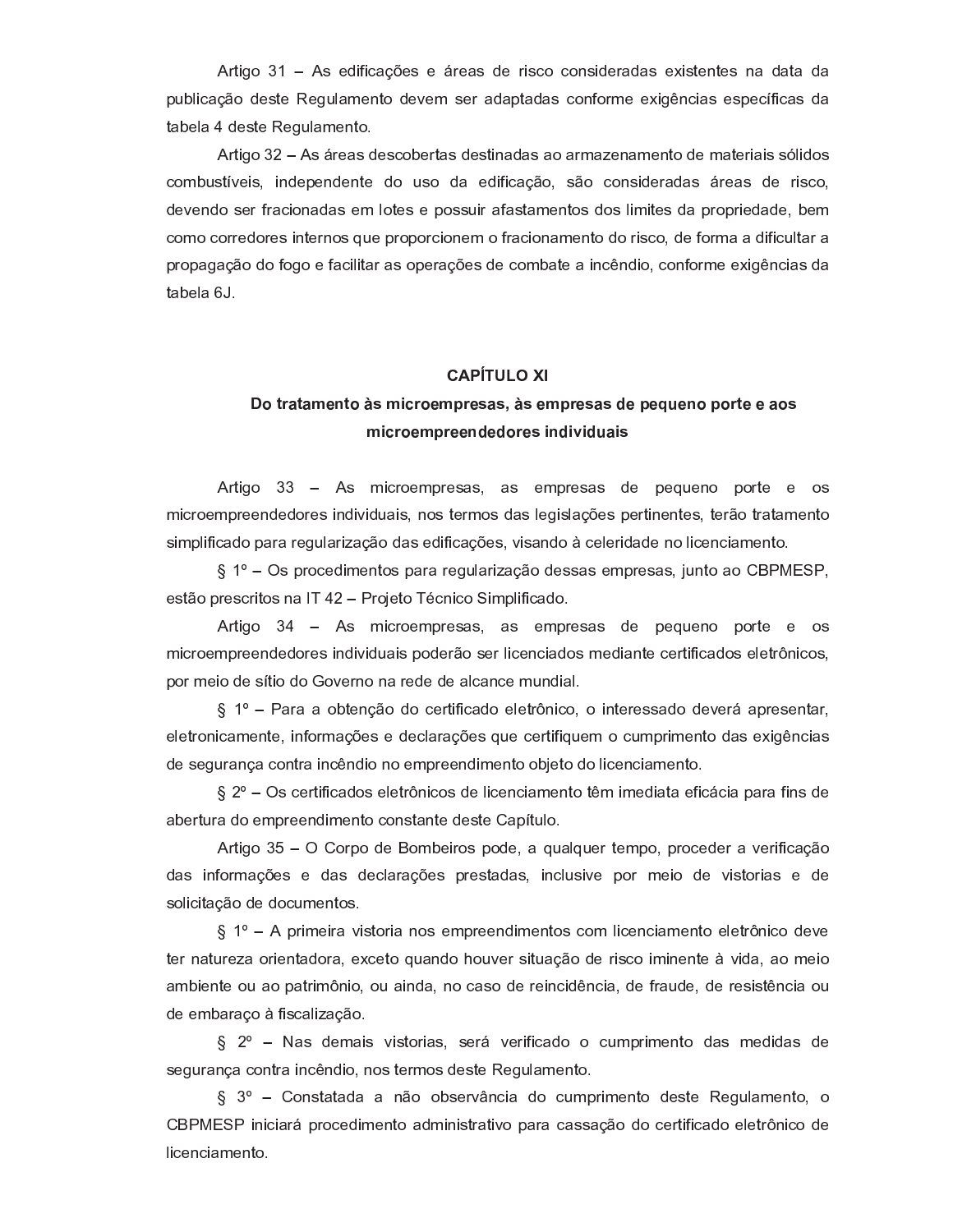Artigo 36 - Os microempreendedores individuais terão isenção de emolumentos para regularização junto ao Corpo de Bombeiros.

# ------------<sup>&</sup>gt; @ <sup>E</sup> @ <sup>M</sup> <sup>9</sup> @ <sup>E</sup> <sup>G</sup> <sup>H</sup> ; @ <sup>E</sup> <sup>=</sup> <sup>&</sup>gt; <sup>E</sup> @

Artigo 37 - A Comissão Especial de Avaliação (CEA), prevista no inciso XI, do artigo <sup>y</sup> <sup>V</sup> <sup>a</sup> <sup>T</sup> <sup>b</sup> <sup>P</sup> <sup>Z</sup> <sup>Y</sup> <sup>Z</sup> ` <sup>Q</sup> <sup>Z</sup> [ <sup>Z</sup> <sup>S</sup> \ ] ^ \_ <sup>Z</sup> ` <sup>Q</sup> <sup>T</sup> <sup>j</sup> - <sup>b</sup> <sup>P</sup> <sup>Z</sup> <sup>Y</sup> R a R a ^ <sup>b</sup> <sup>Z</sup> ] <sup>T</sup> <sup>o</sup> <sup>T</sup> \_ ^ ` <sup>a</sup> ^ ` <sup>Q</sup> <sup>Z</sup> <sup>a</sup> <sup>T</sup> <sup>o</sup> <sup>X</sup> <sup>j</sup> \ <sup>Z</sup> <sup>b</sup> <sup>T</sup> <sup>a</sup> <sup>Z</sup> <sup>P</sup> <sup>i</sup> delegar esta função a outro Oficial Superior do CBPMESP.

 $\S$  1° - A CEA será composta por Oficiais com experiência nas atividades de contra incêndio.

 $\S$  2° – Caberá ao presidente a nomeação dos integrantes que compõem a CEA.

Artigo 38 – Competirá à Comissão a que alude o artigo anterior:

I - avaliar a execução das normas previstas neste Regulamento e os eventuais problemas ocorridos em sua aplicação;

 $(ITCB).$ 

Artigo 39 - Este Decreto entra em vigor 60 dias após sua publicação, ficando revogadas as disposições em contrário e, em especial, o Decreto nº 46.076, de 31 de agosto de 2001.

Palácio dos Bandeirantes, 10 de março de 2011.

----------------Governador do Estado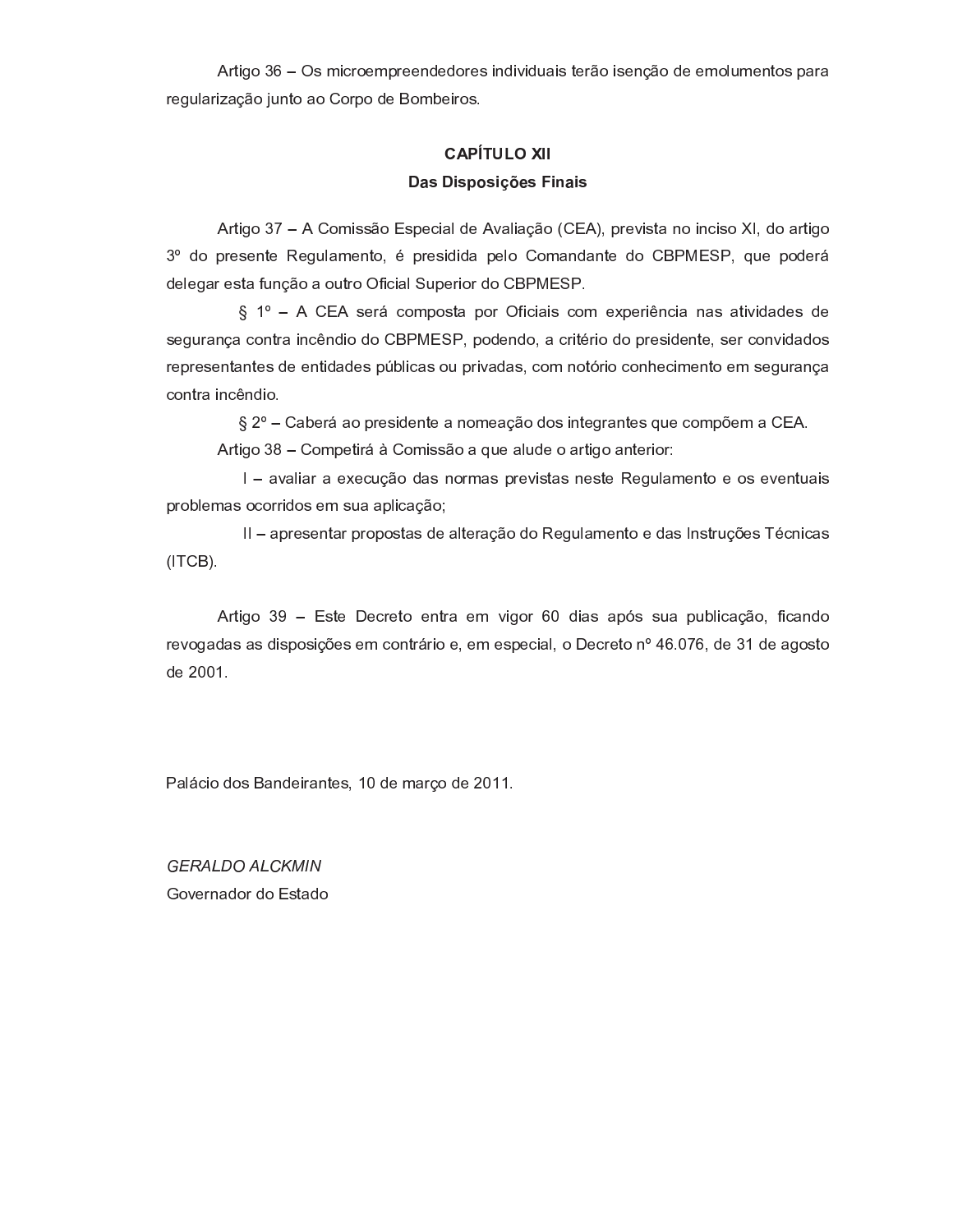# ANEXOS DO REGULAMENTO DE SEGURANÇA CONTRA INCÊNDIO

# **TABELA1**

# CLASSIFICAÇÃO DAS EDIFICAÇÕES E ÁREAS DE RISCO QUANTO À OCUPAÇÃO

| Grupo | Ocupação/Uso                                                                                         | <b>Divisão</b> | Descrição                                                                  | <b>Exemplos</b>                                                                                                                                                                                                                                                            |
|-------|------------------------------------------------------------------------------------------------------|----------------|----------------------------------------------------------------------------|----------------------------------------------------------------------------------------------------------------------------------------------------------------------------------------------------------------------------------------------------------------------------|
|       |                                                                                                      | $A-1$          | Habitação unifamiliar                                                      | Casas térreas ou assobradadas (isoladas e<br>não isoladas) e condomínios horizontais                                                                                                                                                                                       |
| Α     | Residencial                                                                                          | $A-2$          | Habitação multifamiliar                                                    | Edifícios de apartamento em geral                                                                                                                                                                                                                                          |
|       | $A-3$<br>$B-1$<br>Serviço de<br>Hospedagem<br>$B-2$<br>$C-1$<br>$C-2$<br>Comercial<br>$C-3$<br>$D-1$ |                | Habitação coletiva                                                         | Pensionatos, internatos, alojamentos,<br>mosteiros, conventos, residências geriátricas.<br>Capacidade máxima de 16 leitos                                                                                                                                                  |
| в     |                                                                                                      |                | Hotel e assemelhado                                                        | Hotéis, motéis, pensões, hospedarias,<br>pousadas, albergues, casas de cômodos,<br>divisão A-3 com mais de 16 leitos                                                                                                                                                       |
|       |                                                                                                      |                | Hotel residencial                                                          | Hotéis e assemelhados com cozinha própria<br>nos apartamentos (incluem-se apart-hotéis,<br>flats, hotéis residenciais)                                                                                                                                                     |
|       |                                                                                                      |                | Comércio com baixa<br>carga de incêndio                                    | Artigos de metal, louças, artigos hospitalares e<br>outros                                                                                                                                                                                                                 |
| C     |                                                                                                      |                | Comércio com média e<br>alta carga de incêndio                             | Edifícios de lojas de departamentos,<br>magazines, armarinhos, galerias comerciais,<br>supermercados em geral, mercados e outros                                                                                                                                           |
|       |                                                                                                      |                | Shopping centers                                                           | Centro de compras em geral (shopping<br>centers)                                                                                                                                                                                                                           |
|       |                                                                                                      |                | Local para prestação de<br>serviço profissional ou<br>condução de negócios | Escritórios administrativos ou técnicos,<br>instituições financeiras (que não estejam<br>incluídas em D-2), repartições públicas,<br>cabeleireiros, centros profissionais e<br>assemelhados                                                                                |
| D     | Serviço                                                                                              | $D-2$          | Agência bancária                                                           | Agências bancárias e assemelhados                                                                                                                                                                                                                                          |
|       | profissional                                                                                         | $D-3$          | Serviço de reparação<br>(exceto os classificados<br>$em$ G-4)              | Lavanderias, assistência técnica, reparação e<br>manutenção de aparelhos eletrodomésticos,<br>chaveiros, pintura de letreiros e outros                                                                                                                                     |
|       |                                                                                                      | $D-4$          | Laboratório                                                                | Laboratórios de análises clínicas sem<br>internação, laboratórios químicos, fotográficos<br>e assemelhados                                                                                                                                                                 |
|       |                                                                                                      | $E-1$          | Escola em geral                                                            | Escolas de primeiro, segundo e terceiro graus,<br>cursos supletivos e pré-universitário e<br>assemelhados                                                                                                                                                                  |
|       |                                                                                                      | $E-2$          | Escola especial                                                            | Escolas de artes e artesanato, de línguas, de<br>cultura geral, de cultura estrangeira, escolas<br>religiosas e assemelhados                                                                                                                                               |
| E     | Educacional e<br>cultura física                                                                      | $E-3$          | Espaço para cultura física                                                 | Locais de ensino e/ou práticas de artes<br>marciais, natação, ginástica (artística, dança,<br>musculação e outros) esportes coletivos (tênis,<br>futebol e outros que não estejam incluídos em<br>F-3), sauna, casas de fisioterapia e<br>assemelhados. Sem arquibancadas. |
|       |                                                                                                      | $E-4$          | Centro de treinamento<br>profissional                                      | Escolas profissionais em geral                                                                                                                                                                                                                                             |
|       |                                                                                                      | $E-5$          | Pré-escola                                                                 | Creches, escolas maternais, jardins de<br>infância                                                                                                                                                                                                                         |
|       |                                                                                                      | $E-6$          | Escola para portadores de<br>deficiências                                  | Escolas para excepcionais, deficientes visuais<br>e auditivos e assemelhados                                                                                                                                                                                               |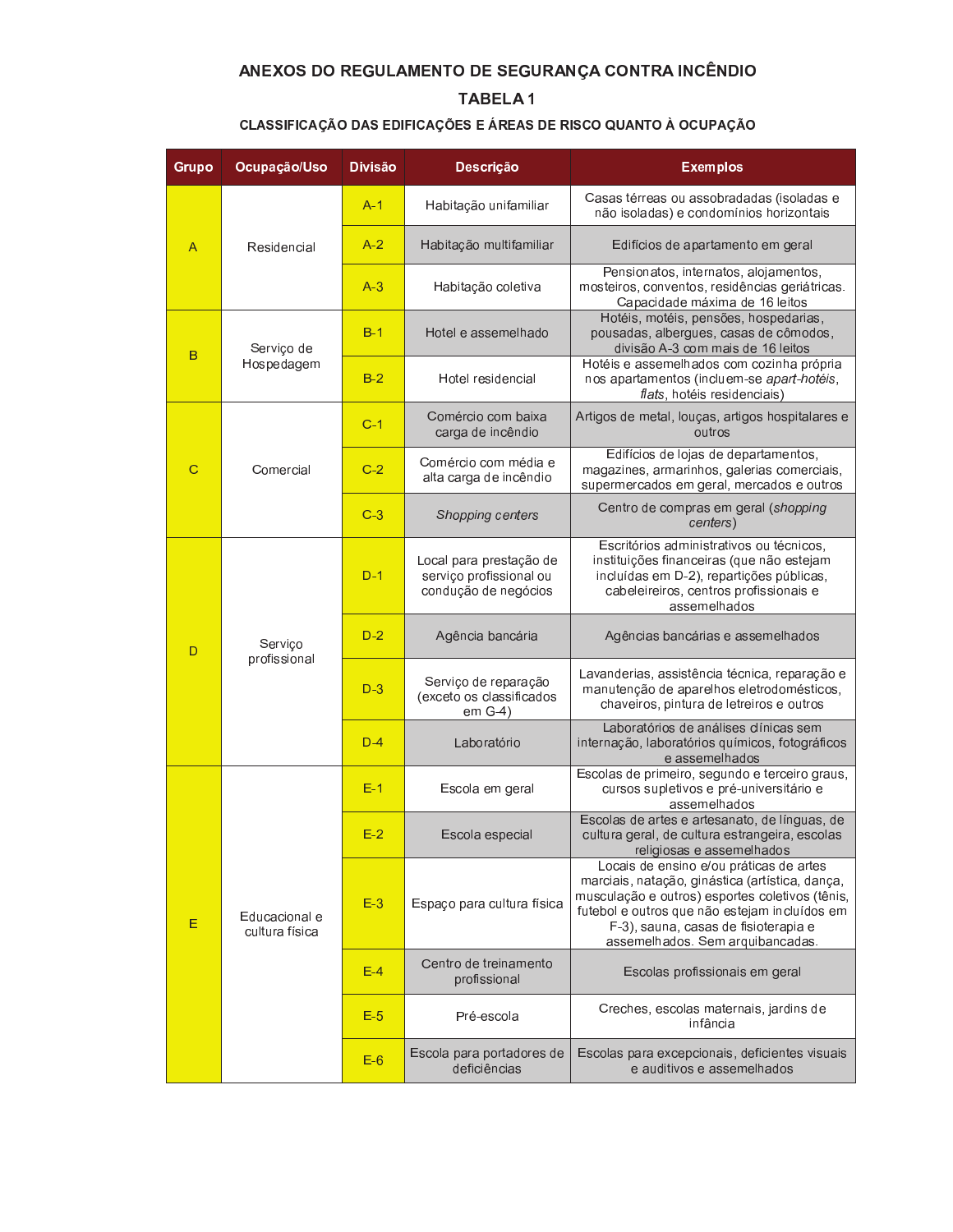|   |                                            | $F-1$  | Local onde há objeto de<br>valor inestimável                                              | Museus, centro de documentos históricos,<br>galerias de arte, bibliotecas e assemelhados                                                                                                        |
|---|--------------------------------------------|--------|-------------------------------------------------------------------------------------------|-------------------------------------------------------------------------------------------------------------------------------------------------------------------------------------------------|
|   |                                            | $F-2$  | Local religioso e velório                                                                 | Igrejas, capelas, sinagogas, mesquitas,<br>templos, cemitérios, crematórios, necrotérios,<br>salas de funerais e assemelhados                                                                   |
|   |                                            | $F-3$  | Centro esportivo e de<br>exibição                                                         | Arenas em geral, estádios, ginásios, piscinas,<br>rodeios, autódromos, sambódromos, pista de<br>patinação e assemelhados. Todos com<br>arquibancadas                                            |
| F |                                            | $F-4$  | Estação e terminal de<br>passageiro                                                       | Estações rodoferroviárias e marítimas, portos,<br>metrô, aeroportos, heliponto, estações de<br>transbordo em geral e assemelhados                                                               |
|   | Local de Reunião<br>de                     | $F-5$  | Arte cênica e auditório                                                                   | Teatros em geral, cinemas, óperas, auditórios<br>de estúdios de rádio e televisão, auditórios em<br>geral e assemelhados                                                                        |
|   | Público                                    | $F-6$  | Clubes sociais e diversão                                                                 | Boates, clubes em geral, salões de baile,<br>restaurantes dançantes, clubes sociais, bingo,<br>bilhares, tiro ao alvo, boliche e assemelhados                                                   |
|   |                                            | $F-7$  | Construção provisória                                                                     | Circos e assemelhados                                                                                                                                                                           |
|   |                                            | $F-8$  | Local para refeição                                                                       | Restaurantes, lanchonetes, bares, cafés,<br>refeitórios, cantinas e assemelhados                                                                                                                |
|   |                                            | $F-9$  | Recreação pública                                                                         | Jardim zoológico, parques recreativos e<br>assemelhados                                                                                                                                         |
|   |                                            | $F-10$ | Exposição de objetos ou<br>animais                                                        | Salões e salas para exposição de objetos ou<br>animais. Edificações permanentes                                                                                                                 |
|   |                                            | $G-1$  | Garagem sem acesso de<br>público e sem<br>abastecimento                                   | Garagens automáticas, garagens com<br>manobristas                                                                                                                                               |
|   | Serviço<br>automotivo<br>e<br>assemelhados | $G-2$  | Garagem com acesso de<br>público e sem<br>abastecimento                                   | Garagens coletivas sem automação, em geral,<br>sem abastecimento (exceto veículos de carga<br>e coletivos)                                                                                      |
| G |                                            | $G-3$  | Local dotado de<br>abastecimento de<br>combustível                                        | Postos de abastecimento e serviço, garagens<br>(exceto veículos de carga e coletivos)                                                                                                           |
|   |                                            | $G-4$  | Serviço de conservação,<br>manutenção e reparos                                           | Oficinas de conserto de veículos, borracharia<br>(sem recauchutagem). Oficinas e garagens de<br>veículos de carga e coletivos, máquinas<br>agrícolas e rodoviárias, retificadoras de<br>motores |
|   |                                            | $G-5$  | Hangares                                                                                  | Abrigos para aeronaves com ou sem<br>abastecimento                                                                                                                                              |
|   |                                            | $H-1$  | Hospital veterinário e<br>assemelhados                                                    | Hospitais, clínicas e consultórios veterinários e<br>assemelhados (inclui-se alojamento com ou<br>sem adestramento)                                                                             |
|   |                                            | $H-2$  | Local onde pessoas<br>requerem cuidados<br>especiais por limitações<br>físicas ou mentais | Asilos, orfanatos, abrigos geriátricos, hospitais<br>psiquiátricos, reformatórios, tratamento de<br>dependentes de drogas, álcool. E<br>assemelhados. Todos sem celas                           |
| Н | Serviço de saúde<br>e institucional        | $H-3$  | Hospital e assemelhado                                                                    | Hospitais, casa de saúde, prontos-socorros,<br>clínicas com internação, ambulatórios e postos<br>de atendimento de urgência, postos de saúde<br>e puericultura e assemelhados com internação    |
|   |                                            | $H-4$  | Edificações das forças<br>armadas e policiais                                             | Quartéis, delegacias, postos policiais e<br>assemelhados                                                                                                                                        |
|   |                                            | $H-5$  | Local onde a liberdade<br>das pessoas sofre<br>restrições                                 | Hospitais psiquiátricos, manicômios,<br>reformatórios, prisões em geral (casa de<br>detenção, penitenciárias, presídios) e<br>instituições assemelhadas. Todos com celas                        |
|   |                                            | $H-6$  | Clínica e consultório<br>médico e odontológico                                            | Clínicas médicas, consultórios em geral,<br>unidades de hemodiálise, ambulatórios e<br>assemelhados. Todos sem internação                                                                       |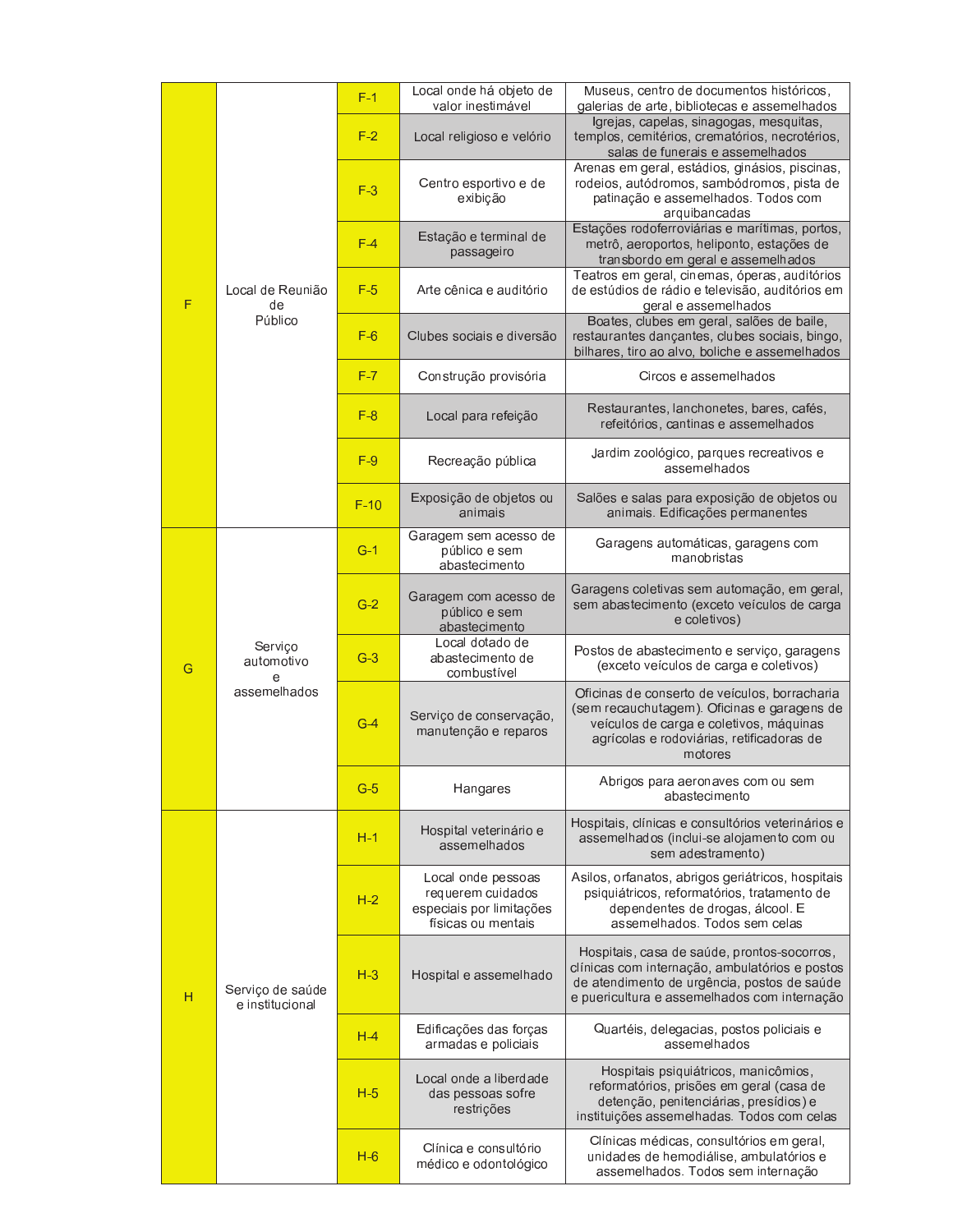|           |           |         | Locais onde as atividades<br>exercidas e os materiais<br>utilizados apresentam<br>baixo potencial de<br>incêndio. Locais onde a<br>carga de incêndio não<br>chega a $300$ MJ/m <sup>2</sup> | Atividades que utilizam pequenas quantidades<br>de materiais combustíveis. Aço, aparelhos de<br>rádio e som, armas, artigos de metal, gesso,<br>esculturas de pedra, ferramentas, jóias,<br>relógios, sabão, serralheria, suco de frutas,<br>louças, máquinas |
|-----------|-----------|---------|---------------------------------------------------------------------------------------------------------------------------------------------------------------------------------------------|---------------------------------------------------------------------------------------------------------------------------------------------------------------------------------------------------------------------------------------------------------------|
| Indústria |           | $ -2 $  | Locais onde as atividades<br>exercidas e os materiais<br>utilizados apresentam<br>médio potencial de<br>incêndio. Locais com<br>carga de incêndio entre<br>300 a 1.200MJ/m <sup>2</sup>     | Artigos de vidro, automóveis, bebidas<br>destiladas, instrumentos musicais, móveis,<br>alimentos, marcenarias, fábricas de caixas                                                                                                                             |
|           |           | $ -3$   | Locais onde há alto risco<br>de incêndio. Locais com<br>carga de incêndio superior<br>a 1.200 MJ/m <sup>2</sup>                                                                             | Atividades industriais que envolvam<br>inflamáveis, materiais oxidantes, ceras,<br>espuma sintética, grãos, tintas, borracha,<br>processamento de lixo                                                                                                        |
|           |           | $J-1$   | Depósitos de material<br>incombustível                                                                                                                                                      | Edificações sem processo industrial que<br>armazenam tijolos, pedras, areias, cimentos,<br>metais e outros materiais incombustíveis.<br>Todos sem embalagem                                                                                                   |
| J         | Depósito  |         | Todo tipo de Depósito                                                                                                                                                                       | Depósitos com carga de incêndio até<br>$300$ MJ/m <sup>2</sup>                                                                                                                                                                                                |
|           |           |         | Todo tipo de Depósito                                                                                                                                                                       | Depósitos com carga de incêndio entre 300 a<br>1.200MJ/ $m^2$                                                                                                                                                                                                 |
|           |           | $J-4$   | Todo tipo de Depósito                                                                                                                                                                       | Depósitos onde a carga de incêndio ultrapassa<br>a 1.200MJ/m <sup>2</sup>                                                                                                                                                                                     |
|           |           |         | Comércio                                                                                                                                                                                    | Comércio em geral de fogos de artifício e<br>assemelhados                                                                                                                                                                                                     |
| L         | Explosivo | $L-2$   | Indústria                                                                                                                                                                                   | Indústria de material explosivo                                                                                                                                                                                                                               |
|           |           | $L-3$   | Depósito                                                                                                                                                                                    | Depósito de material explosivo                                                                                                                                                                                                                                |
|           |           | $M-1$   | Túnel                                                                                                                                                                                       | Túnel rodoferroviário e marítimo, destinados a<br>transporte de passageiros ou cargas diversas                                                                                                                                                                |
|           |           | $M-2$   | Líquido ou gás<br>inflamáveis ou<br>combustíveis                                                                                                                                            | Edificação destinada a produção,<br>manipulação, armazenamento e distribuição<br>de líquidos ou gases inflamáveis ou<br>combustíveis                                                                                                                          |
| M         | Especial  | $M-3$   | Central de comunicação e<br>energia                                                                                                                                                         | Central telefônica, centros de comunicação,<br>centrais de transmissão ou de distribuição de<br>energia e assemelhados                                                                                                                                        |
|           |           | $M-4$   | Propriedade em<br>transformação                                                                                                                                                             | Locais em construção ou demolição e<br>assemelhados                                                                                                                                                                                                           |
|           |           | $M-5$   | Silos                                                                                                                                                                                       | Armazéns de grãos e assemelhados                                                                                                                                                                                                                              |
|           |           | $M-6$   | Terra selvagem                                                                                                                                                                              | Floresta, reserva ecológica, parque florestal e<br>assemelhados                                                                                                                                                                                               |
|           |           | $M - 7$ | Pátio de contêineres                                                                                                                                                                        | Area aberta destinada a armazenamento de<br>contêineres                                                                                                                                                                                                       |

Nota: Edificações não enquadradas nesta Tabela devem observar o artigo 14 deste Regulamento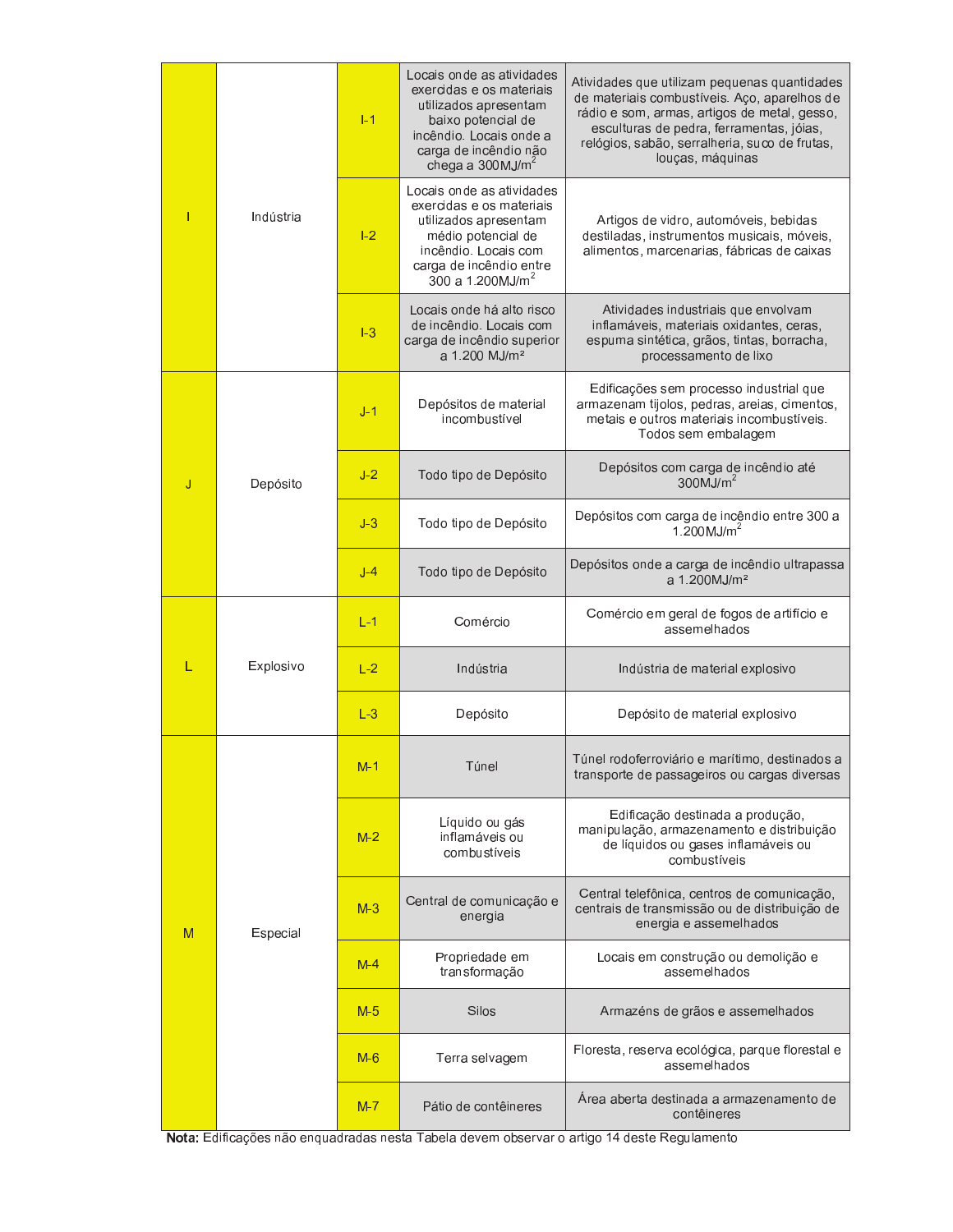# **TABELA 2**

# CLASSIFICAÇÃO DAS EDIFICAÇÕES QUANTO À ALTURA

| Tipo | Denominação                      | <b>Altura</b>                            |
|------|----------------------------------|------------------------------------------|
|      | Edificação Térrea                | Um pavimento                             |
|      | Edificação Baixa                 | $H \leq 6,00$ m                          |
|      | Edificação de Baixa-Média Altura | $6.00 \text{ m} < H \le 12.00 \text{ m}$ |
| IV   | Edificação de Média Altura       | 12.00 m $\leq$ H $\leq$ 23.00 m          |
|      | Edificação Mediamente Alta       | 23,00 m $\leq$ H $\leq$ 30,00 m          |
|      | Edificação Alta                  | Acima de 30,00 m                         |

# **TABELA 3**

# CLASSIFICAÇÃO DAS EDIFICAÇÕES E ÁREAS DE RISCO QUANTO À CARGA DE INCÊNDIO

| <b>Risco</b> | Carga de Incêndio MJ/m <sup>2</sup> |  |  |
|--------------|-------------------------------------|--|--|
| <b>Baixo</b> | até $300$ MJ/m <sup>2</sup>         |  |  |
| <b>Médio</b> | Entre 300 e 1.200MJ/m <sup>2</sup>  |  |  |
| Alto         | Acima de 1.200MJ/m <sup>2</sup>     |  |  |

# **TABELA 4**

### EXIGÊNCIAS PARA EDIFICAÇÕES EXISTENTES

| PERÍODO DE EXISTÊNCIA DA<br><b>EDIFICAÇÃO E ÁREAS DE RISCO</b>         | ÁREA CONSTRUÍDA < 750 m <sup>2</sup><br>ALTURA < 12 m | ÁREA CONSTRUÍDA > 750 m <sup>2</sup><br>e/ou<br>ALTURA > 12 m                                      |  |  |
|------------------------------------------------------------------------|-------------------------------------------------------|----------------------------------------------------------------------------------------------------|--|--|
| QUALQUER PERÍODO ANTERIOR<br>À VIGÊNCIA DO ATUAL<br><b>REGULAMENTO</b> | Conforme Tabela 5                                     | Conforme ITCB 43 - Adaptação às<br>Normas de Segurança contra<br>Incêndio - Edificações Existentes |  |  |

### **NOTAS GERAIS:**

- a Os riscos específicos devem atender às ITCB respectivas e às regulamentações do SvSCI;
- b As instalações elétricas e o sistema de proteção contra descargas atmosféricas (SPDA) devem estar em conformidade com as normas técnicas oficiais.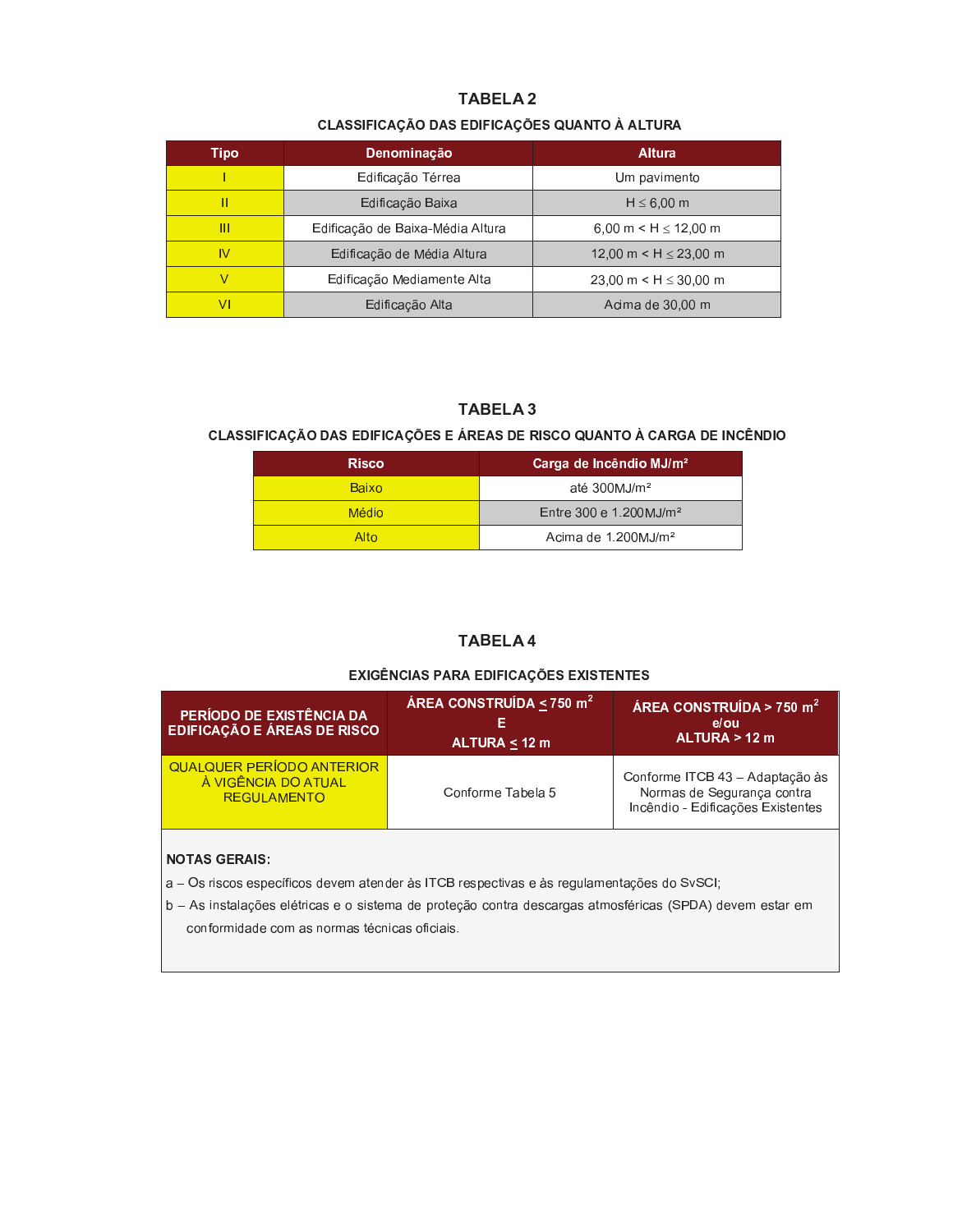# **TABELA 5**

### EXIGÊNCIAS PARA EDIFICAÇÕES COM ÁREA MENOR OU IGUAL A 750 M<sup>2</sup> E ALTURA INFERIOR OU **IGUAL A 12,00 M**

| Medidas de Segurança                   | A, D,          | B.       | $\mathbf{C}$   | F                                                                 |          |                  | н                              |                | le J     | L        |
|----------------------------------------|----------------|----------|----------------|-------------------------------------------------------------------|----------|------------------|--------------------------------|----------------|----------|----------|
| contra Incêndio                        | E e G          |          |                | F <sub>2</sub> , F <sub>3</sub> , F <sub>4</sub> ,<br>F6, F7 e F8 |          | F1 e F5 F9 e F10 | <u>Н1, Н4 е Н2, Н3 е</u><br>H6 | H <sub>5</sub> |          | L1       |
| Controle de Materiais de<br>Acabamento | $\blacksquare$ | X        | $\blacksquare$ | X                                                                 | X        |                  |                                | X              |          | X        |
| Saídas de Emergência                   | $\times$       | $\times$ | X              | $\times$                                                          | $\times$ | X                | $\times$                       | X              | X        | X        |
| Iluminação de Emergência               | $X^1$          | $X^2$    | $X^1$          | $X^3$                                                             | $X^3$    | $X^3$            | $X^1$                          | $X^1$          | $X^1$    |          |
| Sinalização de<br>Emergência           | $\times$       | $\chi$   | $\mathsf{X}$   | $\chi$                                                            | $\times$ | $\chi$           | $\times$                       | $\times$       | $\times$ | X        |
| <b>Extintores</b>                      | X              | X        | X              | $\times$                                                          | $\times$ | X                | $\times$                       | X              | X        | X        |
| Brigada de Incêndio                    |                |          |                | $X^4$                                                             | $X^4$    | $X^4$            |                                |                |          | $\times$ |

#### **NOTAS ESPECÍFICAS:**

1 - Somente para as edificações com mais de dois pavimentos;

2 - Estão isentos os motéis que não possuam corredores internos de serviços;

3 - Para edificação com lotação superior a 50 pessoas ou edificações com mais de dois pavimentos;

4 - Exigido para lotação superior a 100 pessoas.

#### **NOTAS GERAIS:**

a - Para o Grupo M (especiais) ver tabelas específicas;

b - Para a Divisão G-5 (hangares): prever sistema de drenagem de líquidos nos pisos para bacias de contenção à distância. Não é permitido o armazenamento de líquidos combustíveis ou inflamáveis dentro dos hangares;

c - Para a Divisão L-1 (Explosivos), atender a ITCB-30. As Divisões L-2 e L-3 somente serão avaliadas pelo Corpo de Bombeiros mediante Comissão Técnica;

d - Os subsolos das edificações devem ser compartimentados com PCF P-90 em relação aos demais pisos contíguos. Para subsolos ocupados ver Tabela 7;

e - As instalações elétricas e o SPDA devem estar em conformidade com as normas técnicas oficiais;

f - Observar ainda as exigências para os riscos específicos das respectivas Instruções Técnicas;

g - Depósitos em áreas descobertas, observar as exigências da Tabela 6J;

h - No cômputo de pavimentos, desconsiderar os pavimentos de subsolo quando destinados a estacionamento de veículos, vestiários e instalações sanitárias, áreas técnicas sem aproveitamento para quaisquer atividades ou permanência humana.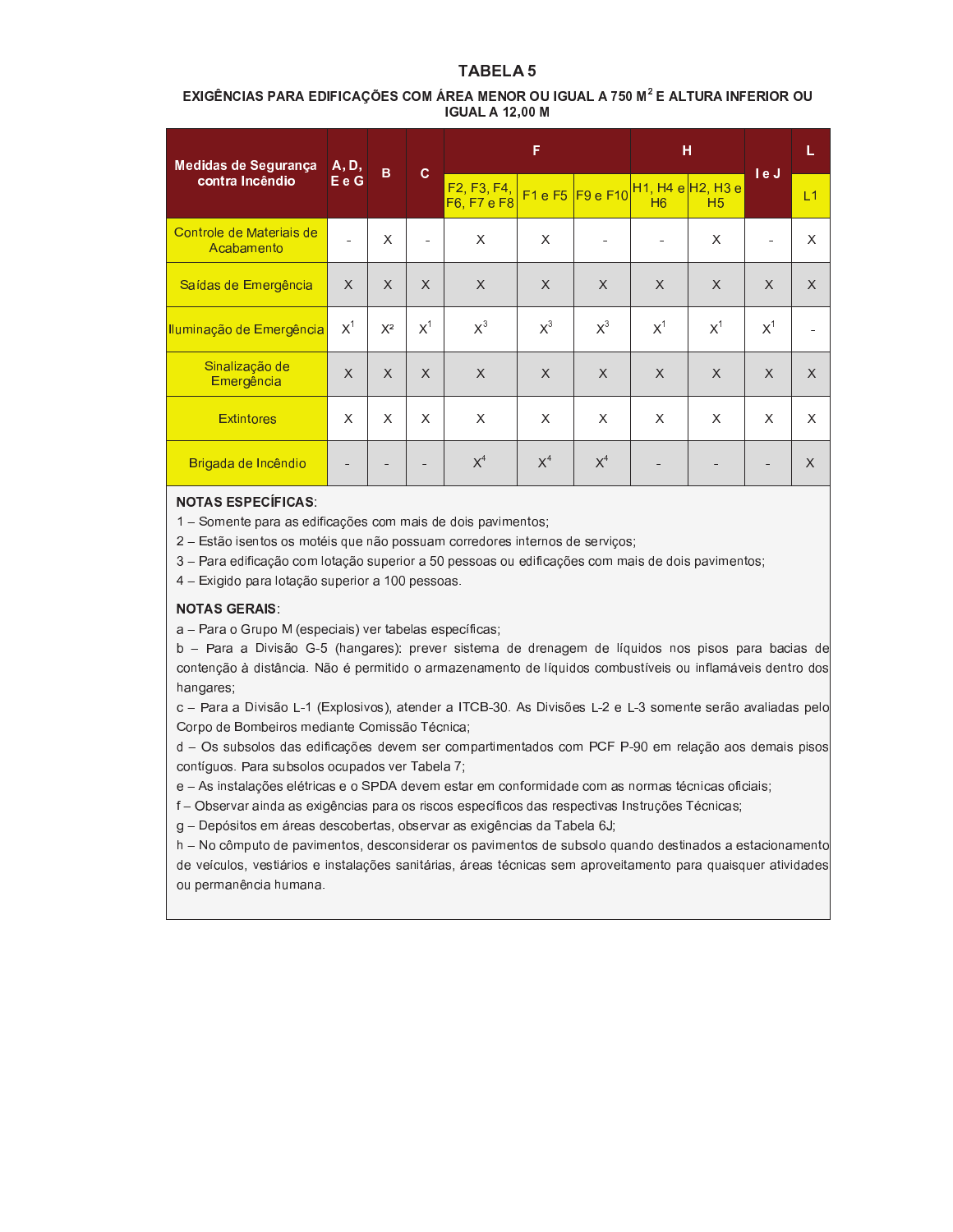### **TABELA 6A**

### EDIFICAÇÕES DO GRUPO A COM ÁREA SUPERIOR A 750 M<sup>2</sup> OU ALTURA SUPERIOR A 12,00 M

| Grupo de ocupação e uso              | <b>GRUPO A - RESIDENCIAL</b> |            |                |                                           |                                   |             |  |  |
|--------------------------------------|------------------------------|------------|----------------|-------------------------------------------|-----------------------------------|-------------|--|--|
| <b>Divisão</b>                       |                              |            |                | A-2, A-3 e Condomínios Residenciais       |                                   |             |  |  |
| Medidas de Segurança contra          |                              |            |                | Classificação quanto à altura (em metros) |                                   |             |  |  |
| Incêndio                             | Térreal                      | $H \leq 6$ | $6 < H \le 12$ |                                           | $12 < H \le 23$   23 < H $\le$ 30 | Acima de 30 |  |  |
| Acesso de Viatura na Edificação      | X                            | X          | $\times$       | $\times$                                  | $\times$                          | X           |  |  |
| Segurança Estrutural contra Incêndio | X                            | X          | X              | X                                         | X                                 | X           |  |  |
| Compartimentação Vertical            | ۰                            | ۰.         |                | $X^2$                                     | $X^2$                             | $X^2$       |  |  |
| Controle de Materiais de Acabamento  |                              |            |                | X                                         | X                                 | X           |  |  |
| Saídas de Emergência                 | $\times$                     | $\times$   | $\times$       | $\times$                                  | $\chi$                            | $X^1$       |  |  |
| Brigada de Incêndio                  | X                            | X          | X              | X                                         | X                                 | X           |  |  |
| Iluminação de Emergência             | $\times$                     | $\times$   | $\mathsf{X}$   | $\mathsf{X}$                              | $\chi$                            | $\times$    |  |  |
| Alarme de Incêndio                   | $X^3$                        | $X^3$      | $X^3$          | $X^3$                                     | $X^3$                             | X           |  |  |
| Sinalização de Emergência            | X                            | X          | X              | $\times$                                  | $\times$                          | X           |  |  |
| <b>Extintores</b>                    | X                            | X          | X              | X                                         | X                                 | X           |  |  |
| Hidrante e Mangotinhos               | $\times$                     | X          | X              | $\times$                                  | X                                 | X           |  |  |

# **NOTAS ESPECÍFICAS:**

1 - Deve haver Elevador de Emergência para altura maior que 80 m;

2 - Pode ser substituída por sistema de controle de fumaça somente nos átrios;

3 - Pode ser substituído pelo sistema de interfone, desde que cada apartamento possua um ramal ligado à central, que deve ficar numa portaria com vigilância humana 24 horas e tenha uma fonte autônoma, com duração mínima de 60 min.

#### **NOTAS GERAIS:**

a - O pavimento superior da unidade duplex do último piso da edificação não será computado para a altura da edificação;

b - As instalações elétricas e o SPDA devem estar em conformidade com as normas técnicas oficiais;

c - Para subsolos ocupados ver Tabela 7;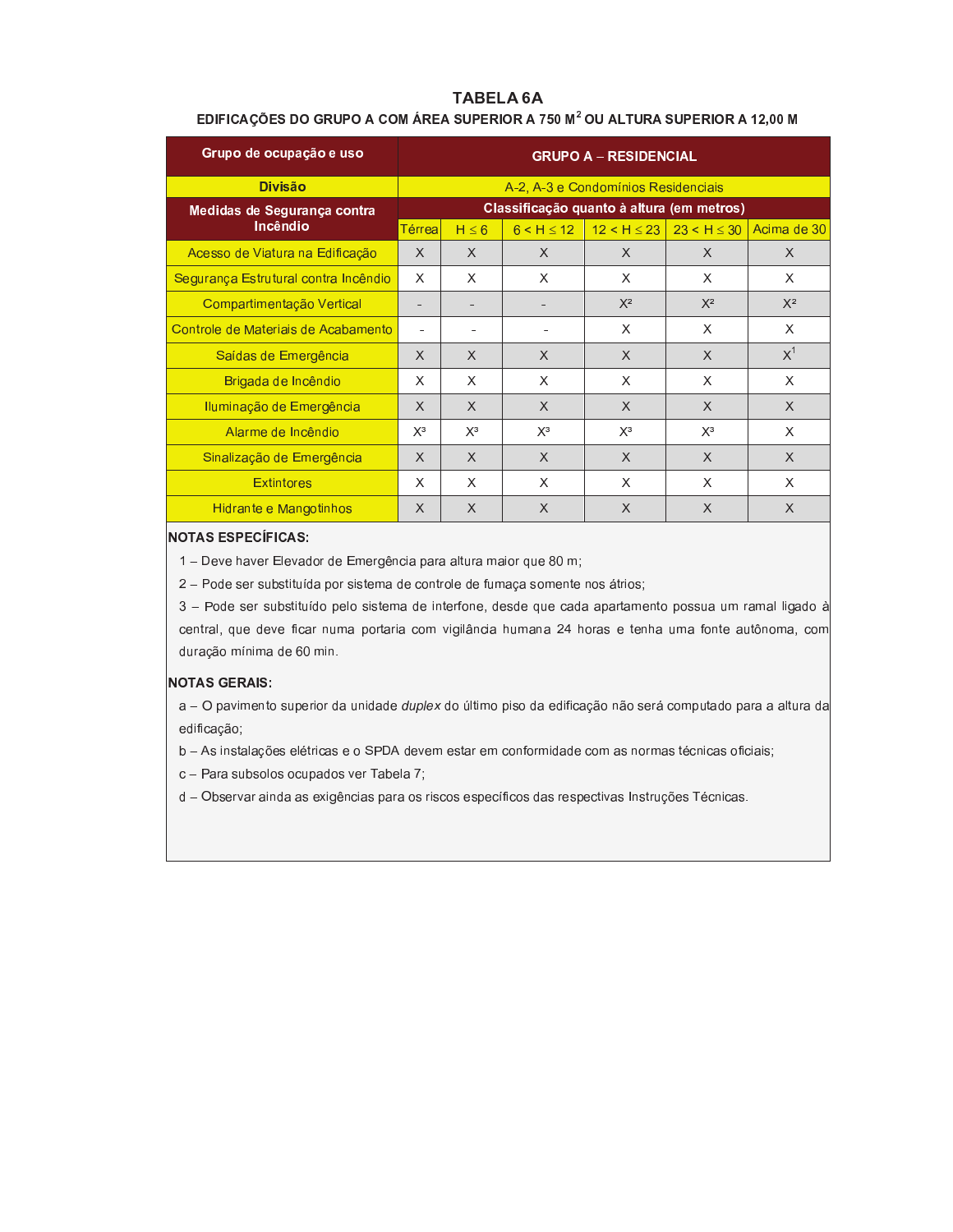### **TABELA 6B**

### EDIFICAÇÕES DO GRUPO B COM ÁREA SUPERIOR A 750 M<sup>2</sup> OU ALTURA SUPERIOR A 12,00 M

| Grupo de ocupação e uso                | <b>GRUPO B - SERVIÇOS DE HOSPEDAGEM</b> |             |                  |                                           |                  |                                      |  |  |  |
|----------------------------------------|-----------------------------------------|-------------|------------------|-------------------------------------------|------------------|--------------------------------------|--|--|--|
| <b>Divisão</b>                         |                                         | $B-1 e B-2$ |                  |                                           |                  |                                      |  |  |  |
| Medidas de Segurança                   |                                         |             |                  | Classificação quanto à altura (em metros) |                  |                                      |  |  |  |
| contra Incêndio                        | Térrea                                  | $H \leq 6$  | 6 < H < 12       | 12 < H < 23                               | 23 < H < 30      | Acima de 30                          |  |  |  |
| Acesso de Viatura na<br>Edificação     | $\chi$                                  | $\times$    | $\times$         | $\times$                                  | $\times$         | $\times$                             |  |  |  |
| Segurança Estrutural                   | X                                       | X           | X                | X                                         | X                | X                                    |  |  |  |
| Compartimentação<br>Horizontal (áreas) |                                         | $X^1$       | X <sup>1</sup>   | $X^2$                                     | $X^2$            | $\times$                             |  |  |  |
| Compartimentação Vertical              | $\sim$                                  |             | ٠                | $\overline{X}^3$                          | $\overline{X}^3$ | $\overline{X}$ <sup>7</sup>          |  |  |  |
| Controle de Materiais de<br>Acabamento | X                                       | $\times$    | $\times$         | $\times$                                  | $\times$         | $\times$                             |  |  |  |
| Saídas de Emergência                   | X                                       | X           | X                | X                                         | X                | $\overline{X^9}$                     |  |  |  |
| Plano de Emergência                    |                                         |             |                  |                                           | X                | $\times$                             |  |  |  |
| Brigada de Incêndio                    | X                                       | X           | X                | X                                         | X                | X                                    |  |  |  |
| Iluminação de Emergência               | $\overline{X}^4$                        | $X^4$       | X                | $\times$                                  | X                | $\times$                             |  |  |  |
| Detecção de Incêndio                   | $\overline{\phantom{a}}$                | $X^{4;5}$   | $X^5$            | $\times$                                  | X                | X                                    |  |  |  |
| Alarme de Incêndio                     | $\overline{X^6}$                        | $X^6$       | $\overline{X^6}$ | $X^6$                                     | $\overline{X^6}$ | $X^6$                                |  |  |  |
| Sinalização de Emergência              | X                                       | X           | X                | $\times$                                  | X                | X                                    |  |  |  |
| <b>Extintores</b>                      | $\times$                                | $\chi$      | $\times$         | $\chi$                                    | $\times$         | X                                    |  |  |  |
| Hidrante e Mangotinhos                 | X                                       | X           | X                | X                                         | X                | X                                    |  |  |  |
| Chuveiros Automáticos                  | ٠                                       |             | ۰                | ٠                                         | X                | $\times$                             |  |  |  |
| Controle de Fumaça                     |                                         |             |                  |                                           |                  | $\overline{\mathsf{x}^{\mathsf{8}}}$ |  |  |  |

### **NOTAS ESPECÍFICAS:**

1 - Pode ser substituída por sistema de chuveiros automáticos;

2 - Pode ser substituída por sistema de detecção de incêndio e chuveiros automáticos;

3 - Pode ser substituída por sistema de controle de fumaça, detecção de incêndio e chuveiros automáticos exceto para as compartimentações das fachadas e selagens dos shafts e dutos de instalações;

- 4 Estão isentos os motéis que não possuam corredores internos de serviço;
- 5 Os detectores de incêndio devem ser instalados em todos os quartos;
- 6 Os acionadores manuais devem ser instalados nas áreas de circulação;

7 - Pode ser substituída por sistema de controle de fumaça, detecção de incêndio e chuveiros automáticos até 60 metros de altura, exceto para as compartimentações das fachadas e selagens dos shafts e dutos de instalações, sendo que para altura superior deve-se, adicionalmente, adotar as soluções contidas na ITCB-09;

8 - Acima de 60 metros de altura;

9 - Deve haver Elevador de Emergência para altura acima de 60 m.

#### **NOTAS GERAIS:**

- a As instalações elétricas e o SPDA devem estar em conformidade com as normas técnicas oficiais;
- b Para subsolos ocupados ver Tabela 7;
- c Observar ainda as exigências para os riscos específicos das respectivas Instruções Técnicas.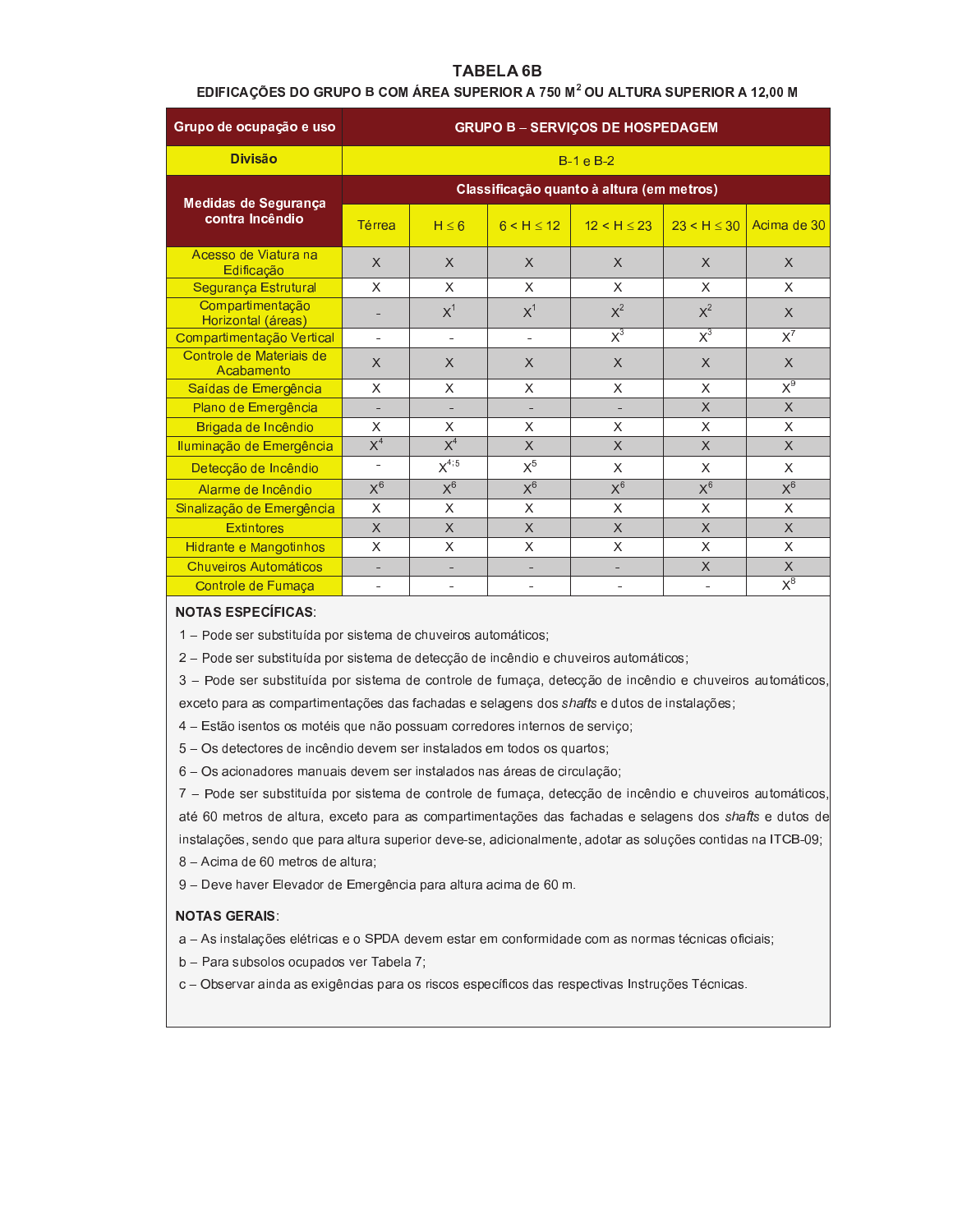### **TABELA 6C**

### EDIFICAÇÕES DO GRUPO C COM ÁREA SUPERIOR A 750 M<sup>2</sup> OU ALTURA SUPERIOR A 12,00 M

| Grupo de ocupação e uso                 | <b>GRUPO C - COMERCIAL</b>                |                |                |                |             |              |  |  |  |
|-----------------------------------------|-------------------------------------------|----------------|----------------|----------------|-------------|--------------|--|--|--|
| <b>Divisão</b>                          |                                           | C-1, C-2 e C-3 |                |                |             |              |  |  |  |
| Medidas de Segurança                    | Classificação quanto à altura (em metros) |                |                |                |             |              |  |  |  |
| contra Incêndio                         | <b>Térrea</b>                             | $H \leq 6$     | 6 < H < 12     | 12 < H < 23    | 23 < H < 30 | Acima de 30  |  |  |  |
| Acesso de Viatura na<br>Edificação      | $\chi$                                    | $\chi$         | $\mathsf{X}$   | $\chi$         | $\times$    | X            |  |  |  |
| Segurança Estrutural contra<br>Incêndio | X                                         | X              | X              | X              | X           | X            |  |  |  |
| Compartimentação<br>Horizontal (áreas)  | X <sup>1</sup>                            | X <sup>1</sup> | $X^2$          | $X^2$          | $X^2$       | $X^2$        |  |  |  |
| Compartimentação Vertical               | $\blacksquare$                            | $\blacksquare$ | $\blacksquare$ | $X^{8,9}$      | $X^3$       | $X^{10}$     |  |  |  |
| Controle de Materiais de<br>Acabamento  | X                                         | X              | $\times$       | $\chi$         | $\times$    | $\times$     |  |  |  |
| Saídas de Emergência                    | X                                         | X              | X              | $\times$       | X           | $X^6$        |  |  |  |
| Plano de Emergência                     | X <sup>4</sup>                            | X <sup>4</sup> | $X^4$          | X <sup>4</sup> | $\times$    | X            |  |  |  |
| Brigada de Incêndio                     | X                                         | X              | X              | X              | X           | X            |  |  |  |
| Iluminação de Emergência                | $\times$                                  | X              | X              | $\chi$         | X           | X            |  |  |  |
| Detecção de Incêndio                    | $X^5$                                     | $X^5$          | $X^5$          | $X^5$          | $X^5$       | X            |  |  |  |
| Alarme de Incêndio                      | $\chi$                                    | $\times$       | $\mathsf{X}$   | $\chi$         | $\times$    | $\mathsf{X}$ |  |  |  |
| Sinalização de Emerg.                   | X                                         | X              | X              | X              | X           | X            |  |  |  |
| <b>Extintores</b>                       | $\times$                                  | X              | $\times$       | $\times$       | X           | $\mathsf{X}$ |  |  |  |
| Hidrante e Mangotinhos                  | X                                         | X              | X              | $\times$       | X           | X            |  |  |  |
| <b>Chuveiros Automáticos</b>            |                                           | ٠              | ÷,             |                | $\times$    | X            |  |  |  |
| Controle de Fumaça                      |                                           |                |                |                |             | $X^7$        |  |  |  |

#### **NOTAS ESPECÍFICAS:**

1 - Pode ser substituído por sistema de chuveiros automáticos;

2 - Pode ser substituída por sistema de detecção de incêndio e chuveiros automáticos;

3 - Pode ser substituída por sistema de controle de fumaça, detecção de incêndio e chuveiros automáticos exceto para as compartimentações das fachadas e selagens dos shafts e dutos de instalações;

4 - Para edificações de divisão C-3 (shopping centers);

5 - Somente para as áreas de depósitos superiores a 750m<sup>2</sup>;

6 - Deve haver Elevador de Emergência para altura maior que 60 m;

7 - Acima de 60 metros de altura;

8 - Pode ser substituída por sistema de detecção de incêndio e chuveiros automáticos, exceto para as compartimentações das fachadas e selagens dos shafts e dutos de instalações;

9 - Deve haver controle de fumaça nos átrios, podendo ser dimensionados como sendo padronizados conforme ITCB-15;

10 - Pode ser substituída por sistema de controle de fumaça, detecção de incêndio e chuveiros automáticos até 60 metros de altura, exceto para as compartimentações das fachadas e selagens dos shafts e dutos de instalações, sendo que para altura superior deve-se, adicionalmente, adotar as soluções contidas na ITCB-09.

### **NOTAS GERAIS:**

a - As instalações elétricas e o SPDA devem estar em conformidade com as normas técnicas oficiais;

b - Para subsolos ocupados ver Tabela 7;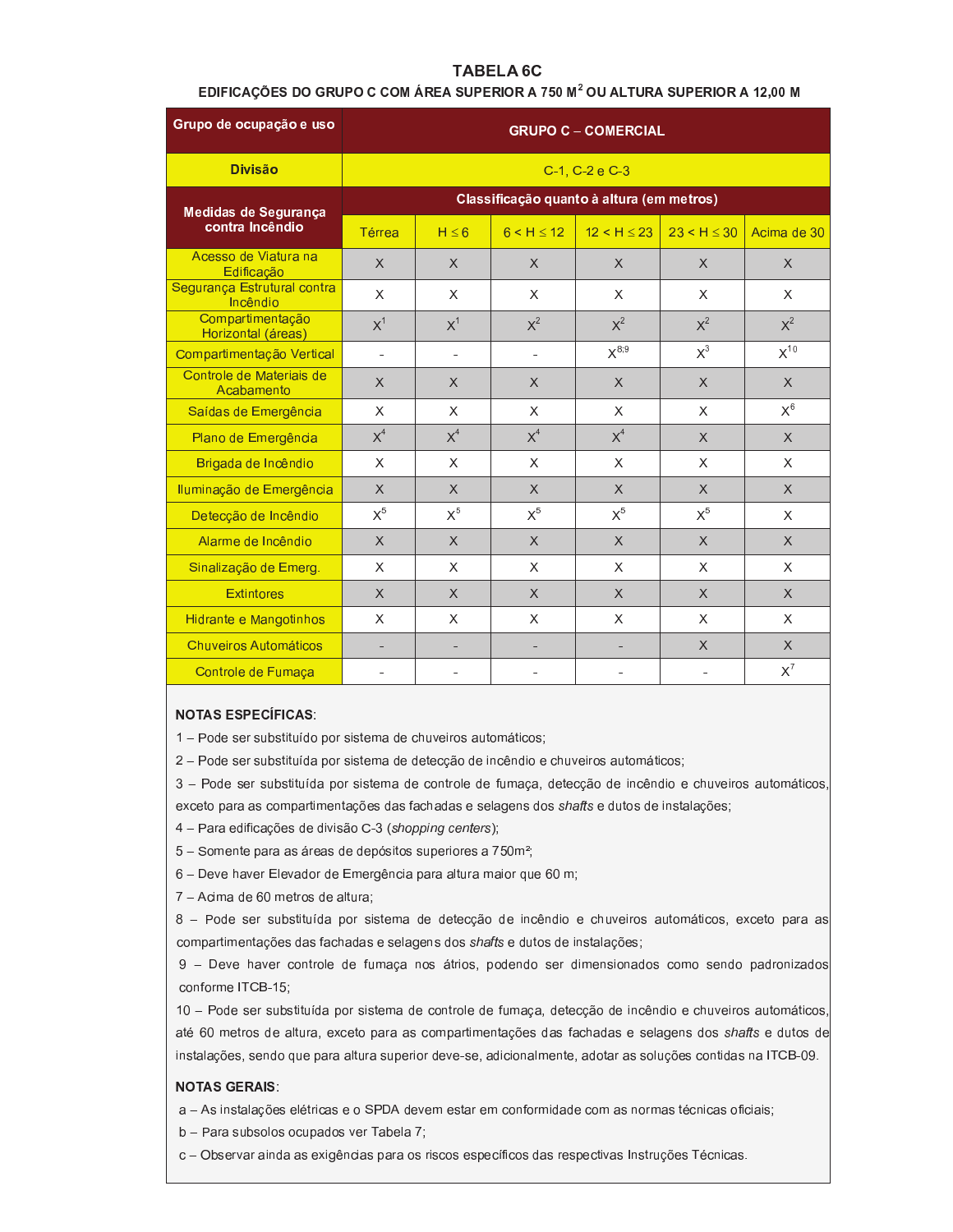### **TABELA 6D**

### EDIFICAÇÕES DO GRUPO D COM ÁREA SUPERIOR A 750 M<sup>2</sup> OU ALTURA SUPERIOR A 12,00 M

| Grupo de ocupação e uso                 | <b>GRUPO D - SERVIÇOS PROFISSIONAIS</b>   |                          |                          |                 |                |                |  |  |  |
|-----------------------------------------|-------------------------------------------|--------------------------|--------------------------|-----------------|----------------|----------------|--|--|--|
| <b>Divisão</b>                          |                                           | D-1, D-2, D-3 e D-4      |                          |                 |                |                |  |  |  |
| Medidas de Segurança                    | Classificação quanto à altura (em metros) |                          |                          |                 |                |                |  |  |  |
| contra Incêndio                         | Térrea                                    | $H \leq 6$               | $6 < H \le 12$           | $12 < H \le 23$ | 23 < H < 30    | Acima de 30    |  |  |  |
| Acesso de Viatura na<br>Edificação      | X                                         | $\mathsf{X}$             | $\times$                 | $\times$        | $\chi$         | $\times$       |  |  |  |
| Segurança Estrutural contra<br>Incêndio | X                                         | X                        | X                        | $\times$        | $\times$       | X              |  |  |  |
| Compartimentação<br>Horizontal (áreas)  | X <sup>1</sup>                            | X <sup>1</sup>           | $X^1$                    | $X^2$           | $X^2$          | X              |  |  |  |
| Compartimentação Vertical               | $\overline{\phantom{a}}$                  | $\overline{\phantom{a}}$ | $\sim$                   | $X^{6;7}$       | $X^3$          | $X^8$          |  |  |  |
| Controle de Materiais de<br>Acabamento  | X                                         | $\times$                 | X                        | $\times$        | $\chi$         | X              |  |  |  |
| Saídas de Emergência                    | X                                         | X                        | X                        | X               | $\chi$         | $X^5$          |  |  |  |
| Plano de Emergência                     | $\overline{\phantom{a}}$                  |                          |                          |                 |                | $\mathsf{X}^4$ |  |  |  |
| Brigada de Incêndio                     | X                                         | X                        | X                        | X               | X              | X              |  |  |  |
| Iluminação de Emergência                | X                                         | $\times$                 | $\chi$                   | $\chi$          | $\chi$         | X              |  |  |  |
| Detecção de Incêndio                    | $\blacksquare$                            | $\blacksquare$           | $\blacksquare$           | ä,              | $\blacksquare$ | X              |  |  |  |
| Alarme de Incêndio                      | $\times$                                  | X                        | $\chi$                   | $\times$        | $\times$       | X              |  |  |  |
| Sinalização de Emergência               | X                                         | X                        | X                        | X               | $\chi$         | X              |  |  |  |
| <b>Extintores</b>                       | X                                         | X                        | $\times$                 | $\chi$          | $\chi$         | X              |  |  |  |
| Hidrante e Mangotinhos                  | X                                         | X.                       | X                        | X               | $\sf X$        | X              |  |  |  |
| <b>Chuveiros Automáticos</b>            | $\overline{\phantom{0}}$                  |                          | $\overline{\phantom{a}}$ |                 |                | X              |  |  |  |
| Controle de Fumaça                      | ä,                                        | ÷,                       | $\blacksquare$           |                 |                | $X^4$          |  |  |  |

# **NOTAS ESPECÍFICAS:**

1 - Pode ser substituída por sistema de chuveiros automáticos;

2 - Pode ser substituída por sistema de detecção de incêndio e chuveiros automáticos;

3 - Pode ser substituída por sistema de controle de fumaça, detecção de incêndio e chuveiros automáticos,

exceto para as compartimentações das fachadas e selagens dos shafts e dutos de instalações;

4 - Edificações acima de 60 metros de altura;

5 - Deve haver Elevador de Emergência para altura maior que 60 m;

6 - Pode ser substituída por sistema de detecção de incêndio e chuveiros automáticos, exceto para as compartimentações das fachadas e selagens dos shafts e dutos de instalações;

7 - Deve haver controle de fumaça nos átrios, podendo ser dimensionados como sendo padronizados conforme ITCB-15;

8 - Pode ser substituída por sistema de controle de fumaça, detecção de incêndio e chuveiros automáticos até 60 metros de altura, exceto para as compartimentações das fachadas e selagens dos shafts e dutos de instalações, sendo que para altura superior deve-se, adicionalmente, adotar as soluções contidas na ITCB-09.

### **NOTAS GERAIS:**

a - As instalações elétricas e o SPDA devem estar em conformidade com as normas técnicas oficiais;

b - Para subsolos ocupados ver Tabela 7;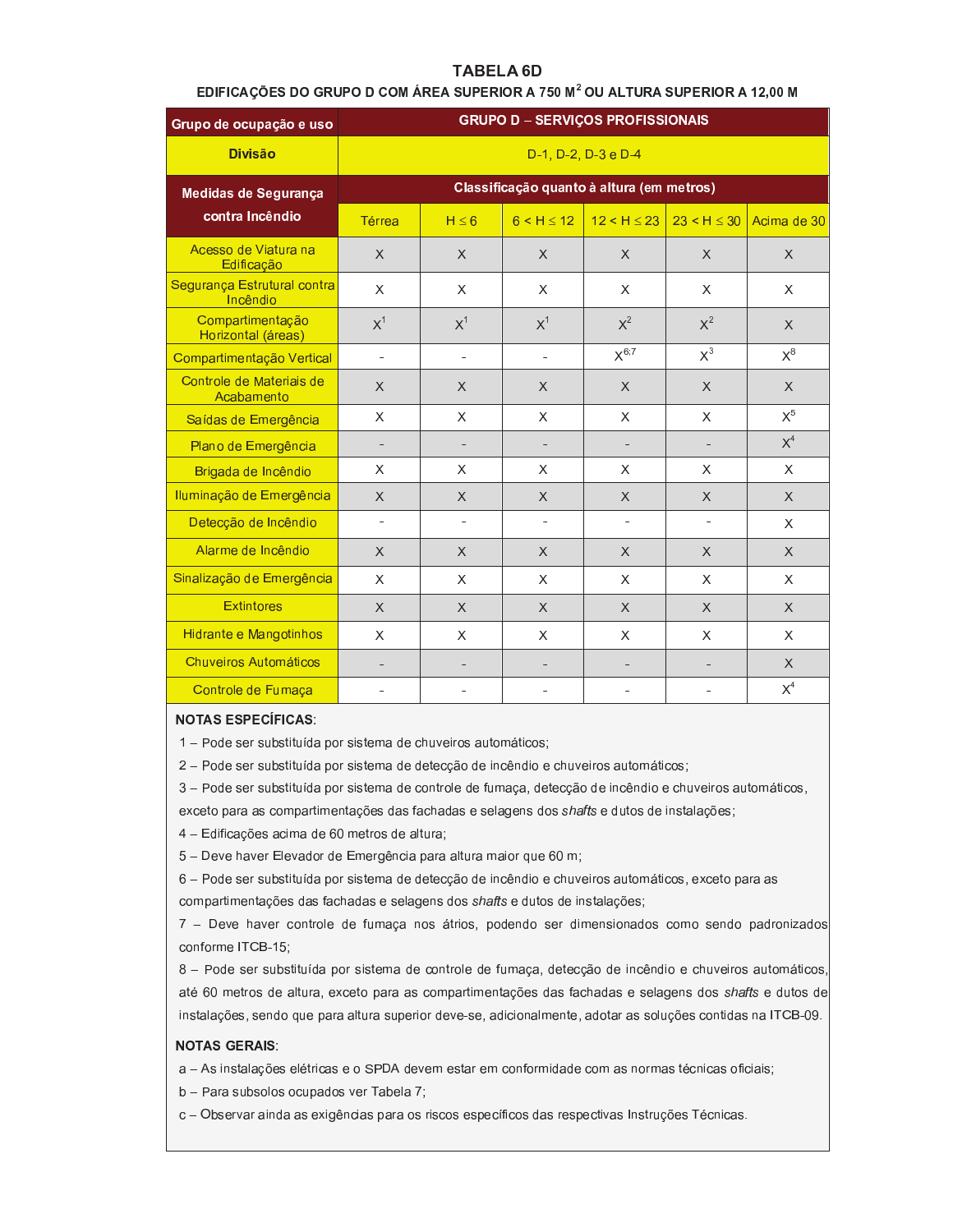# **TABELA 6E**

### EDIFICAÇÕES DO GRUPO E COM ÁREA SUPERIOR A 750 M<sup>2</sup> OU ALTURA SUPERIOR A 12,00 M

| Grupo de ocupação e uso                 | <b>GRUPO E - EDUCACIONAL E CULTURAL</b>   |                                               |                          |                            |                |             |  |  |  |  |  |
|-----------------------------------------|-------------------------------------------|-----------------------------------------------|--------------------------|----------------------------|----------------|-------------|--|--|--|--|--|
| <b>Divisão</b>                          |                                           | $E-1$ , $E-2$ , $E-3$ , $E-4$ , $E-5$ e $E-6$ |                          |                            |                |             |  |  |  |  |  |
| Medidas de Segurança                    | Classificação quanto à altura (em metros) |                                               |                          |                            |                |             |  |  |  |  |  |
| contra Incêndio                         | Térrea                                    | $H \leq 6$                                    |                          | $6 < H < 12$   12 < H < 23 | 23 < H < 30    | Acima de 30 |  |  |  |  |  |
| Acesso de Viatura na<br>Edificação      | X                                         | X                                             | $\times$                 | $\times$                   | $\chi$         | X           |  |  |  |  |  |
| Segurança Estrutural<br>contra Incêndio | X                                         | X                                             | X                        | X                          | X              | X           |  |  |  |  |  |
| Compartimentação<br>Vertical            | ۰                                         | ۰                                             |                          | $X^1$                      | $X^1$          | $X^2$       |  |  |  |  |  |
| Controle de Materiais de<br>Acabamento  | X                                         | X                                             | X                        | X                          | X              | X           |  |  |  |  |  |
| Saídas de Emergência                    | X                                         | $\times$                                      | $\times$                 | $\times$                   | $\chi$         | $X^3$       |  |  |  |  |  |
| Plano de Emergência                     | $\blacksquare$                            | ÷.                                            | $\blacksquare$           | $\blacksquare$             | X              | X           |  |  |  |  |  |
| Brigada de Incêndio                     | $\times$                                  | $\times$                                      | $\times$                 | $\chi$                     | $\chi$         | $\times$    |  |  |  |  |  |
| Iluminação de Emergência                | X                                         | X                                             | X                        | $\times$                   | X              | X           |  |  |  |  |  |
| Detecção de Incêndio                    |                                           |                                               |                          |                            | $\times$       | $\times$    |  |  |  |  |  |
| Alarme de Incêndio                      | X                                         | X                                             | X                        | X                          | X              | X           |  |  |  |  |  |
| Sinalização de Emerg.                   | $\times$                                  | $\times$                                      | $\times$                 | $\times$                   | $\times$       | X           |  |  |  |  |  |
| <b>Extintores</b>                       | X                                         | X                                             | X                        | X                          | X              | X           |  |  |  |  |  |
| Hidrante e Mangotinhos                  | X                                         | X                                             | X                        | $\times$                   | $\times$       | $\times$    |  |  |  |  |  |
| <b>Chuveiros Automáticos</b>            | $\blacksquare$                            | $\blacksquare$                                | $\overline{\phantom{a}}$ | $\blacksquare$             | $\blacksquare$ | X           |  |  |  |  |  |
| Controle de Fumaça                      |                                           |                                               |                          |                            |                | $X^4$       |  |  |  |  |  |

# **NOTAS ESPECÍFICAS:**

1 - A compartimentação vertical será considerada para as fachadas e selagens dos shafts e dutos de instalações;

2 - Pode ser substituída por sistema de controle de fumaça, detecção de incêndio e chuveiros automáticos, até 60 metros de altura, exceto para as compartimentações das fachadas e selagens dos shafts e dutos de instalações, sendo que para altura superior deve-se, adicionalmente, adotar as soluções contidas na ITCB-09;

- 3 Deve haver Elevador de Emergência para altura maior que 60 m;
- 4 Acima de 60 metros de altura.

### **NOTAS GERAIS:**

a - As instalações elétricas e o SPDA devem estar em conformidade com as normas técnicas oficiais;

b - Para subsolos ocupados ver Tabela 7;

c - Os locais destinados a laboratórios devem ter proteção em função dos produtos utilizados;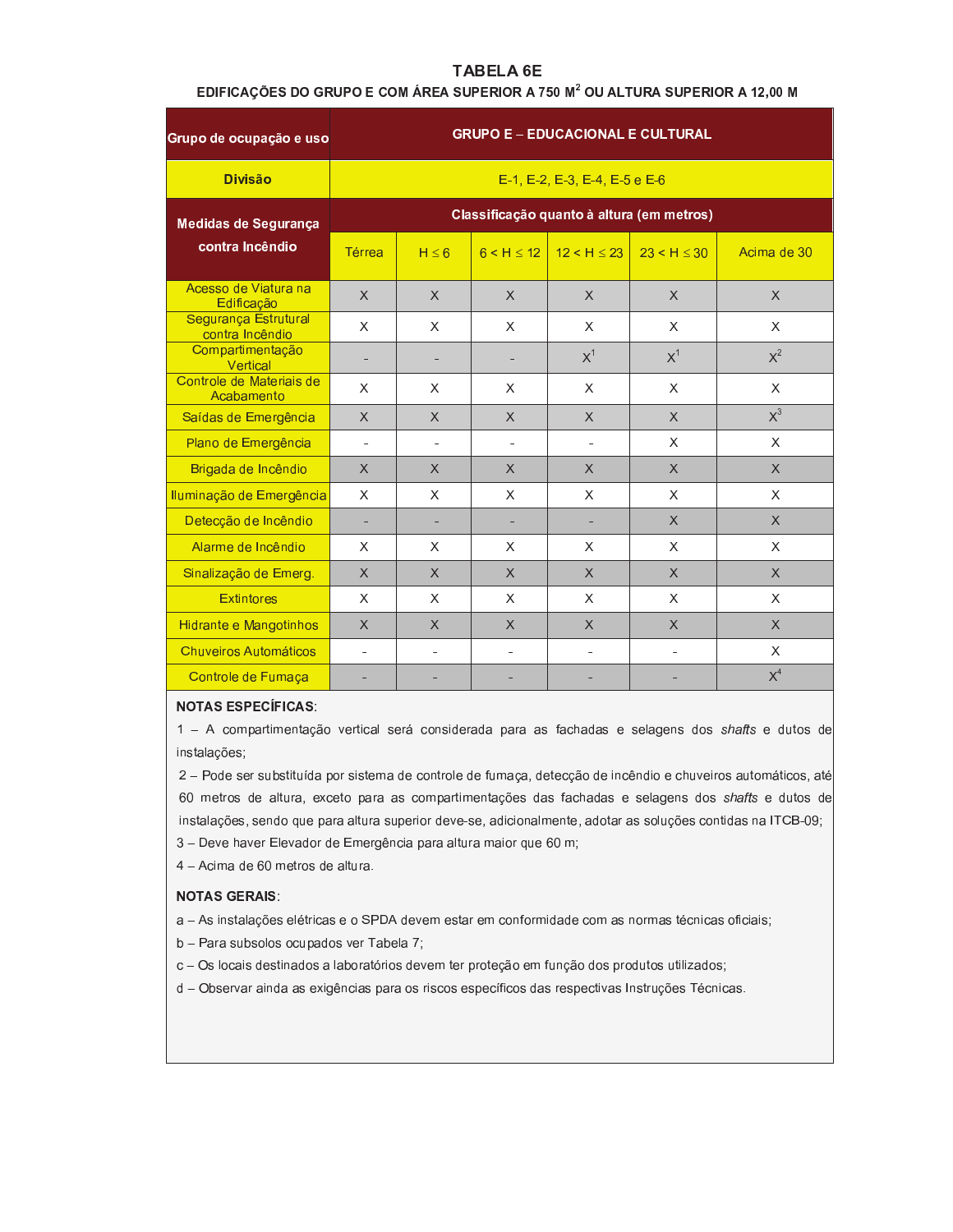EDIFICAÇÕES DE DIVISÃO F-1 e F-2 COM ÁREA SUPERIOR A 750 M<sup>2</sup> OU ALTURA SUPERIOR A 12,00 M

| Grupo de ocupação e<br><b>USO</b>       | <b>GRUPO F - LOCAIS DE REUNIÃO DE PÚBLICO</b> |          |                    |                |                               |                |                   |                |                    |                                              |                              |                |
|-----------------------------------------|-----------------------------------------------|----------|--------------------|----------------|-------------------------------|----------------|-------------------|----------------|--------------------|----------------------------------------------|------------------------------|----------------|
| <b>Divisão</b>                          |                                               |          |                    | $F-1$ (museu)  |                               |                |                   |                |                    | $F-2$ (igrejas)                              |                              |                |
| <b>Medidas de</b><br>Segurança contra   |                                               |          |                    | (em metros)    | Classificação quanto à altura |                |                   |                |                    | Classificação quanto à altura<br>(em metros) |                              |                |
| Incêndio                                | Térrea $H \leq 6$                             |          | 6 < H<br>$\leq 12$ | $\leq 23$      | $12 < H$ 23 < H<br>$\leq 30$  | Acima<br>de 30 | Térrea $H \leq 6$ |                | 6 < H<br>$\leq 12$ | $\leq 23$                                    | $12 < H$ 23 < H<br>$\leq 30$ | Acima<br>de 30 |
| Acesso de Viatura na<br>Edificação      | $\times$                                      | $\times$ | $\times$           | X              | $\times$                      | $\times$       | X                 | $\chi$         | $\chi$             | X                                            | X                            | $\chi$         |
| Segurança Estrutural<br>contra Incêndio | X                                             | X        | X                  | X              | X                             | X              | X                 | X              | X                  | X                                            | X                            | X              |
| Compartimentação<br>Vertical            | $\overline{\phantom{a}}$                      | ۰        | ٠                  | $X^2$          | $X^3$                         | $X^7$          | $\blacksquare$    |                | ۰                  | X <sup>1</sup>                               | $X^3$                        | $X^7$          |
| Controle de Materiais<br>de Acabamento  | X                                             | X        | X                  | X              | X                             | $\times$       | X                 | X              | X                  | X                                            | X                            | $\mathsf X$    |
| Saídas de Emergência                    | $\times$                                      | X        | X                  | X              | X                             | $\times$       | X                 | X              | X                  | X                                            | X                            | $X^5$          |
| Plano de Emergência                     | $X^4$                                         | $X^4$    | X <sup>4</sup>     | X <sup>4</sup> | $X^4$                         | $X^4$          | $X^4$             | X <sup>4</sup> | $X^4$              | $X^4$                                        | $X^4$                        | $X^4$          |
| Brigada de Incêndio                     | $\chi$                                        | $\chi$   | $\times$           | $\chi$         | $\times$                      | $\times$       | $\times$          | $\chi$         | $\times$           | $\times$                                     | X                            | $\times$       |
| Iluminação de<br>Emergência             | X                                             | X        | X                  | X.             | X                             | X              | X                 | X              | X                  | X                                            | X                            | X              |
| Alarme de Incêndio                      | $\chi$                                        | X        | X                  | X              | X                             | $\times$       | X                 | X              | $\times$           | X                                            | X                            | X              |
| Detecção de Incêndio                    | X                                             | X        | X                  | X              | X                             | X              | $\overline{a}$    | ÷,             | ä,                 | $\overline{a}$                               | X                            | X              |
| Sinalização de<br>Emergência            | $\times$                                      | X        | X                  | X              | X                             | $\chi$         | X                 | X              | X                  | X                                            | X                            | X              |
| <b>Extintores</b>                       | X                                             | X        | X                  | X              | X                             | X              | X                 | X              | X                  | X                                            | X                            | X              |
| Hidrante e Mangotinhos                  | $\times$                                      | $\times$ | $\times$           | X              | X                             | $\times$       | X                 | $\times$       | $\times$           | $\times$                                     | X                            | $\times$       |
| Chuveiros Automáticos                   | ä,                                            | ÷        | $\blacksquare$     | $\blacksquare$ | ä,                            | X              | $\blacksquare$    |                | ÷                  | ÷.                                           |                              |                |
| Controle de Fumaça                      | ÷                                             |          | ÷                  | ٠              |                               | $X^6$          | ٠                 |                | ÷                  |                                              |                              | $X^6$          |

#### **NOTAS ESPECÍFICAS:**

1 - A compartimentação vertical será considerada para as fachadas e selagens dos shafts e dutos de instalações;

2 - Pode ser substituída por sistema de chuveiros automáticos, exceto para as compartimentações das fachadas e selagens dos shafts e dutos de instalações;

3 - Pode ser substituída por detecção de incêndio e chuveiros automáticos, exceto para as compartimentações das fachadas e selagens dos shafts e dutos de instalações;

4 - Somente para locais com público acima de 1000 pessoas;

5 - Deve haver Elevador de Emergência para altura maior que 60 m;

6 - Acima de 60 metros de altura;

7 - Pode ser substituída por sistema de controle de fumaça, detecção de incêndio e chuveiros automáticos, até 60 metros de altura, exceto para as compartimentações das fachadas e selagens dos shafts e dutos de instalações, sendo que para altura superior deve-se, adicionalmente, adotar as soluções contidas na ITCB-09.

#### **NOTAS GERAIS:**

a - As instalações elétricas e o SPDA devem estar em conformidade com as normas técnicas oficiais;

b - Para subsolos ocupados ver Tabela 7;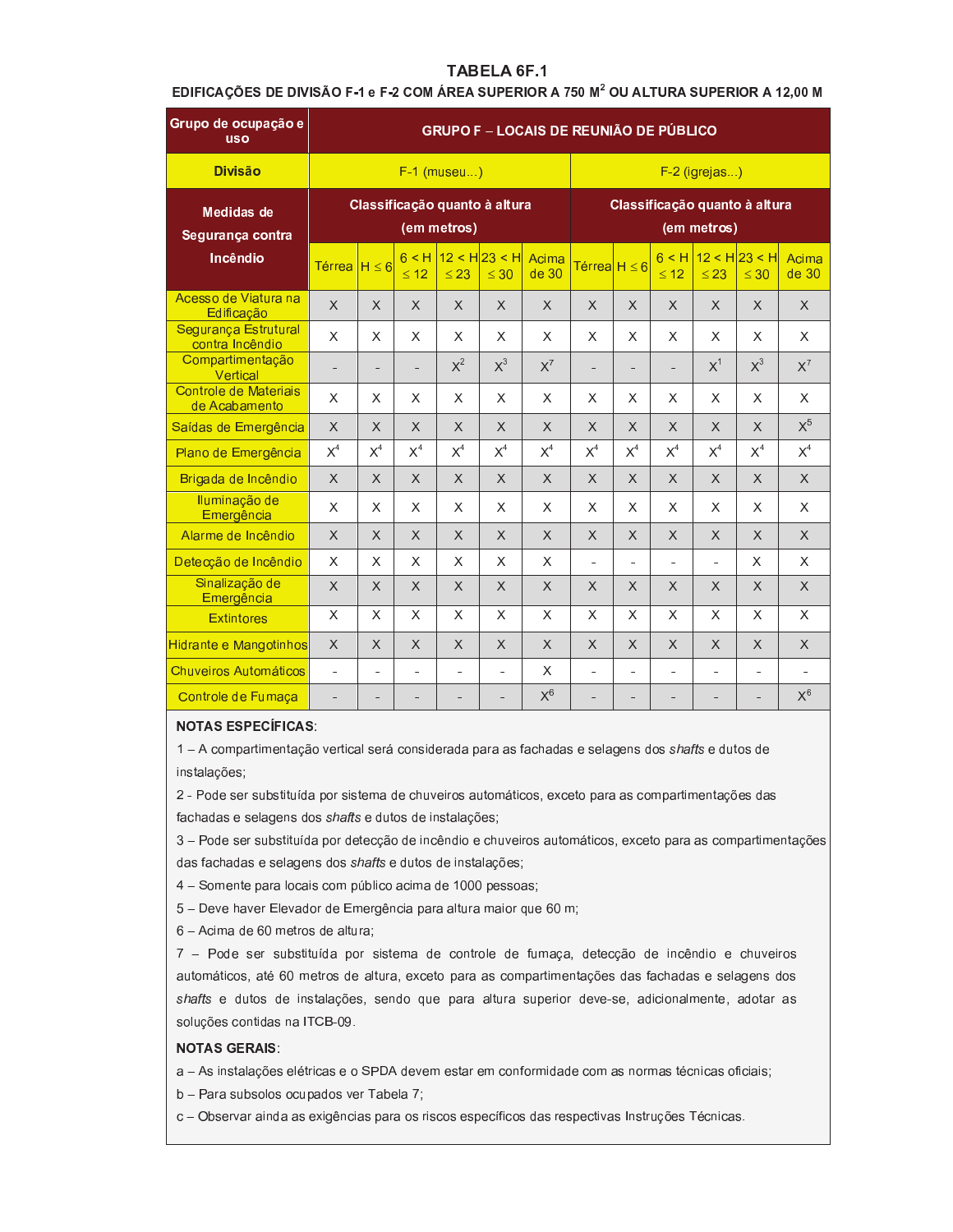# EDIFICAÇÕES DE DIVISÃO F-3, F-9 E F-4 COM ÁREA SUPERIOR A 750 M<sup>2</sup> OU ALTURA SUPERIOR A 12,00 M

| Grupo de ocupação e uso                 | <b>GRUPO F - LOCAIS DE REUNIÃO DE PÚBLICO</b> |                |                    |                                              |          |                |                   |          |                                   |                        |                        |                |
|-----------------------------------------|-----------------------------------------------|----------------|--------------------|----------------------------------------------|----------|----------------|-------------------|----------|-----------------------------------|------------------------|------------------------|----------------|
| <b>Divisão</b>                          |                                               |                |                    | F-3 (arenas) F-9 (recreação pub)             |          |                |                   |          | F-4 (terminais passageiros)       |                        |                        |                |
| Medidas de Segurança                    |                                               |                |                    | Classificação quanto à altura (em<br>metros) |          |                |                   |          | Classificação quanto à altura (em | metros)                |                        |                |
| contra Incêndio                         | Térrea                                        | $H \leq$<br>6  | 6 < H<br>$\leq$ 12 | 12 <<br>$H \leq 23H \leq 30$                 | 23 <     | Acima<br>de 30 | Térrea $H \leq 6$ |          | 6 < H<br>$\leq 12$                | 12 <<br>$H \leq$<br>23 | 23 <<br>$H \leq$<br>30 | Acima<br>de 30 |
| Acesso de Viatura na<br>Edificação      | X                                             | $\times$       | X                  | X                                            | $\times$ | $\times$       | $\times$          | X        | X                                 | $\times$               | X                      | $\times$       |
| Segurança Estrutural contra<br>Incêndio | X                                             | X              | X                  | X                                            | X        | X              | X                 | X        | X                                 | X.                     | X                      | X              |
| Compartimentação Vertical               | $\blacksquare$                                | ÷.             | ÷.                 | X <sup>1</sup>                               | $X^1$    | $\mathsf{X}$   |                   | $\sim$   | $\overline{\phantom{a}}$          | $X^1$                  | $X^2$                  | $\chi$         |
| Controle de Materiais de<br>Acabamento  | X                                             | X              | X                  | X                                            | X        | X              | X                 | X        | X                                 | X.                     | X                      | X              |
| Saídas de Emergência                    | X                                             | $\times$       | $\mathsf{X}$       | X                                            | $\times$ | $\mathsf{X}^5$ | $\times$          | $\times$ | X                                 | $\mathsf{X}$           | X                      | $X^5$          |
| Plano de Emergência                     | $X^4$                                         | X <sup>4</sup> | $X^4$              | $X^4$                                        | $X^4$    | $X^4$          | $X^3$             | $X^3$    | $X^3$                             | $X^3$                  | $X^3$                  | X              |
| Brigada de Incêndio                     | X                                             | $\times$       | $\times$           | X                                            | $\times$ | $\chi$         | $\times$          | $\times$ | X                                 | X                      | X                      | $\chi$         |
| Iluminação de Emergência                | $\times$                                      | $\chi$         | X                  | X                                            | X        | $\chi$         | X                 | X        | X                                 | X                      | X                      | X              |
| Detecção de Incêndio                    | ÷                                             |                |                    |                                              | ٠        |                | $X^9$             | $X^9$    | $X^9$                             | $X^9$                  | $X^9$                  | $X^9$          |
| Alarme de Incêndio                      | X                                             | X              | X                  | X                                            | X        | X              | X                 | X        | X                                 | X                      | X                      | X              |
| Sinalização de Emergência               | $\times$                                      | $\chi$         | $\mathsf{X}$       | $\mathsf{X}$                                 | $\times$ | $\chi$         | $\times$          | $\times$ | $\mathsf{X}$                      | $\mathsf{X}$           | X                      | $\chi$         |
| <b>Extintores</b>                       | X                                             | X              | X                  | X                                            | X        | X              | X                 | X        | X                                 | X.                     | X.                     | X              |
| <b>Hidrante e Mangotinhos</b>           | X                                             | X              | X                  | X                                            | X        | $\times$       | X                 | X        | X                                 | X                      | X                      | $\times$       |
| Chuveiros Automáticos                   | ÷.                                            |                |                    | $X^7$                                        | $X^7$    | $X^7$          | $X^8$             | $X^8$    | $X^8$                             | $X^8$                  | X                      | X              |
| Controle de Fumaça                      |                                               |                |                    |                                              |          | $X^6$          |                   | ٠        |                                   |                        |                        | $X^6$          |

#### **NOTAS ESPECÍFICAS:**

1 - A compartimentação vertical será considerada para as fachadas e selagens dos shafts e dutos de instalações;

2 - Pode ser substituída por controle de fumaça, detecção de incêndio e chuveiros automáticos, exceto para as compartimentações das fachadas e selagens dos shafts e dutos de instalações;

3 - Somente para locais com público acima de 1.000 pessoas;

4 – Somente para a divisão F-3;

5 - Deve haver Elevador de Emergência para altura maior que 60 m;

6 - Acima de 60 metros de altura;

7 - Não exigido nas arquibancadas. Nas áreas internas, verificar exigências conforme o uso ou ocupação específica. Para divisão F-3, verificar também a ITCB-12;

8 - Exigido para áreas edificadas superiores a 10.000 m<sup>2</sup>. Nas áreas internas, verificar exigências conforme o uso ou ocupação específica;

9 - Para os locais onde haja carga de incêndio como depósitos, escritórios, cozinhas, pisos técnicos, casa de máquinas etc., e nos locais de reunião onde houver teto ou forro falso com revestimento combustível.

#### **NOTAS GERAIS:**

a - As instalações elétricas e o SPDA devem estar em conformidade com as normas técnicas oficiais;

- b Para subsolos ocupados ver Tabela 7;
- c Os locais de comércio ou atividades distintas das divisões F-3, F-4 e F-9 terão as medidas de proteção conforme suas respectivas ocupações;
- d Observar ainda as exigências para os riscos específicos das respectivas Instruções Técnicas.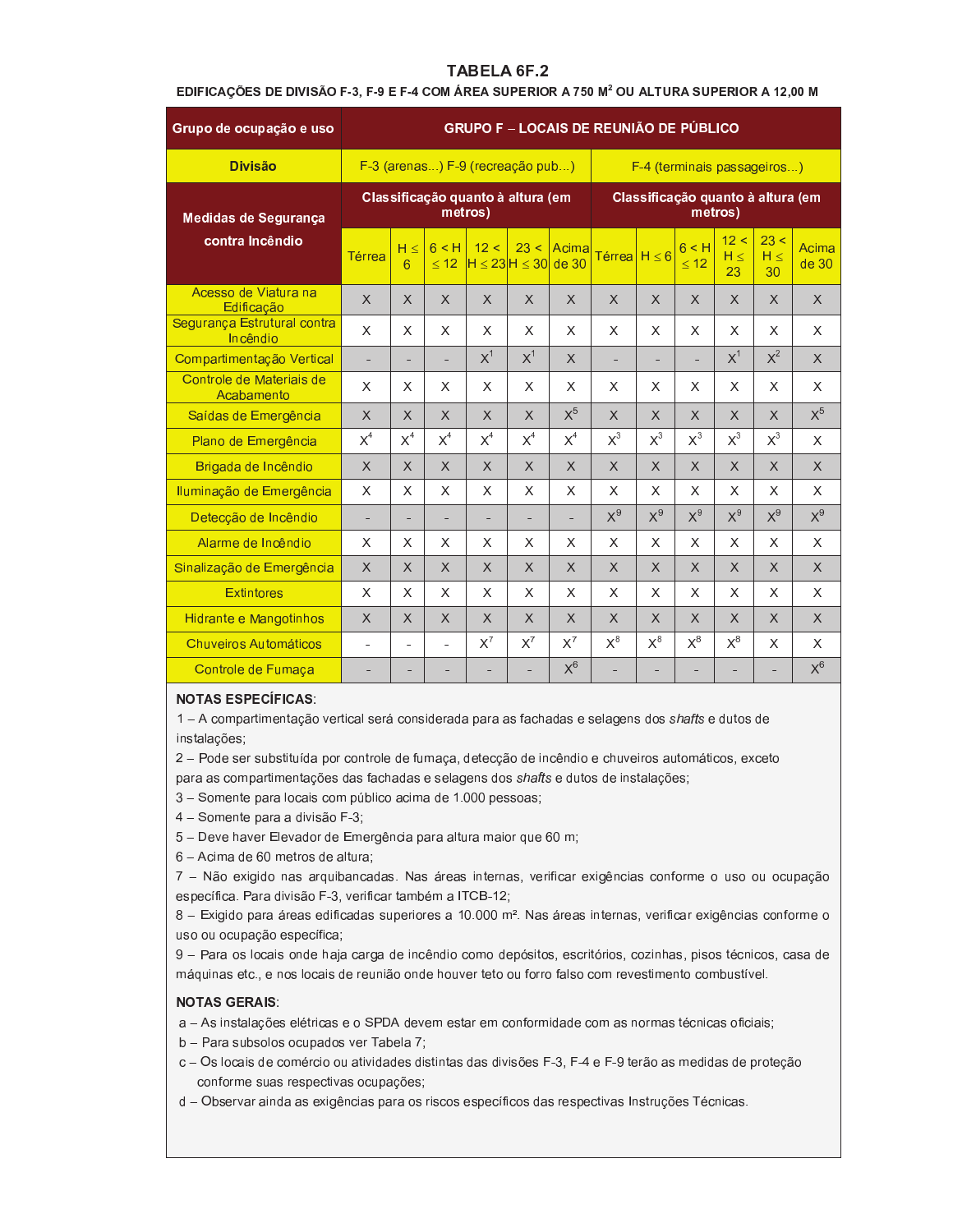# EDIFICAÇÕES DE DIVISÃO F-5, F-6 E F-8 COM ÁREA SUPERIOR A 750 M<sup>2</sup> OU ALTURA SUPERIOR A 12,00 M

| Grupo de ocupação e uso                 | <b>GRUPO F - LOCAIS DE REUNIÃO DE PÚBLICO</b> |                          |                |                                              |                |                |        |                |                |                     |                                   |                |
|-----------------------------------------|-----------------------------------------------|--------------------------|----------------|----------------------------------------------|----------------|----------------|--------|----------------|----------------|---------------------|-----------------------------------|----------------|
| <b>Divisão</b>                          |                                               |                          |                | F-5 (auditório) e F-6 (clube social)         |                |                |        |                |                | $F-8$ (restaurante) |                                   |                |
| Medidas de Segurança                    |                                               |                          |                | Classificação quanto à altura (em<br>metros) |                |                |        |                |                | metros)             | Classificação quanto à altura (em |                |
| contra Incêndio                         | Térrea $H \leq 6$                             |                          | < 12           | $6$ < H $12$ < H $23$ < H<br>< 23            | < 30           | Acima<br>de 30 | Térrea | H <<br>6       | 6 < H<br>< 12  | 12 <                | 23 <<br>$H \leq 23H \leq 30$      | Acima<br>de 30 |
| Acesso de Viatura na<br>Edificação      | X                                             | $\times$                 | $\times$       | X                                            | $\times$       | $\times$       | X.     | X              | X              | X                   | $\times$                          | $\times$       |
| Segurança Estrutural<br>contra Incêndio | X                                             | X                        | X              | X                                            | X              | X              | X      | X              | X              | X                   | X                                 | X              |
| Compartimentação<br>Horizontal (áreas)  | X <sup>1</sup>                                | X <sup>1</sup>           | X <sup>1</sup> | X <sup>1</sup>                               | $\times$       | $\chi$         | ÷,     |                |                | X <sup>1</sup>      | $\times$                          | $\times$       |
| Compartimentação Vertical               | ä,                                            | ä,                       | $\mathbf{r}$   | $X^2$                                        | $X^2$          | X              | ä,     | $\overline{a}$ | $\mathbf{r}$   | $X^2$               | $X^2$                             | X              |
| Controle de Materiais de<br>Acabamento  | X                                             | $\times$                 | X              | X                                            | $\times$       | $\chi$         | X      | X              | X              | X                   | $\times$                          | $\times$       |
| Saídas de Emergência                    | X                                             | X                        | X              | X                                            | X              | X              | X      | X              | X              | X                   | X                                 | $X^5$          |
| Plano de Emergência                     | X <sup>4</sup>                                | X <sup>4</sup>           | $X^4$          | $X^4$                                        | X <sup>4</sup> | $X^4$          | $X^4$  | X <sup>4</sup> | X <sup>4</sup> | X <sup>4</sup>      | X <sup>4</sup>                    | X <sup>4</sup> |
| Brigada de Incêndio                     | X                                             | X                        | X              | X                                            | X              | X              | X      | X              | X              | X                   | X                                 | $\times$       |
| Iluminação de Emergência                | $\times$                                      | $\times$                 | X              | X                                            | $\times$       | $\times$       | X      | $\sf X$        | $\times$       | X                   | $\times$                          | $\sf X$        |
| Detecção de Incêndio                    | $X^3$                                         | $X^3$                    | $X^3$          | X                                            | X              | X              | ÷,     | $\blacksquare$ | $\overline{a}$ | X                   | X                                 | X              |
| Alarme de Incêndio                      | $\mathsf{X}$                                  | $\times$                 | $\times$       | X                                            | X              | X              | X      | $\times$       | $\times$       | $\times$            | $\times$                          | $\times$       |
| Sinalização de Emerg.                   | X                                             | X                        | X              | X                                            | X              | X              | X      | X              | X              | X                   | X                                 | X              |
| <b>Extintores</b>                       | X                                             | X                        | X              | X                                            | $\times$       | X              | X      | $\chi$         | $\times$       | X                   | $\times$                          | X              |
| <b>Hidrante e Mangotinhos</b>           | X                                             | X                        | X              | X                                            | X              | X              | X      | X              | X              | X                   | X                                 | X              |
| <b>Chuveiros Automáticos</b>            | ÷,                                            | $\overline{\phantom{a}}$ | ÷.             | ÷                                            | ÷,             | $\times$       | ÷,     | ÷.             | ÷.             | ÷,                  | ÷,                                | $\times$       |
| Controle de Fumaça                      | $\blacksquare$                                |                          |                |                                              |                | $X^6$          |        |                |                | ÷.                  | $\blacksquare$                    | $X^6$          |

### **NOTAS ESPECÍFICAS:**

1 - Pode ser substituída por sistema de detecção de incêndio e chuveiros automáticos;

2 - Pode ser substituída por sistema de controle de fumaça, detecção de incêndio e chuveiros automáticos; exceto para as compartimentações das fachadas e selagens dos shafts e dutos de instalações;

3 - Para os locais onde haja carga de incêndio como depósitos, escritórios, cozinhas, pisos técnicos, casa de máquinas etc. e nos locais de reunião onde houver teto ou forro falso com revestimento combustível;

4 - Somente para locais com público acima de 1.000 pessoas;

5 - Deve haver Elevador de Emergência para altura maior que 60 m;

6 - Acima de 60 metros de altura.

#### **NOTAS GERAIS:**

a - As instalações elétricas e o SPDA devem estar em conformidade com as normas técnicas oficiais;

b - Para subsolos ocupados ver Tabela 7;

c - Nos locais de concentração de público, é obrigatória, antes do início de cada evento, a explanação ao público da localização das saídas de emergência, bem como dos sistemas de segurança contra incêndio existentes no local:

d - Observar ainda as exigências para os riscos específicos das respectivas Instruções Técnicas, em especial a ITCB-12.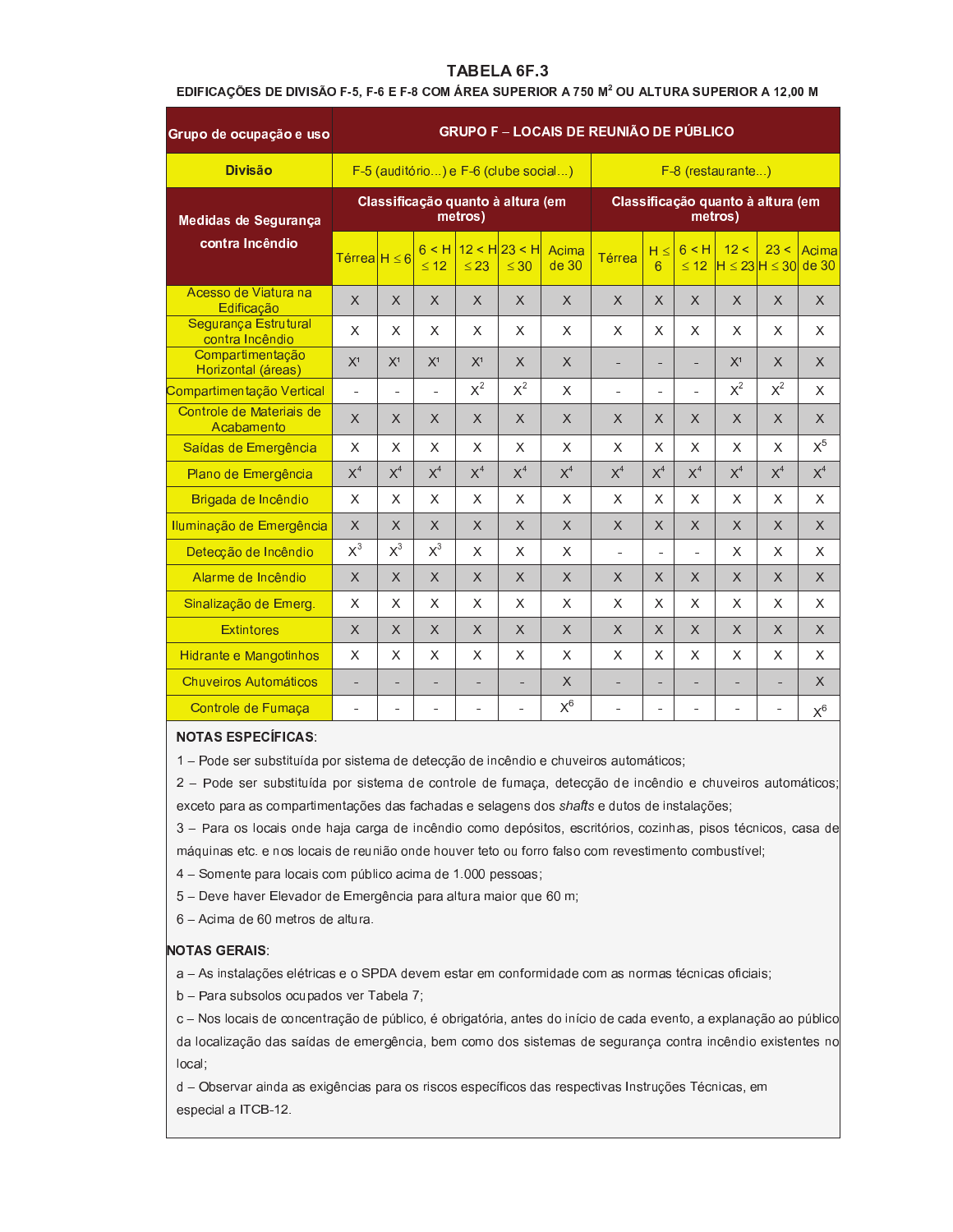EDIFICAÇÕES DE DIVISÃO F-7 E F-10 COM ÁREA SUPERIOR A 750 M<sup>2</sup> OU ALTURA SUPERIOR A 12,00 M

| Grupo de ocupação e<br><b>USO</b>              | <b>GRUPO F - LOCAIS DE REUNIÃO DE PÚBLICO</b> |                          |                    |              |                                   |                |                |                |                |           |                                          |                  |
|------------------------------------------------|-----------------------------------------------|--------------------------|--------------------|--------------|-----------------------------------|----------------|----------------|----------------|----------------|-----------|------------------------------------------|------------------|
| <b>Divisão</b>                                 |                                               |                          |                    |              | F-7 (ocupações temporárias)       |                |                |                |                |           | F-10 (centro de exposição)               |                  |
| Medidas de Segurança                           |                                               |                          |                    | metros)      | Classificação quanto à altura (em |                |                |                |                | metros)   | Classificação quanto à altura (em        |                  |
| contra Incêndio                                | Térrea <sup><math>H \leq 6</math></sup>       |                          | 6 < H<br>$\leq 12$ | $\leq 23$    | $12 < H23 < H$ Acima<br>$\leq 30$ | de 30          | Térrea         | $H \le$<br>6   | $\leq 12$      | $\leq 23$ | $6 < H$ 12 < H 23 < H Acima<br>$\leq 30$ | de 30            |
| Acesso de Viatura na<br>Edificação             | $\times$                                      | $\times$                 | X                  | $\times$     | X                                 | X              | $\times$       | $\times$       | X              | X         | $\times$                                 | X                |
| <b>Sequrança Estrutural</b><br>contra Incêndio |                                               | $\blacksquare$           |                    | ÷            | ÷                                 |                | $\times$       | X              | X              | X         | $\times$                                 | X                |
| Compartimentação<br>Horizontal (áreas)         |                                               | ä,                       |                    | ۳            | ÷.                                |                | $X^1$          | $X^1$          | $X^1$          | $X^1$     | $\times$                                 | X                |
| Compartimentação Vertical                      | ä,                                            | $\overline{\phantom{a}}$ | ÷,                 | ÷            | $\blacksquare$                    | $\overline{a}$ | $\blacksquare$ | $\overline{a}$ | $\blacksquare$ | $X^2$     | $X^2$                                    | X                |
| Controle de Materiais de<br>Acabamento         | $\times$                                      | $\times$                 | X                  | X            | X                                 | $\times$       | $\times$       | $\times$       | X              | $\times$  | $\times$                                 | $\times$         |
| Saídas de Emergência                           | $\times$                                      | X                        | X                  | X            | X                                 | $\times$       | X              | X              | X              | $\times$  | X                                        | $X^4$            |
| Plano de Emergência                            | $X^3$                                         | $X^3$                    | $X^3$              | $X^3$        | $X^3$                             | $X^3$          | $X^3$          | $X^3$          | $X^3$          | $X^3$     | $X^3$                                    | $X^3$            |
| Brigada de Incêndio                            | $\sf X$                                       | $\times$                 | X                  | $\mathsf{X}$ | X                                 | $\times$       | X              | $\times$       | $\times$       | $\sf X$   | $\times$                                 | $\mathsf{X}$     |
| Iluminação de Emergência                       | $\times$                                      | $\times$                 | X                  | X            | $\times$                          | $\times$       | $\times$       | $\times$       | X              | $\times$  | X                                        | $\times$         |
| Detecção de Incêndio                           | ä,                                            | ÷,                       | ٠                  | ÷            | $\blacksquare$                    | ٠              | ÷              | ÷              | X              | X.        | X                                        | X                |
| Alarme de Incêndio                             | ÷,                                            | ۰                        |                    | -            | ÷,                                |                | X              | X              | X              | $\times$  | X                                        | $\times$         |
| Sinalização de<br>Emergência                   | X                                             | X                        | X                  | X            | X                                 | X              | X              | X              | X.             | X         | X.                                       | X                |
| <b>Extintores</b>                              | $\times$                                      | $\times$                 | X                  | X            | X                                 | $\times$       | $\times$       | $\times$       | X              | $\times$  | X                                        | X                |
| Hidrante e Mangotinhos                         | $\overline{\phantom{a}}$                      | ٠                        | ä,                 | ÷            | $\blacksquare$                    | ÷              | X              | X              | X              | X         | X                                        | X                |
| <b>Chuveiros Automáticos</b>                   | ÷                                             | -                        |                    | -            | Ξ                                 |                |                |                | ÷              |           | X                                        | X                |
| Controle de Fumaça                             | ä,                                            | ä,                       |                    |              | ä,                                |                | ٠              | ä,             |                |           | L.                                       | $\overline{X^5}$ |

#### **NOTAS ESPECÍFÍCAS:**

1 - Pode ser substituída por sistema de chuveiros automáticos;

2 - Pode ser substituída por sistema de detecção de incêndio e chuveiros automáticos, exceto para as compartimentações das fachadas e selagens dos shafts e dutos de instalações;

3 - Somente para locais com público acima de 1.000 pessoas;

4 - Deve haver Elevador de Emergência para altura maior que 60 m;

5 - Acima de 60 metros de altura.

#### **NOTAS GERAIS:**

a - As instalações elétricas e o SPDA devem estar em conformidade com as normas técnicas oficiais;

b - Para subsolos ocupados ver Tabela 7;

c - A Divisão F-7 com altura superior a 6 metros será submetida à Comissão Técnica para definição das medidas de Segurança contra incêndio;

d - Observar ainda as exigências para os riscos específicos das respectivas Instruções Técnicas, em especial a ITCB-12.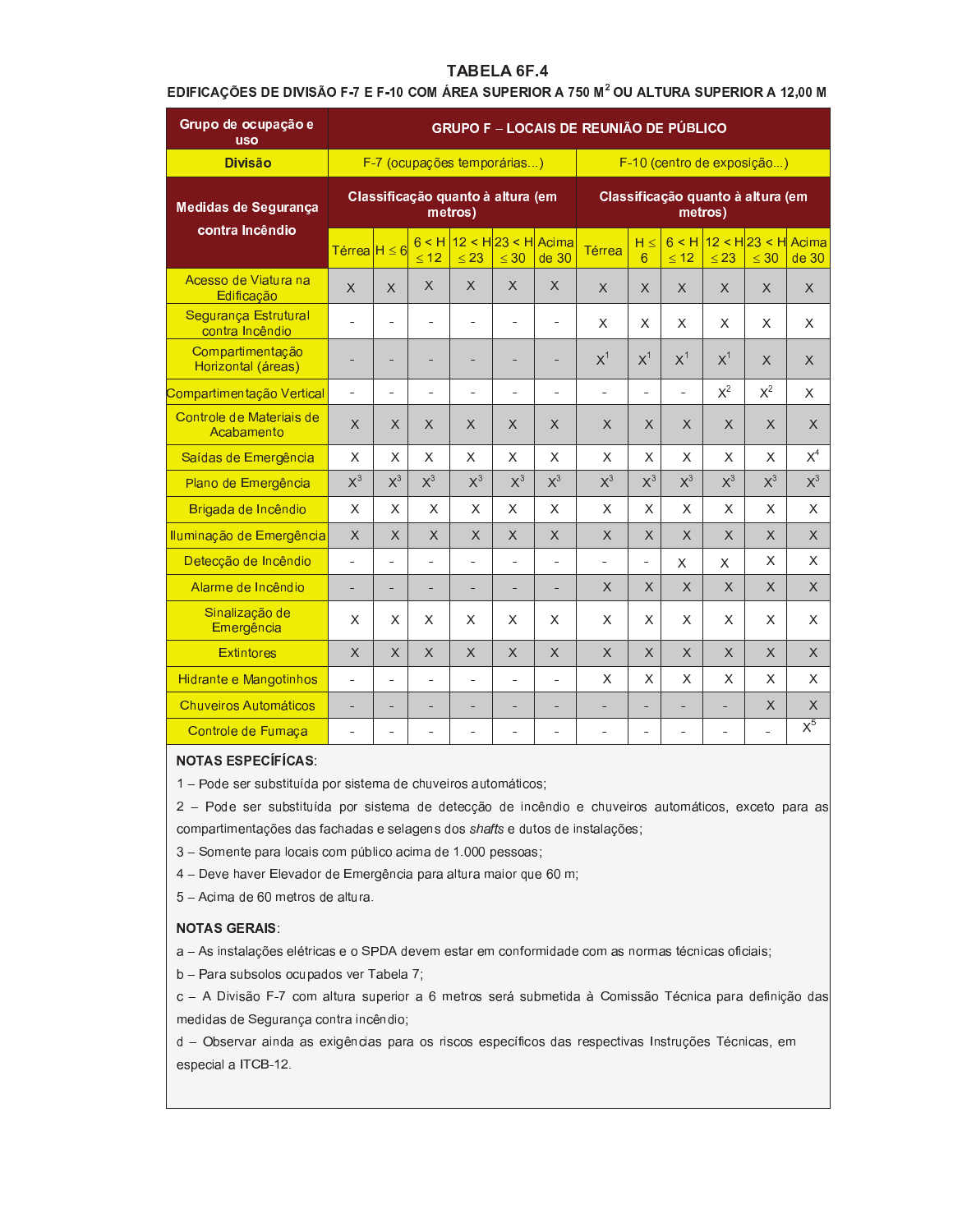# TABELA 6G.1

# EDIFICAÇÕES DE DIVISÃO G-1 E G-2 COM ÁREA SUPERIOR A 750 M2 OU ALTURA SUPERIOR A 12,00 M

| Grupo de ocupação e uso              |          |          |          |                        |                                           | <b>GRUPO G - SERVIÇOS AUTOMOTIVOS E ASSEMELHADOS</b>              |
|--------------------------------------|----------|----------|----------|------------------------|-------------------------------------------|-------------------------------------------------------------------|
| <b>Divisão</b>                       |          |          |          | $G-1 e G-2$ (garagens) |                                           |                                                                   |
| Medidas de Segurança contra Incêndio |          |          |          |                        | Classificação quanto à altura (em metros) |                                                                   |
|                                      |          |          |          |                        |                                           | Térrea H ≤ 6 6 < H ≤ 12   12 < H ≤ 23   23 < H ≤ 30   Acima de 30 |
| Acesso de Viatura na Edificação      | $\times$ | $\chi$   | $\times$ | $\times$               | $\chi$                                    | $\chi$                                                            |
| Segurança Estrutural contra Incêndio | X        | X        | X        | X                      | X                                         | X                                                                 |
| Compartimentação Vertical            |          | ۰        |          | $X^4$                  | $X^4$                                     | X <sup>4</sup>                                                    |
| Controle de Materiais de Acabamento  | X        | X        | X        | X                      | X                                         | X                                                                 |
| Saídas de Emergência                 | $\times$ | $\times$ | X        | $\times$               | $\chi$                                    | $X^2$                                                             |
| Brigada de Incêndio                  | X        | X        | X        | X                      | X                                         | $\times$                                                          |
| Iluminação de Emergência             | $\times$ | $\times$ | $\times$ | $\times$               | X                                         | $\times$                                                          |
| Detecção de Incêndio                 |          | ۰        |          |                        |                                           | $\times$                                                          |
| Alarme de Incêndio                   | $X^1$    | $X^1$    | $X^1$    | X <sup>1</sup>         | $X^1$                                     | $X^1$                                                             |
| Sinalização de Emergência            | X        | X        | X        | X                      | X                                         | X                                                                 |
| <b>Extintores</b>                    | $\times$ | $\times$ | $\times$ | X                      | X                                         | $\times$                                                          |
| Hidrante e Mangotinhos               | X        | X        | X        | X                      | X                                         | X                                                                 |
| Chuveiros Automáticos                |          |          |          |                        | X                                         | $\times$                                                          |
| Controle de Fumaça                   |          |          |          |                        |                                           | $X^3$                                                             |

# **NOTAS ESPECÍFICAS:**

1 - Deve haver pelo menos um acionador manual, por pavimento, a no máximo 5 m da saída de emergência;

2 - Deve haver Elevador de Emergência para altura maior que 60 m;

3 - Acima de 60 metros de altura, sendo dispensado caso a edificação seja aberta lateralmente;

4 - Exigido para as compartimentações das fachadas e selagens dos shafts e dutos de instalações.

#### **NOTAS GERAIS:**

a - As instalações elétricas e o SPDA devem estar em conformidade com as normas técnicas oficiais;

b - Para subsolos ocupados ver Tabela 7;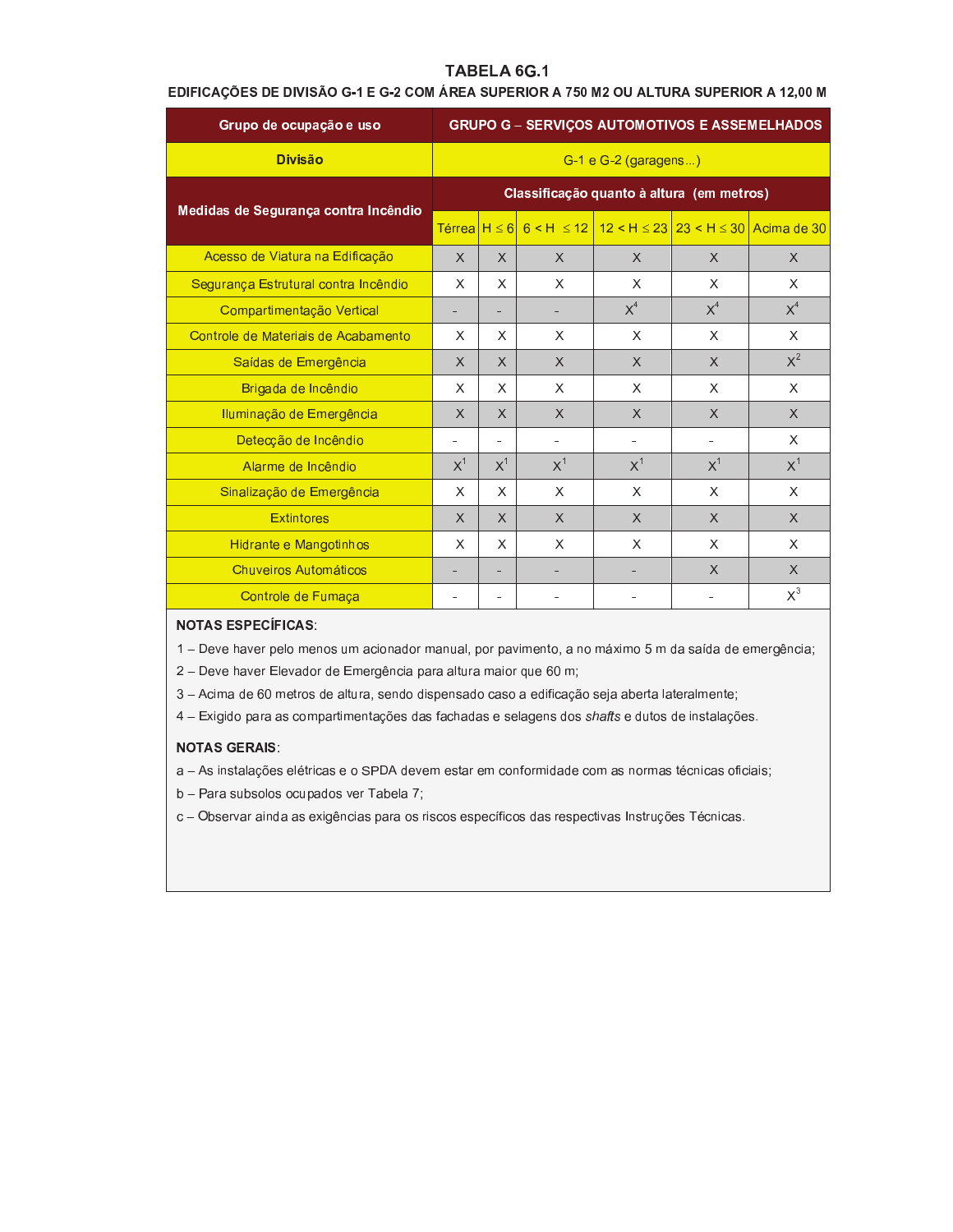# TABELA 6G.2

### EDIFICAÇÕES DE DIVISÃO G-3 E G-4 COM ÁREA SUPERIOR A 750 M<sup>2</sup> OU ALTURA SUPERIOR A 12,00 M

| Grupo de ocupação e<br><b>uso</b>              | <b>GRUPO G - SERVIÇOS AUTOMOTIVOS E ASSEMELHADOS</b> |          |               |                                   |                              |          |                |                |                |                |                                     |                  |
|------------------------------------------------|------------------------------------------------------|----------|---------------|-----------------------------------|------------------------------|----------|----------------|----------------|----------------|----------------|-------------------------------------|------------------|
| <b>Divisão</b>                                 |                                                      |          |               | G-3 (postos de abastecimento)     |                              |          |                |                |                | G-4 (oficinas) |                                     |                  |
|                                                |                                                      |          | metros)       | Classificação quanto à altura (em |                              |          |                |                | metros)        |                | Classificação quanto à altura (em   |                  |
| <b>Medidas de Segurança</b><br>contra Incêndio | Térrea $H \leq 6$                                    |          | 6 < H<br>< 12 | $\leq 23$                         | $12 < H23 < H$ Acima<br>< 30 | de 30    | Térrea H ≤ 6   |                | < 12           | $\leq 23$      | $6$ < H 12 < H 23 < H Acima<br>< 30 | de <sub>30</sub> |
| Acesso de Viatura na<br>Edificação             | $\times$                                             | X        | X             | $\times$                          | $\mathsf{X}$                 | $\times$ | $\times$       | $\mathsf{X}$   | $\mathsf{X}$   | $\mathsf{X}$   | X                                   | X                |
| Segurança Estrutural<br>contra Incêndio        | X                                                    | X        | X             | X                                 | X                            | X        | X              | $\times$       | X              | X              | X                                   | X                |
| Compartimentação<br>Horizontal (áreas)         |                                                      |          |               |                                   |                              |          | $X^1$          | X <sup>1</sup> | X <sup>1</sup> | $X^1$          | $X^1$                               | $\times$         |
| Compartimentação<br>Vertical                   | $\blacksquare$                                       | ÷        | ä,            | $X^5$                             | $X^5$                        | $X^5$    |                | ÷.             |                | $X^5$          | $X^5$                               | $X^5$            |
| Controle de Materiais de<br>Acabamento         | $\times$                                             | X        | X             | $\chi$                            | X                            | X        | $\times$       | X              | X              | $\times$       | $\times$                            | X                |
| Saídas de Emergência                           | X                                                    | X        | X             | X                                 | X                            | $X^3$    | X              | X              | X              | X              | X                                   | $X^3$            |
| Brigada de Incêndio                            | $\chi$                                               | $\times$ | X             | $\mathsf{X}$                      | $\mathsf{X}$                 | $\times$ | $\times$       | $\times$       | $\times$       | $\mathsf{X}$   | $\times$                            | X                |
| Iluminação de Emergência                       | X                                                    | X        | X             | X                                 | X                            | X        | X              | X              | X              | X              | X                                   | X                |
| Detecção de Incêndio                           | $\blacksquare$                                       | ٠        | ٠             | ÷,                                | ۰                            | X        | $\blacksquare$ | ÷,             | $\blacksquare$ |                | ٠                                   | X                |
| Alarme de Incêndio                             | $X^2$                                                | $X^2$    | $X^2$         | $X^2$                             | $X^2$                        | $X^2$    | $X^2$          | $X^2$          | $X^2$          | $X^2$          | $X^2$                               | $X^2$            |
| Sinalização de<br>Emergência                   | $\times$                                             | $\times$ | X             | $\times$                          | X                            | $\times$ | $\times$       | $\times$       | X              | X              | X                                   | $\times$         |
| <b>Extintores</b>                              | $\times$                                             | X        | X             | X                                 | X                            | X        | X              | X              | X              | X              | X                                   | X                |
| Hidrante e Mangotinhos                         | $\times$                                             | X        | X             | X                                 | X                            | X        | X              | $\times$       | X              | X              | X                                   | X                |
| <b>Chuveiros Automáticos</b>                   | ä,                                                   | ä,       | L.            | L.                                | X                            | X        | $\overline{a}$ | L.             | ÷.             |                | X                                   | X                |
| Controle de Fumaça                             |                                                      |          |               |                                   |                              | $X^4$    |                |                |                |                | ä,                                  | X <sup>4</sup>   |

### **NOTAS ESPECÍFICAS:**

- 1 Pode ser substituída por sistema de chuveiros automáticos;
- 2 Deve haver pelo menos um acionador manual, por pavimento, a no máximo 5 m da saída de emergência;
- 3 Deve haver Elevador de Emergência para altura maior que 60 m;
- 4 Acima de 60 metros de altura;
- 5 Exigido para as compartimentações das fachadas e selagens dos shafts e dutos de instalações.

### **NOTAS GERAIS:**

- a As instalações elétricas e o SPDA devem estar em conformidade com as normas técnicas oficiais;
- b Para subsolos ocupados ver Tabela 7;
- c Observar ainda as exigências para os riscos específicos das respectivas Instruções Técnicas.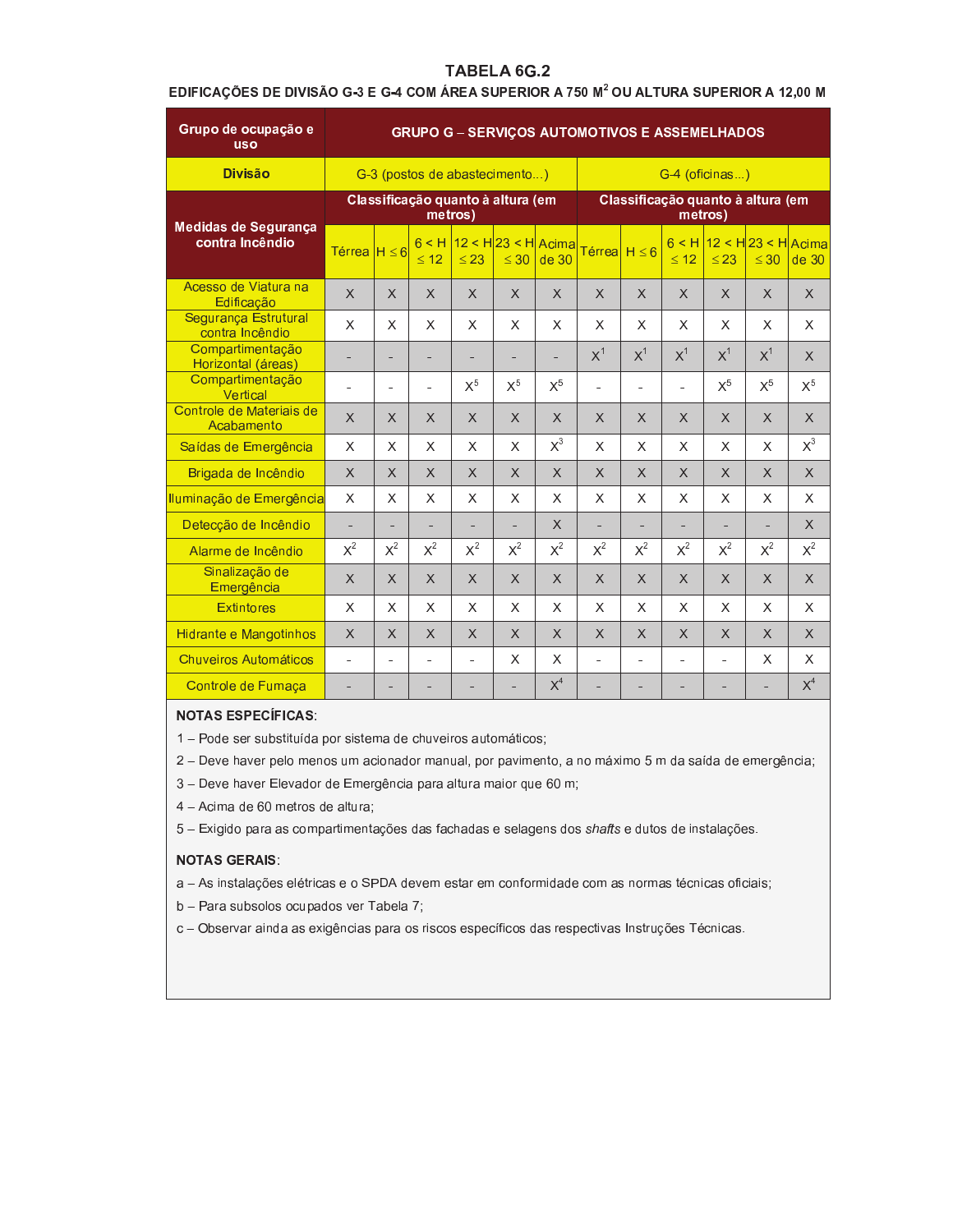# TABELA 6G.3

### EDIFICAÇÕES DE DIVISÃO G-5 COM ÁREA SUPERIOR A 750 M<sup>2</sup> OU ALTURA SUPERIOR A 12,00 M

| Grupo de ocupação e<br><b>USO</b>       | Divisão G-5 - HANGARES |                                           |              |                                           |              |             |  |  |  |  |  |  |  |
|-----------------------------------------|------------------------|-------------------------------------------|--------------|-------------------------------------------|--------------|-------------|--|--|--|--|--|--|--|
| Medidas de Segurança<br>contra Incêndio |                        |                                           |              | Classificação quanto à altura (em metros) |              |             |  |  |  |  |  |  |  |
|                                         | <b>Térrea</b>          | $H \leq 6$                                | 6 < H < 12   | 12 < H < 23                               | 23 < H < 30  | Acima de 30 |  |  |  |  |  |  |  |
| Acesso de Viatura na<br>Edificação      | $\times$               | $\times$                                  | $\times$     | X                                         | X            | X           |  |  |  |  |  |  |  |
| Segurança Estrutural<br>contra Incêndio | X                      | $\times$                                  | $\times$     | X                                         | X            | X           |  |  |  |  |  |  |  |
| Compartimentação<br>Vertical            |                        | $\chi$                                    | $\chi$       | $\times$                                  | X            | $\times$    |  |  |  |  |  |  |  |
| Controle de Materiais de<br>Acabamento  | X                      | $\mathsf{x}$                              | $\mathsf{x}$ | X                                         | X            | X           |  |  |  |  |  |  |  |
| Saídas de Emergência                    | $\times$               | $\chi$                                    | $\chi$       | X                                         | X            | $\times$    |  |  |  |  |  |  |  |
| Plano de Emergência                     | $X^1$                  | $X^1$                                     | $X^1$        | $X^1$                                     | $X^1$        | $X^1$       |  |  |  |  |  |  |  |
| Brigada de Incêndio                     | $\times$               | $\chi$                                    | $\chi$       | $\times$                                  | X            | $\times$    |  |  |  |  |  |  |  |
| Iluminação de<br>Emergência             | $\mathsf{x}$           | X                                         | $\mathsf{x}$ | X                                         | X            | $\times$    |  |  |  |  |  |  |  |
| Detecção de Incêndio                    | $X^1$                  | $\times$                                  | $\chi$       | X                                         | X            | $\times$    |  |  |  |  |  |  |  |
| Alarme de Incêndio                      | X                      | X                                         | $\times$     | X                                         | X            | X           |  |  |  |  |  |  |  |
| Sinalização de<br>Emergência            | $\chi$                 | $\mathsf{X}$                              | $\mathsf{X}$ | $\mathsf{X}$                              | $\mathsf{X}$ | $\times$    |  |  |  |  |  |  |  |
| <b>Extintores</b>                       | $X^2$                  | $X^2$                                     | $X^2$        | $X^2$                                     | $X^2$        | $X^2$       |  |  |  |  |  |  |  |
| Hidrante e Mangotinhos                  | $\times$               | $\chi$                                    | $\chi$       | $\times$                                  | $\times$     | $\sf X$     |  |  |  |  |  |  |  |
| Sistema de Espuma                       | $X^3$                  | $X^3$<br>$X^3$<br>$X^3$<br>$X^3$<br>$X^3$ |              |                                           |              |             |  |  |  |  |  |  |  |

#### **NOTAS ESPECÍFICAS:**

1 - Somente para áreas superiores a 5.000 m<sup>2</sup>;

2 - Prever extintores portáteis e extintores sobrerrodas, conforme regras da ITCB-21;

3 - Não exigido entre 750 m<sup>2</sup> e 2.000 m<sup>2</sup>. Para áreas entre 2.000 m<sup>2</sup> e 5.000 m<sup>2</sup>, o sistema de espuma pode ser manual. Para áreas superiores a 5.000 m<sup>2</sup>, o sistema de espuma deve ser fixo por meio de chuveiros, tipo dilúvio, podendo ser setorizado; quando automatizado, deve-se interligar ao sistema de detecção automática de incêndio. Para o dimensionamento ver ITCB-23 e ITCB-25.

#### **NOTAS GERAIS:**

a - As instalações elétricas e SPDA devem estar em conformidade com as normas técnicas oficiais;

b - Para subsolos ocupados ver Tabela 7;

c - Deve haver sistema de drenagem de líquidos nos pisos dos hangares para bacias de contenção à distância;

- d Não é permitido o armazenamento de líquidos combustíveis ou inflamáveis dentro dos hangares;
- e Observar ainda as exigências para os riscos específicos das respectivas Instruções Técnicas.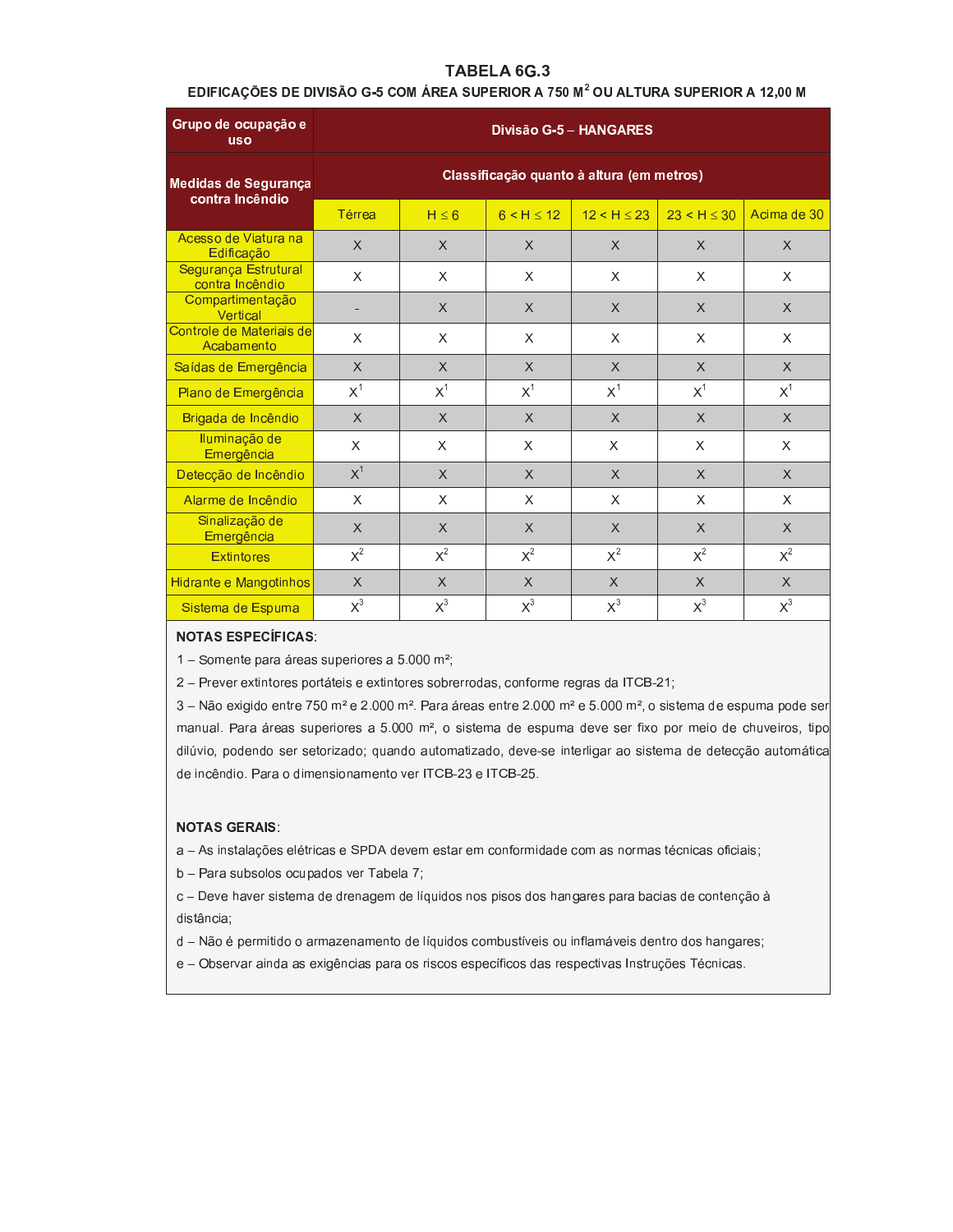# TABELA 6H.1

### EDIFICAÇÕES DE DIVISÃO H-1 E H-2 COM ÁREA SUPERIOR A 750 M<sup>2</sup> OU ALTURA SUPERIOR A 12,00 M

| Grupo de ocupação<br>e uso              | <b>GRUPO H - SERVIÇOS DE SAÚDE E INSTITUCIONAL</b> |                |                            |                          |                                     |                  |               |            |                |                |                                           |                |
|-----------------------------------------|----------------------------------------------------|----------------|----------------------------|--------------------------|-------------------------------------|------------------|---------------|------------|----------------|----------------|-------------------------------------------|----------------|
| <b>Divisão</b>                          |                                                    |                | H-1 (hospital veterinário) |                          |                                     |                  |               |            |                |                | H-2 (cuidados especiais, asilos)          |                |
| Medidas de                              |                                                    |                | metros)                    |                          | Classificação quanto à altura (em   |                  |               |            |                |                | Classificação quanto à altura (em metros) |                |
| Segurança contra<br>Incêndio            | Térreal $H \leq 6$                                 |                | < 12                       | $\leq 23$                | $6$ < H 12 < H 23 < H Acima<br>< 30 | de <sub>30</sub> | <b>Térrea</b> | $H \leq 6$ | 6 < H<br>< 12  | < 23           | $12 < H$ 23 < H<br>< 30                   | Acima<br>de 30 |
| Acesso de Viatura na<br>Edificação      | $\times$                                           | X              | X                          | $\times$                 | $\times$                            | X                | $\times$      | X.         | X              | X              | X                                         | X              |
| Segurança Estrutural<br>contra Incêndio | X                                                  | X              | X                          | X                        | X                                   | X                | X             | X.         | X              | X              | X                                         | X              |
| Compartimentação<br>Vertical            |                                                    |                | ä,                         | $X^3$                    | X <sup>4</sup>                      | $X^7$            |               |            |                | $X^3$          | X <sup>4</sup>                            | $X^7$          |
| Controle de Materiais<br>de Acabamento  | X                                                  | X              | X                          | X                        | X                                   | X                | X             | X          | X              | X              | X                                         | X              |
| Saídas de<br>Emergência                 | $\times$                                           | X              | $\times$                   | X                        | $\times$                            | $X^6$            | $\chi$        | X          | $\times$       | $\times$       | X                                         | $X^5$          |
| Plano de Emergência                     | $\blacksquare$                                     | $\blacksquare$ | ä,                         | $\overline{\phantom{a}}$ | ä,                                  | $\mathbf{r}$     | X             | X.         | X              | X              | X                                         | X              |
| Brigada de Incêndio                     | $\times$                                           | X              | $\times$                   | X                        | $\times$                            | X                | $\chi$        | X          | X              | $\times$       | X                                         | $\times$       |
| Iluminação de<br>Emergência             | $\times$                                           | X              | X                          | X                        | X                                   | X                | X             | X.         | X              | X              | X                                         | X              |
| Detecção de Incêndio                    |                                                    |                | $\overline{a}$             |                          | $\overline{a}$                      | $\times$         | $X^1$         | $X^1$      | X <sup>1</sup> | X <sup>1</sup> | $X^1$                                     | $X^1$          |
| Alarme de Incêndio                      | $X^2$                                              | $X^2$          | $X^2$                      | $X^2$                    | $X^2$                               | $X^2$            | $X^2$         | $X^2$      | $X^2$          | $X^2$          | $X^2$                                     | $X^2$          |
| Sinalização de<br>Emergência            | X                                                  | $\times$       | $\times$                   | X                        | $\times$                            | $\times$         | $\times$      | X          | $\times$       | X              | X                                         | X              |
| <b>Extintores</b>                       | X                                                  | X              | X                          | X                        | X                                   | X.               | X             | X.         | X              | X              | X                                         | X              |
| Hidrante e<br>Mangotinhos               | X                                                  | X              | X                          | $\times$                 | $\times$                            | X                | $\chi$        | X          | $\times$       | $\times$       | X                                         | X              |
| Chuveiros<br><b>Automáticos</b>         | $\overline{\phantom{a}}$                           | $\blacksquare$ |                            | $\ddot{\phantom{1}}$     |                                     | X                |               |            |                |                |                                           | X              |
| Controle de Fumaça                      |                                                    |                |                            |                          |                                     | $X^6$            |               |            |                |                |                                           | $\mathsf{X}^6$ |

### **NOTAS ESPECÍFICAS:**

1 - Os detectores deverão ser instalados em todos os quartos;

2 - Acionadores manuais serão obrigatórios nos corredores;

3 - Pode ser substituída por sistema detecção de incêndio e chuveiros automáticos, exceto para as compartimentações das fachadas e selagens dos shafts e dutos de instalações;

4 - Pode ser substituída por sistema de controle de fumaça, detecção de incêndio e chuveiros automáticos, exceto para as compartimentações das fachadas e selagens dos shafts e dutos de instalações;

5 - Deve haver Elevador de Emergência para altura maior que 60 m;

6 - Acima de 60 metros de altura;

7 - Pode ser substituída por sistema de controle de fumaça, detecção de incêndio e chuveiros automáticos, até 60 metros de altura, exceto para as compartimentações das fachadas e selagens dos shafts e dutos de instalações, sendo que para altura superior deve-se, adicionalmente, adotar as soluções contidas na ITCB-09.

#### **NOTAS GERAIS:**

a - As instalações elétricas e o SPDA devem estar em conformidade com as normas técnicas oficiais;

b - Para subsolos ocupados ver Tabela 7;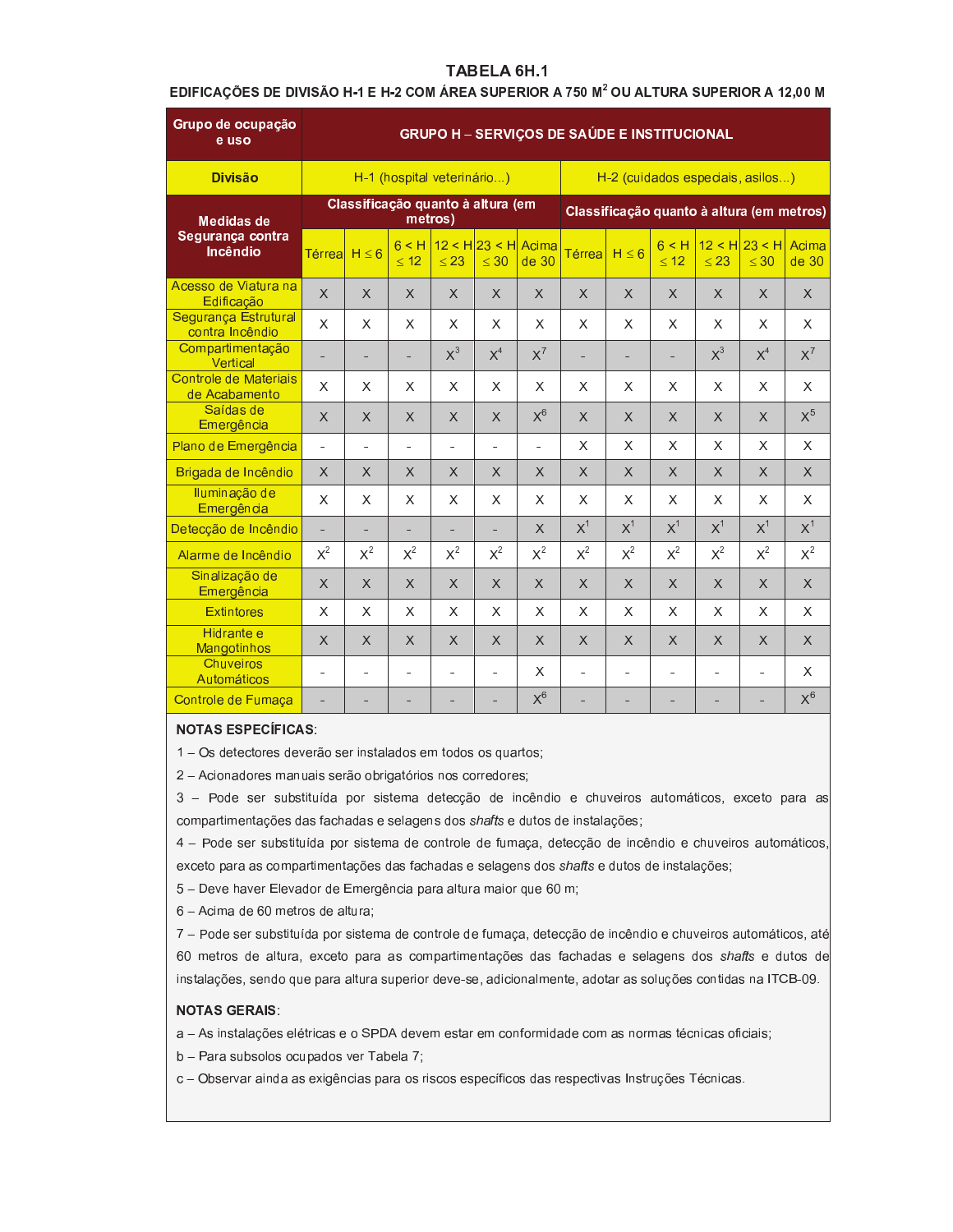# TABELA 6H.2

# EDIFICAÇÕES DE DIVISÃO H-3 E H-4 COM ÁREA SUPERIOR A 750 M<sup>2</sup> OU ALTURA SUPERIOR A 12,00 M

| Grupo de ocupação e<br><b>USO</b>              | <b>GRUPO H - SERVIÇOS DE SAÚDE E INSTITUCIONAL</b> |               |                |                          |                                   |                |                |                                   |                          |                                  |                          |          |
|------------------------------------------------|----------------------------------------------------|---------------|----------------|--------------------------|-----------------------------------|----------------|----------------|-----------------------------------|--------------------------|----------------------------------|--------------------------|----------|
| <b>Divisão</b>                                 |                                                    |               |                | $H-3$ (hospital)         |                                   |                |                |                                   |                          | $H-4$ (quartel <sup>10</sup> )   |                          |          |
| Medidas de Segurança                           |                                                    |               |                | Metros)                  | Classificação Quanto à altura (em |                |                | Classificação quanto à altura (em | metros)                  |                                  |                          |          |
| contra Incêndio                                | Térrea                                             | $H \leq$<br>6 | 6 < H<br>< 12  | 12 <<br>$H \leq 23$      | 23 < H<br>$\leq 30$               | Acima<br>de 30 | <b>Térrea</b>  | $H \leq 6$                        | 6 < H<br>< 12            | 12 <<br>$H \le 23H \le 30$ de 30 | 23 <                     | Acima    |
| Acesso de Viatura na<br>Edificação             | $\chi$                                             | $\times$      | $\times$       | X                        | $\times$                          | X              | X              | $\times$                          | $\times$                 | X                                | $\times$                 | $\times$ |
| <b>Sequrança Estrutural</b><br>contra Incêndio | X                                                  | X             | X              | X                        | X                                 | X              | X              | X                                 | X                        | X                                | X                        | X        |
| Compartimentação<br>Horizontal (áreas)         | L.                                                 | $X^7$         | $X^7$          | $X^7$                    | $X^7$                             | X              | $\overline{a}$ | L.                                |                          | ÷.                               |                          |          |
| Compartimentação Vertical                      | $\overline{\phantom{a}}$                           | ä,            | $X^9$          | $X^3$                    | $X^3$                             | $X^8$          | ä,             | ÷,                                | $\overline{\phantom{a}}$ | $X^3$                            | $X^3$                    | $X^8$    |
| Controle de Materiais de<br>Acabamento         | $\times$                                           | $\times$      | X              | $\times$                 | $\times$                          | $\times$       | X              | X                                 | X                        | $\times$                         | X                        | $\times$ |
| Plano de Emergência                            | X                                                  | X             | X              | X                        | X                                 | X              | ÷,             | $\blacksquare$                    |                          | $\overline{\phantom{a}}$         |                          | ٠        |
| Saídas de Emergência                           | $\times$                                           | X             | $\times$       | X <sup>4</sup>           | X <sup>4</sup>                    | $X^4$          | X              | X                                 | $\times$                 | X                                | $\times$                 | $X^5$    |
| Brigada de Incêndio                            | X                                                  | X             | X              | X                        | X                                 | X              | X              | X                                 | X                        | X                                | X                        | X        |
| Iluminação de Emergência                       | $\times$                                           | X             | $\times$       | $\times$                 | $\times$                          | X              | $\times$       | X                                 | $\times$                 | X                                | $\times$                 | $\times$ |
| Detecção de Incêndio                           | $X^1$                                              | $X^1$         | $X^1$          | $X^1$                    | $X^1$                             | X              | ä,             | ÷,                                | ÷.                       | $\overline{a}$                   |                          | ÷,       |
| Alarme de Incêndio                             | $X^2$                                              | $X^2$         | $X^2$          | $X^2$                    | $X^2$                             | $X^2$          | X              | X                                 | X                        | X                                | X                        | X        |
| Sinalização de Emergência                      | X                                                  | X             | X              | X                        | X                                 | X              | X              | X                                 | X                        | X                                | X                        | X        |
| <b>Extintores</b>                              | X                                                  | X             | X              | $\times$                 | $\times$                          | X              | $\times$       | X                                 | $\sf X$                  | X                                | X                        | $\times$ |
| Hidrante e Mangotinhos                         | X                                                  | X             | X              | X                        | X                                 | X              | X              | X                                 | X                        | X                                | X                        | X        |
| Chuveiros Automáticos                          | ÷,                                                 | ۰             | ÷,             | $\overline{\phantom{a}}$ | ÷,                                | X              | ÷,             | ٠                                 | ۰.                       | ÷,                               | ۰                        | X        |
| Controle de Fumaça                             | ÷,                                                 | ÷             | $\blacksquare$ | $\blacksquare$           | $\overline{\phantom{a}}$          | $X^6$          | ÷,             | $\blacksquare$                    | $\blacksquare$           | $\blacksquare$                   | $\overline{\phantom{a}}$ | $X^6$    |
| NOTAS FSPESÍFICAS.                             |                                                    |               |                |                          |                                   |                |                |                                   |                          |                                  |                          |          |

### **NOTAS ESPECIFICAS:**

1 - Dispensado nos corredores de circulação;

2 - Acionadores manuais serão obrigatórios nos corredores;

3 - Pode ser substituída por sistema de controle de fumaça, detecção de incêndio e chuveiros automáticos, exceto as compartimentações das fachadas e selagens dos shafts e dutos de instalações;

4 - Deve haver Elevador de Emergência;

5 – Deve haver Elevador de Emergência para altura maior que 60 m;

6 - Acima de 60 metros de altura;

7 - Pode ser substituída por chuveiros automáticos;

8 - Pode ser substituída por sistema de controle de fumaça, detecção de incêndio e chuveiros automáticos, até 60 metros de altura, exceto para as compartimentações das fachadas e selagens dos shafts e dutos de instalações, sendo que para altura superior deve-se, adicionalmente, adotar as soluções contidas na ITCB-09;

9 - Exigido para selagens dos shafts e dutos de instalações;

10 - As áreas administrativas devem ser consideradas como D-1 e hotéis de trânsito devem ser enquadrados como B-1.

### **NOTAS GERAIS:**

a - As instalações elétricas e o SPDA devem estar em conformidade com as normas técnicas oficiais;

b - Para subsolos ocupados ver Tabela 7;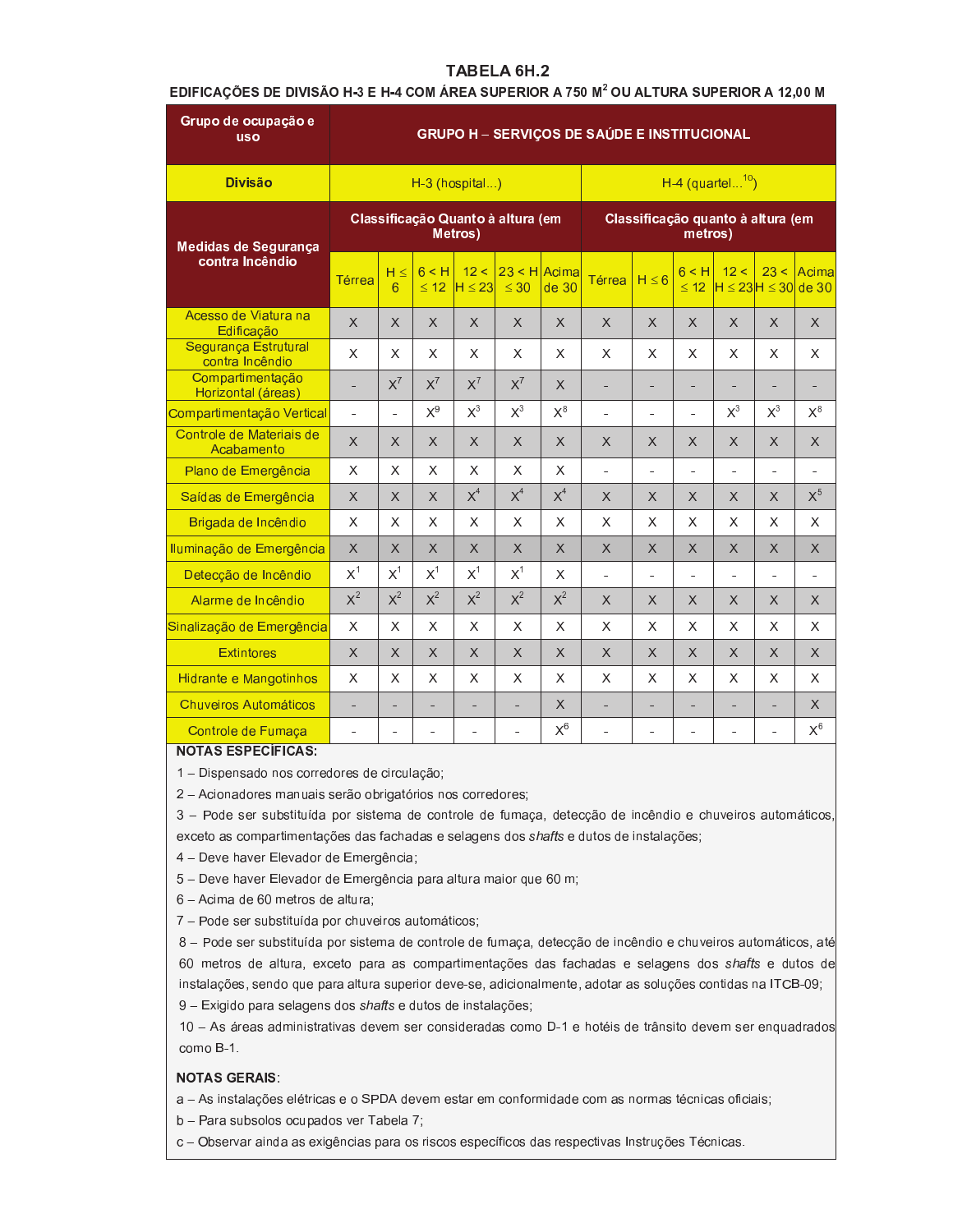### **TABELA 6H.3**

# EDIFICAÇÕES DE DIVISÃO H-5 E H-6 COM ÁREA SUPERIOR A 750 M<sup>2</sup> OU ALTURA SUPERIOR A 12,00 M

| Grupo de ocupação<br>e uso              | <b>GRUPO H - SERVIÇOS DE SAÚDE E INSTITUCIONAL</b> |                      |                          |              |                                        |          |          |                                           |                    |                     |                     |                 |
|-----------------------------------------|----------------------------------------------------|----------------------|--------------------------|--------------|----------------------------------------|----------|----------|-------------------------------------------|--------------------|---------------------|---------------------|-----------------|
| <b>Divisão</b>                          |                                                    |                      | H-5 (presídios)          |              |                                        |          |          |                                           |                    | H-6 (clínicas)      |                     |                 |
| <b>Medidas de</b>                       |                                                    |                      | metros)                  |              | Classificação quanto à altura (em      |          |          | Classificação Quanto à altura (em metros) |                    |                     |                     |                 |
| Segurança contra<br>Incêndio            | <b>Térreal</b>                                     | $H \leq 6$           | $\leq 12$                | $\leq 23$    | 6 < H 12 < H 23 < H Acima<br>$\leq 30$ | de 30    | Térrea   | $H \leq 6$                                | 6 < H<br>$\leq 12$ | 12 < H<br>$\leq 23$ | 23 < H<br>$\leq 30$ | Acimal<br>de 30 |
| Acesso de Viatura na<br>Edificação      | $\times$                                           | $\times$             | X                        | X            | $\times$                               | $\times$ | $\times$ | X                                         | $\times$           | $\times$            | $\times$            | X               |
| Segurança Estrutural<br>contra Incêndio | X                                                  | X                    | X                        | X            | X                                      | X        | X        | X                                         | X                  | X                   | X                   | X               |
| Compartimentação<br>Horizontal (áreas)  |                                                    | ÷,                   | ÷,                       |              | ٠                                      | L,       | $X^6$    | $X^6$                                     | $X^6$              | $X^7$               | $X^7$               | X               |
| Compartimentação<br>Vertical            | L.                                                 | $\ddot{\phantom{1}}$ | $\overline{\phantom{a}}$ | X            | X                                      | X        | Ĺ,       |                                           |                    | $X^{8,9}$           | $X^3$               | $X^{10}$        |
| Controle de Materiais<br>de Acabamento  | X                                                  | $\times$             | X                        | $\times$     | $\chi$                                 | $\times$ | $\times$ | $\times$                                  | $\times$           | $\times$            | $\times$            | $\times$        |
| Saídas de<br>Emergência                 | X                                                  | X                    | X                        | X            | X                                      | $X^4$    | X        | X                                         | X                  | X                   | X                   | $X^4$           |
| Plano de Emergência                     | X                                                  | $\times$             | $\times$                 | X            | $\times$                               | $\times$ |          | ٠                                         | ÷                  |                     | ÷,                  | ÷               |
| Brigada de Incêndio                     | X                                                  | X                    | X                        | X            | X                                      | X        | X        | X                                         | X                  | X                   | X                   | X               |
| Iluminação de<br>Emergência             | X                                                  | $\times$             | $\times$                 | X            | $\times$                               | $\times$ | $\times$ | $\times$                                  | $\times$           | X                   | $\times$            | X               |
| Detecção de Incêndio                    | ä,                                                 | $X^1$                | $X^1$                    | $X^1$        | $X^1$                                  | $X^1$    | $X^2$    | $X^2$                                     | $X^2$              | $X^2$               | $X^2$               | X               |
| Alarme de Incêndio                      | $\times$                                           | $\times$             | $\times$                 | $\times$     | $\chi$                                 | $\times$ | $\times$ | $\times$                                  | $\times$           | X                   | $\times$            | X               |
| Sinalização de<br>Emergência            | X                                                  | X                    | X                        | X            | X                                      | X        | X        | X                                         | X                  | X                   | X                   | X               |
| <b>Extintores</b>                       | X                                                  | X                    | $\times$                 | $\mathsf{X}$ | $\times$                               | $\times$ | $\times$ | $\times$                                  | $\mathsf{X}$       | X                   | $\times$            | X               |
| Hidrante e<br><b>Mangotinhos</b>        | X                                                  | X                    | X                        | X            | X                                      | X        | X        | X                                         | X                  | X                   | X                   | X               |
| <b>Chuveiros</b><br><b>Automáticos</b>  |                                                    |                      |                          |              |                                        | $\times$ |          |                                           |                    |                     | ÷,                  | X               |
| Controle de Fumaça                      | $\blacksquare$                                     | ٠                    |                          |              |                                        | $X^5$    |          |                                           |                    |                     |                     | $X^5$           |

#### **NOTAS ESPECÍFICAS:**

1 - Para a Divisão H-5, as prisões em geral (Casas de Detenção, Penitenciárias, Presídios etc.) não é necessário detecção automática de incêndio. Para os hospitais psiquiátricos e assemelhados, prever detecção em todos os quartos;

2 - Somente nos quartos, se houver;

3 – Pode ser substituída por sistema de controle de fumaça, detecção de incêndio e chuveiros automáticos, exceto para as compartimentações das fachadas e selagens dos shafts e dutos de instalações;

4 – Deve haver Elevador de Emergência para altura maior que 60 m;

5 - Acima de 60 metros de altura;

6 - Pode ser substituída por sistema de chuveiros automáticos;

7 - Pode ser substituída por sistema de detecção de incêndio e chuveiros automáticos;

8 - Pode ser substituída por sistema de detecção de incêndio e chuveiros automáticos, exceto para as compartimentações das fachadas e selagens dos shafts e dutos de instalações;

9 - Deverá haver controle de fumaça nos átrios, podendo ser dimensionados como sendo padronizados conforme ITCB-15;

10 – Pode ser substituída por sistema de controle de fumaça, detecção de incêndio e chuveiros automáticos até 60 metros de altura, exceto para as compartimentações das fachadas e selagens dos shafts e dutos de instalações, sendo que para altura superior deve-se, adicionalmente, adotar as soluções contidas na ITCB-09.

### **NOTAS GERAIS:**

a - As instalações elétricas e o SPDA devem estar em conformidade com as normas técnicas oficiais;

b - Para subsolos ocupados ver Tabela 7;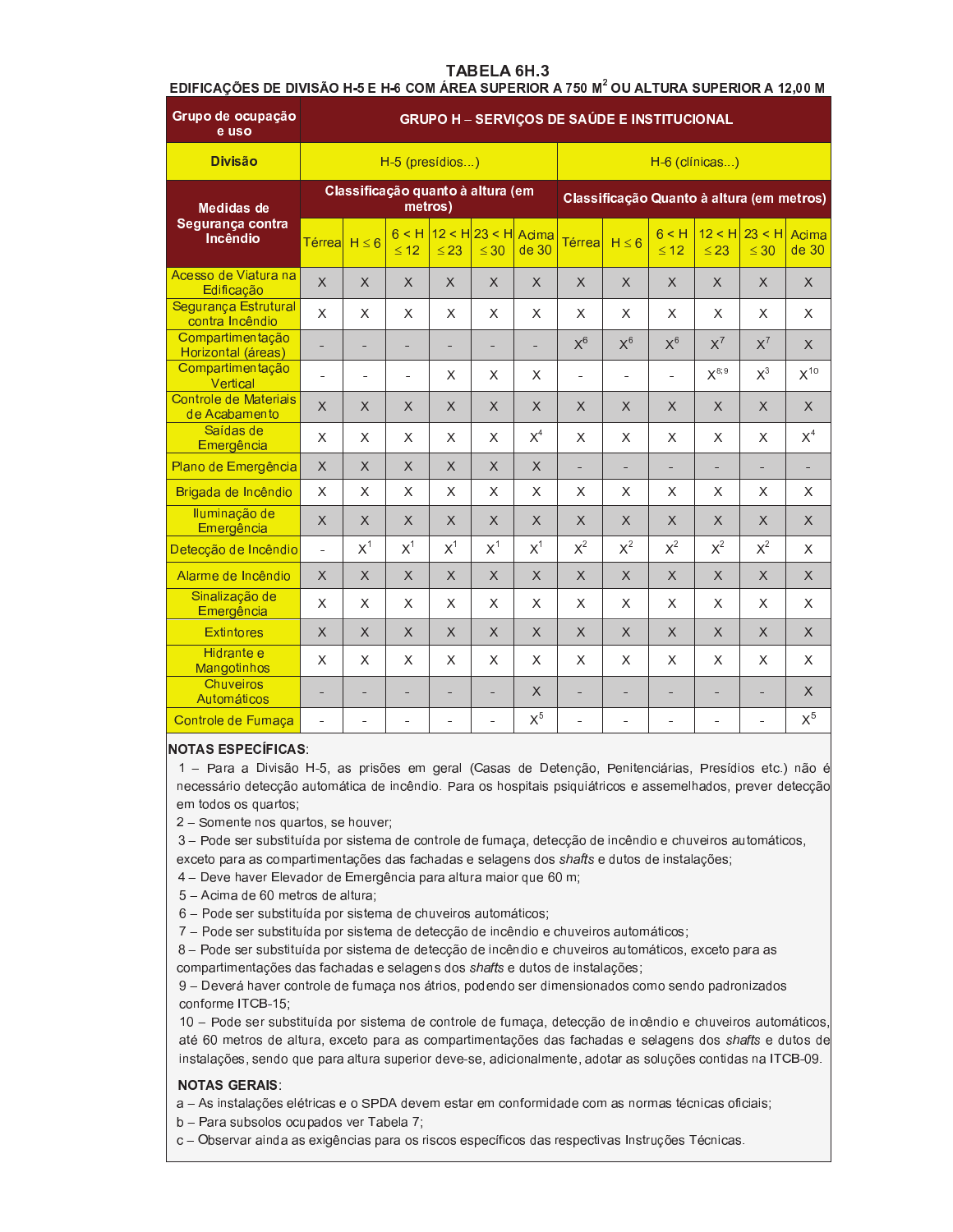# TABELA 6I.1

# EDIFICAÇÕES DE DIVISÃO 1-1 E 1-2 COM ÁREA SUPERIOR A 750 M<sup>2</sup> OU ALTURA SUPERIOR A 12,00 M

| Grupo de ocupação e<br><b>USO</b>       | <b>GRUPO I - INDUSTRIAL</b> |                |                    |                                              |                |          |              |                          |                    |                                              |              |                |
|-----------------------------------------|-----------------------------|----------------|--------------------|----------------------------------------------|----------------|----------|--------------|--------------------------|--------------------|----------------------------------------------|--------------|----------------|
| <b>Divisão</b>                          |                             |                |                    | I-1 (risco baixo)                            |                |          |              |                          |                    | I-2 (risco médio)                            |              |                |
|                                         |                             |                |                    | Classificação quanto à altura (em<br>metros) |                |          |              |                          |                    | Classificação quanto à altura (em<br>metros) |              |                |
| Medidas de Segurança<br>contra Incêndio | Térrea $H \leq 6$           |                | 6 < H<br>$\leq 12$ | 12 <<br>$H \leq 23$ H ≤ 30 de 30             | 23 <           | Acima    | Térrea       | $H \leq$<br>6            | 6 < H<br>$\leq 12$ | 12 <<br>$H \leq 23H \leq 30$                 | 23 <         | Acima<br>de 30 |
| Acesso de Viatura na<br>Edificação      | $\times$                    | $\times$       | X                  | $\times$                                     | $\times$       | X        | $\times$     | X                        | $\times$           | $\times$                                     | $\times$     | X              |
| Segurança Estrutural<br>contra Incêndio | X                           | X              | X                  | X                                            | X              | X        | X.           | X                        | X                  | X                                            | X            | X              |
| Compartimentação<br>Horizontal (áreas)  | $\overline{a}$              | $X^1$          | $X^1$              | $X^1$                                        | X <sup>1</sup> | $X^1$    | L.           | $X^1$                    | $X^1$              | $X^1$                                        | $X^1$        | $X^1$          |
| Compartimentação<br>Vertical            | $\overline{\phantom{a}}$    | $\overline{a}$ | ä,                 | X                                            | X              | X        | ÷,           | $\blacksquare$           | $\mathbf{r}$       | X                                            | X.           | X              |
| Controle de Materiais de<br>Acabamento  | X                           | X              | X.                 | X                                            | $\times$       | $\times$ | X            | X                        | X                  | $\times$                                     | X            | $\times$       |
| Saídas de Emergência                    | $\times$                    | $\mathsf{X}$   | X.                 | $\times$                                     | $\mathsf{X}$   | $X^2$    | $\mathsf{X}$ | X                        | $\mathsf{X}$       | X                                            | X            | $X^2$          |
| Plano de Emergência                     | ÷.                          |                |                    | $\overline{a}$                               | ÷,             | ÷,       | ÷,           |                          | L.                 | $\mathsf{X}$                                 | $\mathsf{X}$ | $\mathsf{X}$   |
| Brigada de Incêndio                     | X                           | X              | X                  | X                                            | X              | X        | X            | X                        | X                  | X                                            | X            | X              |
| Iluminação de<br>Emergência             | X                           | X              | X                  | X                                            | $\times$       | $\times$ | $\times$     | X                        | $\times$           | $\times$                                     | X            | $\times$       |
| Detecção de Incêndio                    | ä,                          | $\overline{a}$ | $\blacksquare$     | $\frac{1}{2}$                                | ä,             | X        | L.           | $\overline{\phantom{a}}$ | ä,                 | $\blacksquare$                               | X            | X              |
| Alarme de Incêndio                      | X                           | $\times$       | $\times$           | X                                            | $\times$       | $\times$ | X            | X                        | $\times$           | $\times$                                     | X            | $\times$       |
| Sinalização de<br>Emergência            | X                           | X              | X                  | X                                            | X              | X        | X            | X.                       | X                  | X                                            | X            | X              |
| <b>Extintores</b>                       | X                           | X              | X                  | $\times$                                     | X              | $\times$ | X            | X                        | X                  | $\times$                                     | X            | $\times$       |
| <b>Hidrante e Mangotinhos</b>           | X                           | X              | X                  | X                                            | X              | X        | X            | X                        | X                  | X                                            | X            | X              |
| <b>Chuveiros Automáticos</b>            | $\overline{a}$              | ÷,             |                    |                                              |                | $\times$ | ÷,           |                          | L,                 |                                              | $\times$     | $\times$       |
| Controle de Fumaça                      | $\overline{\phantom{a}}$    | ÷              |                    |                                              |                | $X^3$    | ÷,           |                          | L.                 | ٠                                            |              | $X^3$          |

# **NOTAS ESPECÍFICAS:**

1 - Pode ser substituída por sistema de chuveiros automático;

2 - Deve haver Elevador de Emergência para altura maior que 60 m;

3 - Acima de 60 metros de altura.

# **NOTAS GERAIS:**

a - As instalações elétricas e o SPDA devem estar em conformidade com as normas técnicas oficiais;

b - Para subsolos ocupados ver Tabela 7;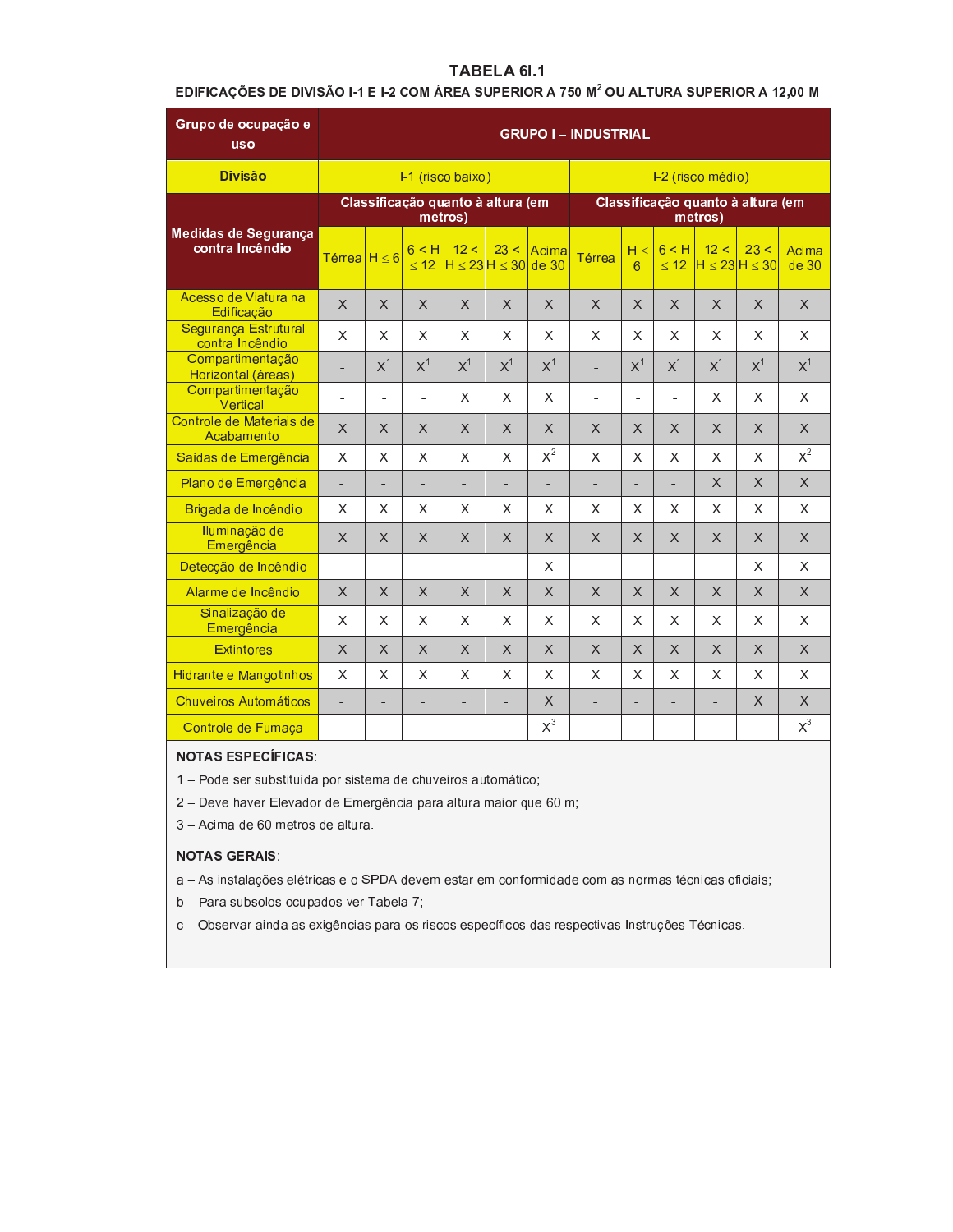# TABELA 6I.2

### EDIFICAÇÕES DE DIVISÃO I-3 COM ÁREA SUPERIOR A 750 M<sup>2</sup> OU ALTURA SUPERIOR A 12,00 M

| Grupo de ocupação e<br><b>uso</b>       | <b>GRUPO I-INDUSTRIAL</b> |                          |                |                                           |             |                           |  |  |  |  |  |  |
|-----------------------------------------|---------------------------|--------------------------|----------------|-------------------------------------------|-------------|---------------------------|--|--|--|--|--|--|
| <b>Divisão</b>                          |                           |                          |                | I-3 (risco alto)                          |             |                           |  |  |  |  |  |  |
| <b>Medidas de</b><br>Segurança contra   |                           |                          |                | Classificação quanto à altura (em metros) |             |                           |  |  |  |  |  |  |
| Incêndio                                | Térrea                    | $H \leq 6$               | $6 < H \le 12$ | 12 < H < 23                               | 23 < H < 30 | Acima de 30               |  |  |  |  |  |  |
| Acesso de Viatura na<br>Edificação      | $\sf X$                   | $\sf X$                  | $\chi$         | $\sf X$                                   | $\times$    | X                         |  |  |  |  |  |  |
| Segurança Estrutural<br>contra Incêndio | X                         | X                        | X              | X                                         | X           | X                         |  |  |  |  |  |  |
| Compartimentação<br>Horizontal (áreas)  | $X^1$                     | X <sup>1</sup>           | X <sup>1</sup> | $X^1$                                     | X           | $\times$                  |  |  |  |  |  |  |
| Compartimentação<br>Vertical            | $\ddot{\phantom{1}}$      | $\blacksquare$           | $\blacksquare$ | $X^3$                                     | $X^3$       | X                         |  |  |  |  |  |  |
| Controle de Materiais<br>de Acabamento  | $\times$                  | $\chi$                   | $\chi$         | $\chi$                                    | $\times$    | $\times$                  |  |  |  |  |  |  |
| Saídas de Emergência                    | $\mathsf{X}$              | $\mathsf{X}$             | X              | X                                         | $\times$    | $\mathsf{X}^2$            |  |  |  |  |  |  |
| Plano de Emergência                     | $\chi$                    | $\chi$                   | $\times$       | $\times$                                  | $\chi$      | $\times$                  |  |  |  |  |  |  |
| Brigada de Incêndio                     | X                         | X                        | X              | X                                         | X           | X                         |  |  |  |  |  |  |
| Iluminação de<br>Emergência             | $\chi$                    | $\chi$                   | $\times$       | $\chi$                                    | $\times$    | $\times$                  |  |  |  |  |  |  |
| Detecção de Incêndio                    | ÷,                        | $\overline{\phantom{a}}$ | $\blacksquare$ | X                                         | X           | X                         |  |  |  |  |  |  |
| Alarme de Incêndio                      | $\mathsf{X}$              | $\mathsf{X}$             | $\times$       | $\times$                                  | $\times$    | $\times$                  |  |  |  |  |  |  |
| Sinalização de<br>Emergência            | $\times$                  | X                        | X              | X                                         | X           | X                         |  |  |  |  |  |  |
| <b>Extintores</b>                       | $\chi$                    | $\chi$                   | $\times$       | $\times$                                  | X           | $\times$                  |  |  |  |  |  |  |
| Hidrante e Mangotinhos                  | X                         | X                        | X              | X                                         | X           | X                         |  |  |  |  |  |  |
| <b>Chuveiros Automáticos</b>            | ÷,                        | ÷,                       | ÷              | X                                         | $\times$    | $\times$                  |  |  |  |  |  |  |
| Controle de Fumaça                      |                           |                          |                |                                           |             | $\boldsymbol{\mathsf{X}}$ |  |  |  |  |  |  |

# **NOTAS ESPECÍFICAS:**

1 - Pode ser substituída por sistema de chuveiros automáticos;

2 - Deve haver Elevador de Emergência para altura maior que 60 m;

3 - Pode ser substituída por sistema de controle de fumaça, detecção de incêndio e chuveiros automáticos,

exceto para as compartimentações das fachadas e selagens dos shafts e dutos de instalações.

### **NOTAS GERAIS:**

a - As instalações elétricas e o SPDA devem estar em conformidade com as normas técnicas oficiais;

b - Para subsolos ocupados ver Tabela 7;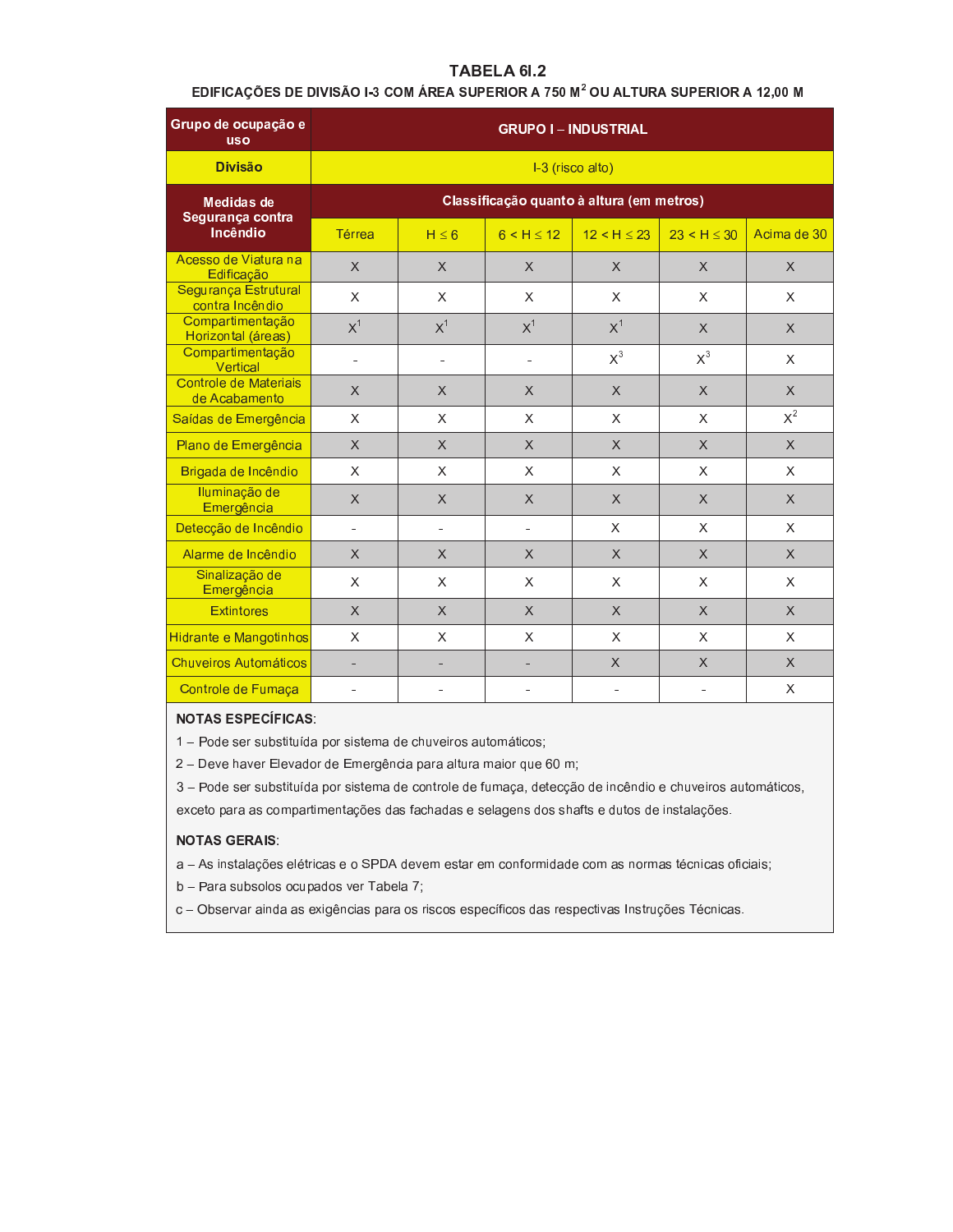# TABELA 6J.1

### EDIFICAÇÕES DE DIVISÃO J-1 E J-2 COM ÁREA SUPERIOR A 750 M<sup>2</sup> OU ALTURA SUPERIOR A 12,00 M

| Grupo de ocupação e<br><b>USO</b>       | <b>GRUPO J – DEPÓSITO</b>                 |                              |                |                                      |                |                                    |                                              |                |                    |                   |                        |                |
|-----------------------------------------|-------------------------------------------|------------------------------|----------------|--------------------------------------|----------------|------------------------------------|----------------------------------------------|----------------|--------------------|-------------------|------------------------|----------------|
| <b>Divisão</b>                          |                                           | J-1 (material incombustivel) |                |                                      |                |                                    | J-2 (risco baixo)                            |                |                    |                   |                        |                |
| Medidas de Segurança                    | Classificação quanto à altura (em metros) |                              |                |                                      |                |                                    | Classificação Quanto à altura (em<br>Metros) |                |                    |                   |                        |                |
| contra Incêndio                         | Térrea                                    | $H \leq 6$                   | $\leq 12$      | $6 < H$ 12 <<br>$H \leq 23H \leq 30$ | 23 <           | <b>Superior</b><br>a <sub>30</sub> | <b>Térrea</b>                                | $H \leq 6$     | 6 < H<br>$\leq 12$ | 12 <<br>H <<br>23 | 23 <<br>$H \leq$<br>30 | Acima<br>de 30 |
| Acesso de Viatura na<br>Edificação      | X                                         | X                            | $\times$       | $\times$                             | $\times$       | X                                  | X                                            | $\chi$         | $\times$           | $\mathsf{X}$      | $\times$               | $\times$       |
| Segurança Estrutural<br>contra Incêndio | X                                         | X                            | X              | X                                    | X              | X                                  | X                                            | X              | X                  | X                 | X                      | X              |
| Compartimentação<br>Horizontal (áreas)  |                                           | Ξ                            | ٠              |                                      |                | ÷,                                 | X <sup>1</sup>                               | X <sup>1</sup> | $X^1$              | $X^1$             | $X^1$                  | X              |
| Compartimentação<br>Vertical            | $\blacksquare$                            | $\blacksquare$               | $\blacksquare$ | $X^2$                                | $X^2$          | X                                  | $\blacksquare$                               | $\blacksquare$ | $\sim$             | $X^5$             | $X^5$                  | X              |
| Controle de Materiais de<br>Acabamento  |                                           | X                            | X              | $\times$                             | X              | $\times$                           | X                                            | $\times$       | X                  | $\times$          | $\times$               | X              |
| Saídas de Emergência                    | X                                         | X                            | X              | X                                    | X              | X                                  | X                                            | X              | X                  | $\mathsf{X}$      | X                      | $X^3$          |
| Brigada de Incêndio                     | $\times$                                  | $\times$                     | X              | X                                    | X              | $\times$                           | $\times$                                     | X              | X                  | X                 | $\times$               | X              |
| Iluminação de<br>Emergência             | X                                         | X                            | X              | $\mathsf{X}$                         | X              | X                                  | X                                            | X              | X                  | X                 | X                      | X              |
| Detecção de Incêndio                    | L.                                        | ÷,                           | $\overline{a}$ |                                      |                | $\times$                           | ÷.                                           | ÷.             | $\overline{a}$     | $\overline{a}$    | $\times$               | X              |
| Alarme de Incêndio                      | $\overline{a}$                            | ÷.                           | $\sim$         | X                                    | X              | X                                  | X                                            | X              | X                  | X                 | X                      | X              |
| Sinalização de<br>Emergência            | X                                         | X                            | X              | $\times$                             | X              | $\times$                           | $\times$                                     | $\times$       | X                  | $\times$          | X                      | X              |
| <b>Extintores</b>                       | X                                         | X                            | X              | X                                    | X              | X                                  | X                                            | X              | X                  | X                 | X                      | X              |
| Hidrante e Mangotinhos                  | ÷                                         | ÷,                           | ٠              | X                                    | X              | $\times$                           | X                                            | $\chi$         | $\times$           | X                 | $\times$               | X              |
| <b>Chuveiros Automáticos</b>            | ä,                                        | $\blacksquare$               |                |                                      | $\overline{a}$ | X                                  | ä,                                           | ÷.             |                    |                   | X                      | X              |
| Controle de Fumaça                      | ÷                                         |                              |                |                                      |                | $X^4$                              |                                              |                |                    |                   | ۰                      | $X^4$          |

# **NOTAS ESPECÍFICAS:**

- 1 Pode ser substituída por sistema de chuveiros automáticos;
- 2 Exigido para as compartimentações das fachadas e selagens dos shafts e dutos de instalações;
- 3 Deve haver Elevador de Emergência para altura maior que 60 m;
- 4 Acima de 60 metros de altura;
- 5 Pode ser substituída por sistema de controle de fumaça, detecção de incêndio e chuveiros automáticos, exceto para as compartimentações das fachadas e selagens dos shafts e dutos de instalações.

#### **NOTAS GERAIS:**

- a As instalações elétricas e o SPDA devem estar em conformidade com as normas técnicas oficiais;
- b Para subsolos ocupados ver Tabela 7;
- c Observar ainda as exigências para os riscos específicos das respectivas Instruções Técnicas;
- d Em qualquer tipo de ocupação, sempre que houver depósito de materiais combustíveis (J-2, J-3 e J-4), dispostos em áreas descobertas, serão exigidos nestes locais:
- d.1: Proteção por sistema de hidrantes e brigada de incêndio para áreas delimitadas de depósito superiores a  $2.500 \text{ m}^2$ ;
- d.2: Proteção por extintores, podendo os mesmos ficar agrupados em abrigos nas extremidades do terreno, com percurso máximo de 50 m;
- d.3: Recuos e afastamentos das divisas do lote (terreno): limite do passeio público de 3,0 m; limite das divisas laterais e dos fundos de 2,0 m; limite de bombas de combustíveis, equipamentos e máquinas que produzam calor e outras fontes de ignição de 3,0 m;
- d.4: O depósito deverá estar disposto em lotes máximos de 20 metros de comprimento e largura, separados por corredores entre os lotes com largura mínima de 1,5 m.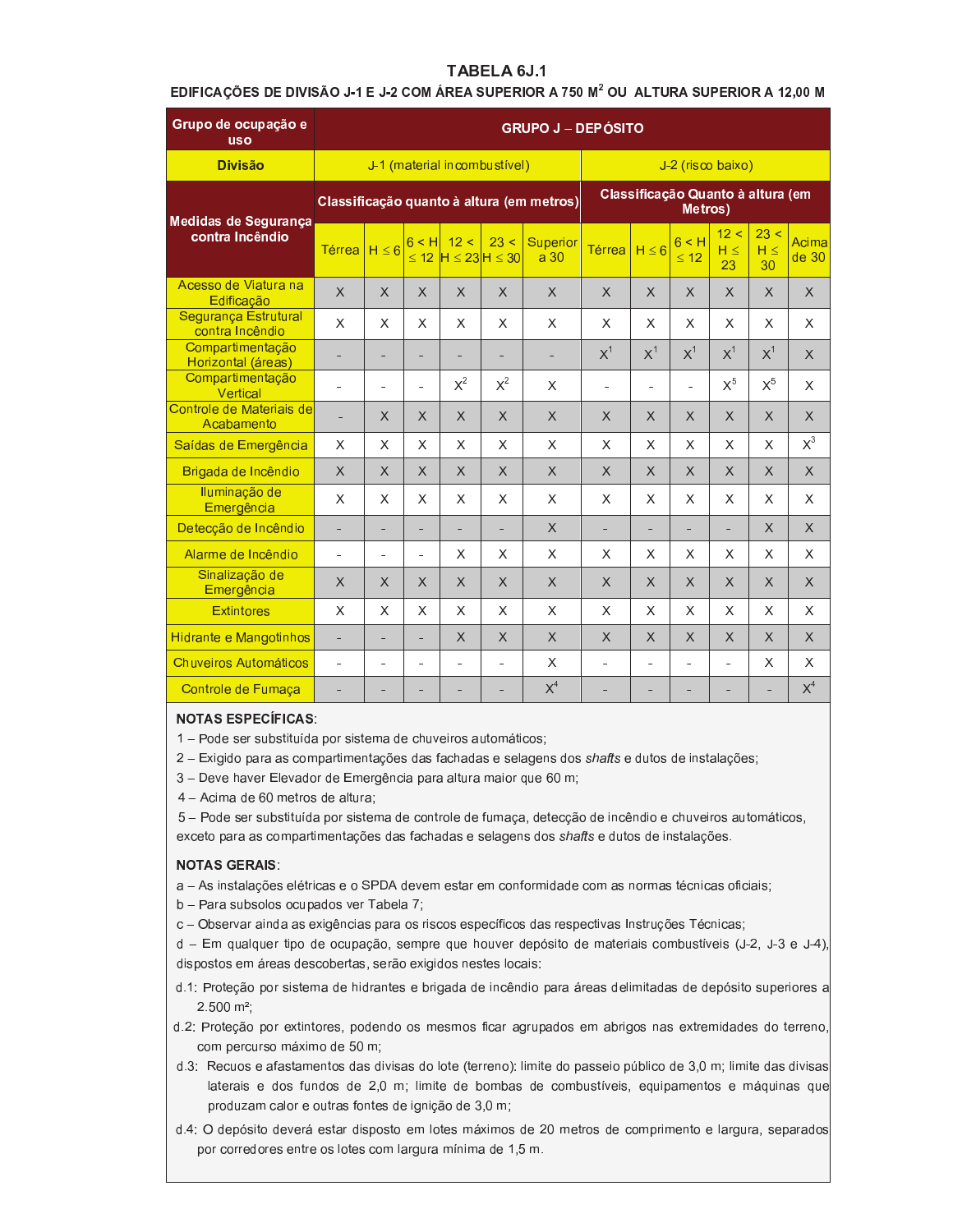# TABELA 6J.2

### EDIFICAÇÕES DE DIVISÃO J-3 E J-4 COM ÁREA SUPERIOR A 750 M<sup>2</sup> OU ALTURA SUPERIOR A 12,00 M

| Grupo de ocupação<br>e uso              | <b>GRUPO J – DEPÓSITO</b>                    |                   |                          |                     |                     |                |                                              |                          |                    |                     |                             |          |
|-----------------------------------------|----------------------------------------------|-------------------|--------------------------|---------------------|---------------------|----------------|----------------------------------------------|--------------------------|--------------------|---------------------|-----------------------------|----------|
| <b>Divisão</b>                          |                                              | J-3 (risco médio) |                          |                     |                     |                |                                              | J-4 (risco alto)         |                    |                     |                             |          |
| <b>Medidas de</b><br>Segurança contra   | Classificação quanto à altura (em<br>metros) |                   |                          |                     |                     |                | Classificação quanto à altura (em<br>metros) |                          |                    |                     |                             |          |
| Incêndio                                | Térrea                                       | $H \leq 6$        | 6 < H<br>$\leq 12$       | 12 < H<br>$\leq 23$ | 23 < H<br>$\leq 30$ | Acima<br>de 30 | <b>Térrea</b>                                | $H \leq 6$               | 6 < H<br>$\leq 12$ | 12 < H<br>$\leq 23$ | $23 < H$ Acima<br>$\leq 30$ | de 30    |
| Acesso de Viatura na<br>Edificação      | $\times$                                     | X                 | $\times$                 | $\times$            | $\times$            | X              | $\times$                                     | $\times$                 | $\times$           | X                   | $\times$                    | $\times$ |
| Segurança Estrutural<br>contra Incêndio | X                                            | X                 | X                        | X                   | X                   | X              | X                                            | X                        | X                  | X                   | X                           | X        |
| Compartimentação<br>Horizontal (áreas)  | $X^1$                                        | $X^1$             | $X^1$                    | $X^1$               | $X^1$               | X              | $X^1$                                        | $X^1$                    | X <sup>1</sup>     | X <sup>1</sup>      | $X^1$                       | $\times$ |
| Compartimentação<br>Vertical            | ä,                                           | ÷,                | ä,                       | $X^3$               | $X^3$               | X              | ä,                                           | ä,                       | ä,                 | $X^3$               | $X^3$                       | X        |
| Controle de Materiais<br>de Acabamento  | X                                            | X                 | X                        | $\times$            | $\times$            | X              | $\times$                                     | X                        | $\times$           | $\times$            | $\times$                    | X        |
| Saídas de<br>Emergência                 | X                                            | X                 | X                        | X                   | X                   | $X^2$          | X                                            | X                        | X                  | X                   | X                           | $X^2$    |
| Plano de Emergência                     | $\times$                                     | $\times$          | $\times$                 | $\times$            | $\times$            | $\times$       | $\times$                                     | $\times$                 | $\times$           | $\times$            | $\times$                    | $\times$ |
| Brigada de Incêndio                     | X                                            | X                 | X                        | X                   | X                   | X              | X                                            | X                        | X                  | X                   | X                           | X        |
| Iluminação de<br>Emergência             | $\times$                                     | X                 | X                        | $\times$            | X                   | X              | X                                            | $\times$                 | X                  | X                   | $\times$                    | X        |
| Detecção de Incêndio                    | $\overline{\phantom{a}}$                     | $\blacksquare$    | $\overline{\phantom{a}}$ | X                   | X                   | X              | $\overline{\phantom{a}}$                     | $\overline{\phantom{a}}$ | $\blacksquare$     | X                   | X                           | X        |
| Alarme de Incêndio                      | $\times$                                     | $\times$          | $\times$                 | $\times$            | $\times$            | $\times$       | $\times$                                     | $\times$                 | $\times$           | $\times$            | $\times$                    | $\times$ |
| Sinalização de<br>Emergência            | X                                            | X                 | X                        | X                   | X                   | X              | X                                            | X                        | X                  | X                   | X                           | X        |
| <b>Extintores</b>                       | X                                            | X                 | $\times$                 | $\times$            | $\times$            | $\times$       | $\times$                                     | X                        | $\times$           | X                   | $\times$                    | X        |
| Hidrante e<br><b>Mangotinhos</b>        | X                                            | X                 | X                        | X                   | X                   | X              | X                                            | X                        | X                  | X                   | X                           | X        |
| <b>Chuveiros</b><br>Automáticos         | ÷,                                           |                   | ÷,                       | $\sf X$             | $\times$            | $\times$       | $\blacksquare$                               |                          | ÷,                 | $\times$            | $\sf X$                     | X        |
| Controle de Fumaça                      | ÷                                            |                   |                          | ÷                   | ÷                   | X              | ä,                                           |                          |                    |                     | ÷,                          | X        |

#### **NOTAS ESPECÍFICAS:**

1 - Pode ser substituída por sistema de chuveiros automáticos;

2 - Deve haver Elevador de Emergência para altura maior que 60 m;

3 - Pode ser substituída por sistema de controle de fumaça, detecção de incêndio e chuveiros automáticos, exceto para as compartimentações das fachadas e selagens dos shafts e dutos de instalações.

#### **NOTAS GERAIS:**

- a As instalações elétricas e o SPDA devem estar em conformidade com as normas técnicas oficiais;
- b Para subsolos ocupados ver Tabela 7;
- c Observar ainda as exigências para os riscos específicos das respectivas Instruções Técnicas;

d - Em qualquer tipo de ocupação, sempre que houver depósito de materiais combustíveis (J-2, J-3 e J-4), dispostos em áreas descobertas, serão exigidos nestes locais:

- d.1: Proteção por sistema de hidrantes e brigada de incêndio para áreas delimitadas de depósito superiores a  $2.500 \text{ m}^2$ ;
- d.2: Proteção por extintores, podendo os mesmos ficar agrupados em abrigos nas extremidades do terreno, com percurso máximo de 50 m;
- d.3: Recuos e afastamentos das divisas do lote (terreno): limite do passeio público de 3,0 m; limite das divisas laterais e dos fundos de 2,0 m; limite de bombas de combustíveis, equipamentos e máquinas que produzam calor e outras fontes de ignição de 3,0 m;
- d.4: O depósito deverá estar disposto em lotes máximos de 20 metros de comprimento e largura, separados por corredores entre os lotes com largura mínima de 1,5 m.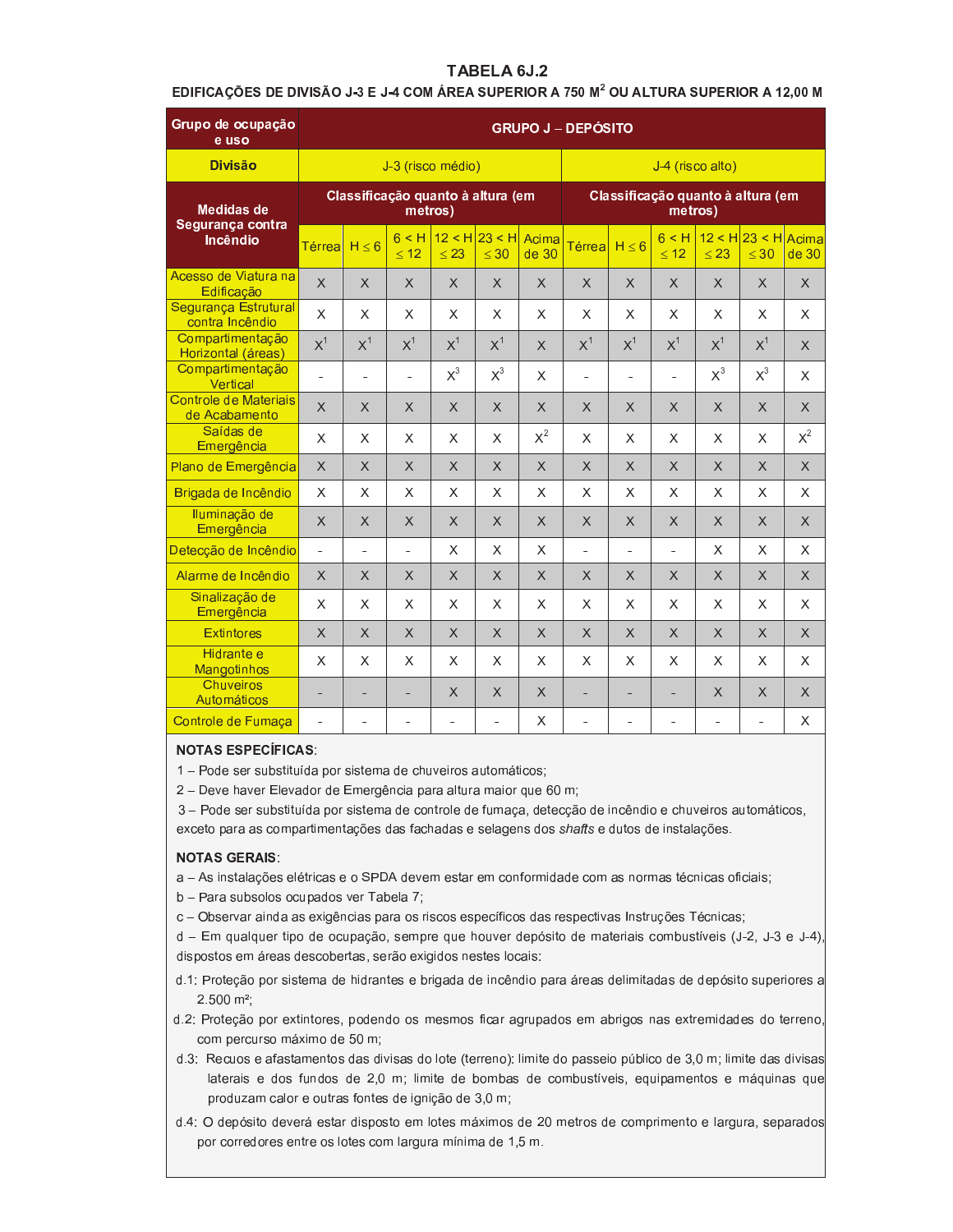# TABELA 6M.1 EDIFICAÇÕES E ÁREAS DE RISCO DE DIVISÃO M-1

| Grupo de ocupação e uso                      | <b>GRUPO M - ESPECIAIS</b> |              |                |                 |  |  |  |  |  |
|----------------------------------------------|----------------------------|--------------|----------------|-----------------|--|--|--|--|--|
| <b>Divisão</b>                               |                            | M-1 TÚNEL    |                |                 |  |  |  |  |  |
| Medidas de Segurança                         | Extensão em metros (m)     |              |                |                 |  |  |  |  |  |
| contra Incêndio                              | <b>Até 200</b>             | De 200 a 500 | De 500 a 1.000 | Acima de 1.0001 |  |  |  |  |  |
| Segurança Estrutural contra<br>Incêndio      | $\chi$                     | $\chi$       | $\times$       | $\chi$          |  |  |  |  |  |
| Saídas de Emergência                         | X                          | X            | X              | X               |  |  |  |  |  |
| Controle de Fumaça                           | $\chi$                     | $\times$     | $\times$       | $\chi$          |  |  |  |  |  |
| Plano de Emergência                          |                            | X            | X              | X               |  |  |  |  |  |
| Brigada de Incêndio                          |                            | $\chi$       | $\times$       | $\times$        |  |  |  |  |  |
| Iluminação de Emergência                     |                            | $\mathsf{X}$ | X              | $\times$        |  |  |  |  |  |
| Sistema de Comunicação                       |                            |              | $\mathsf{X}$   | $\mathsf{X}$    |  |  |  |  |  |
| Sistema de Circuito de TV<br>(monitoramento) |                            |              |                | X               |  |  |  |  |  |
| Sinalização de Emergência                    | $\times$                   | $\chi$       | $\times$       | $\times$        |  |  |  |  |  |
| <b>Extintores</b>                            |                            | X            | X              | $\mathsf{X}$    |  |  |  |  |  |
| Hidrante e Mangotinhos                       |                            | X            | X              | X               |  |  |  |  |  |

### **NOTAS ESPECÍFICAS:**

1 - Túneis acima de 1.000 metros de extensão devem ser regularizados mediante Comissão Técnica.

### **NOTAS GERAIS:**

a - Atender às exigências e condições particulares para as medidas de segurança contra incêndio de acordo com a ITCB-35 (túnel rodoviário);

b - As instalações elétricas devem estar em conformidade com as normas técnicas oficiais;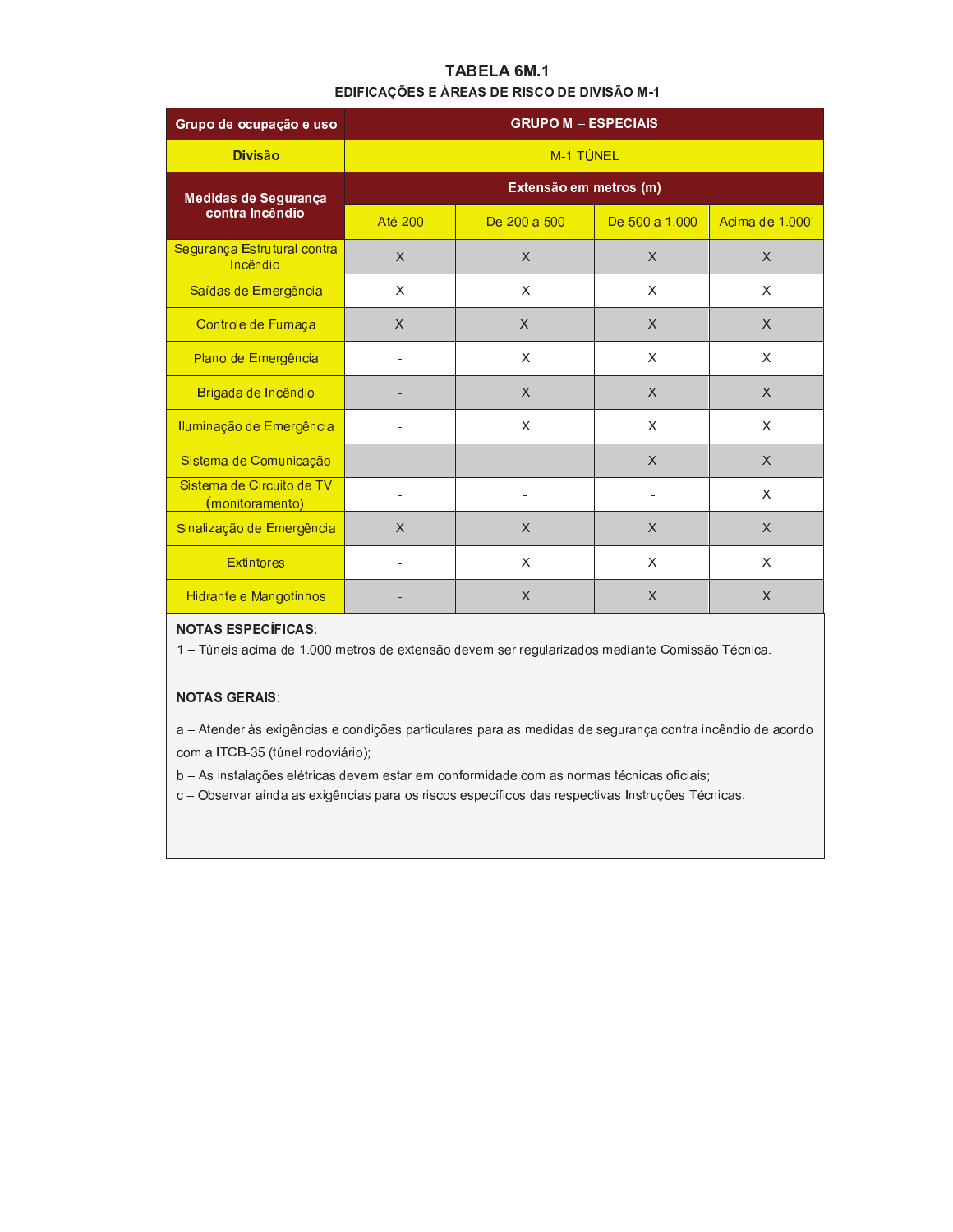# TABELA 6M.2

### EDIFICAÇÕES E ÁREAS DE RISCO DE DIVISÃO M-2 (QUALQUER ÁREA E ALTURA)

| Grupo de ocupação<br>e uso                        | <b>GRUPO M - ESPECIAIS</b>                                             |                                                                                 |                               |                                                     |                                                                  |  |  |  |
|---------------------------------------------------|------------------------------------------------------------------------|---------------------------------------------------------------------------------|-------------------------------|-----------------------------------------------------|------------------------------------------------------------------|--|--|--|
| <b>Divisão</b>                                    | M-2 - Líquidos e gases combustíveis e inflamáveis                      |                                                                                 |                               |                                                     |                                                                  |  |  |  |
|                                                   |                                                                        | Tanques ou cilindros e processos                                                |                               | Produtos acondicionados                             |                                                                  |  |  |  |
| <b>Medidas de</b><br>Segurança contra<br>Incêndio | Líquidos até 20 m <sup>3</sup><br>ou gases até 10m <sup>3</sup><br>(b) | Líquidos acima de<br>$20 \text{ m}^3$ ou gases<br>acima de 10m <sup>3</sup> (b) | Plataforma de<br>carregamento | Líquidos até<br>$20 m3$ ou<br>gases até<br>12.480kg | Líquidos<br>acima de 20<br>$m3$ ou gases<br>acima de<br>12.480kg |  |  |  |
| Acesso de Viatura na<br>Edificação                | X                                                                      | X                                                                               | $\times$                      | $\times$                                            | $\times$                                                         |  |  |  |
| Segurança Estrutural<br>contra Incêndio           |                                                                        |                                                                                 |                               | X                                                   | X                                                                |  |  |  |
| Compartimentação<br>Horizontal (áreas)            |                                                                        |                                                                                 |                               | X                                                   | $\sf X$                                                          |  |  |  |
| Compartimentação<br>Vertical                      |                                                                        |                                                                                 | $\overline{a}$                | X                                                   | X                                                                |  |  |  |
| Controle de Materiais<br>de Acabamento            |                                                                        |                                                                                 |                               | $\times$                                            | $\times$                                                         |  |  |  |
| Saídas de<br>Emergência                           |                                                                        |                                                                                 | X                             | X                                                   | X                                                                |  |  |  |
| Plano de Emergência                               |                                                                        | $\times$                                                                        | ÷.                            |                                                     | $\mathsf{X}$                                                     |  |  |  |
| Brigada de Incêndio                               |                                                                        | X                                                                               | X                             |                                                     | X                                                                |  |  |  |
| Iluminação de<br>Emergência                       |                                                                        |                                                                                 |                               | $X^{1,3}$                                           | $X^3$                                                            |  |  |  |
| Detecção de Incêndio                              | $\overline{\phantom{a}}$                                               | ÷,                                                                              | $\blacksquare$                | $\overline{a}$                                      | X                                                                |  |  |  |
| Alarme de Incêndio                                | ٠                                                                      | $\times$                                                                        | $\chi$                        | ۰                                                   | $\chi$                                                           |  |  |  |
| Sinalização de<br>Emergência                      | X                                                                      | X                                                                               | $\times$                      | X                                                   | X                                                                |  |  |  |
| <b>Extintores</b>                                 | $\overline{X}$                                                         | $\overline{\mathsf{X}}$                                                         | $\mathsf{X}$                  | $\times$                                            | $\mathsf{X}$                                                     |  |  |  |
| Hidrante e<br>Mangotinhos                         |                                                                        | X                                                                               | $X^2$                         |                                                     | X                                                                |  |  |  |
| Resfriamento                                      |                                                                        | X                                                                               | $X^2$                         |                                                     | $\times$                                                         |  |  |  |
| <b>Espuma</b>                                     |                                                                        | X                                                                               | $X^2$                         |                                                     | X                                                                |  |  |  |

# **NOTAS ESPECÍFICAS:**

1 - Somente quando a área construída for superior a 750 m<sup>2</sup>;

2 - Somente para líquidos inflamáveis e combustíveis, conforme exigências da ITCB-25 (proteção para líquidos inflamáveis e combustíveis);

3 - Luminárias à prova de explosão.

#### **NOTAS GERAIS:**

a - devem ser verificadas as exigências quanto ao armazenamento e processamento (produção, manipulação etc.) constante da ITCB-25 (Segurança contra Incêndio para líquidos inflamáveis e combustíveis); ITCB-28 (Manipulação, armazenamento, comercialização e utilização de GLP) e ITCB-29 (Comercialização, distribuição e utilização de gás natural);

b - considera-se para efeito de gases inflamáveis a capacidade total do volume em água que o recipiente pode comportar, expressa em m<sup>3</sup> (metros cúbicos);

c - as instalações elétricas e SPDA devem estar em conformidade com as normas técnicas oficiais.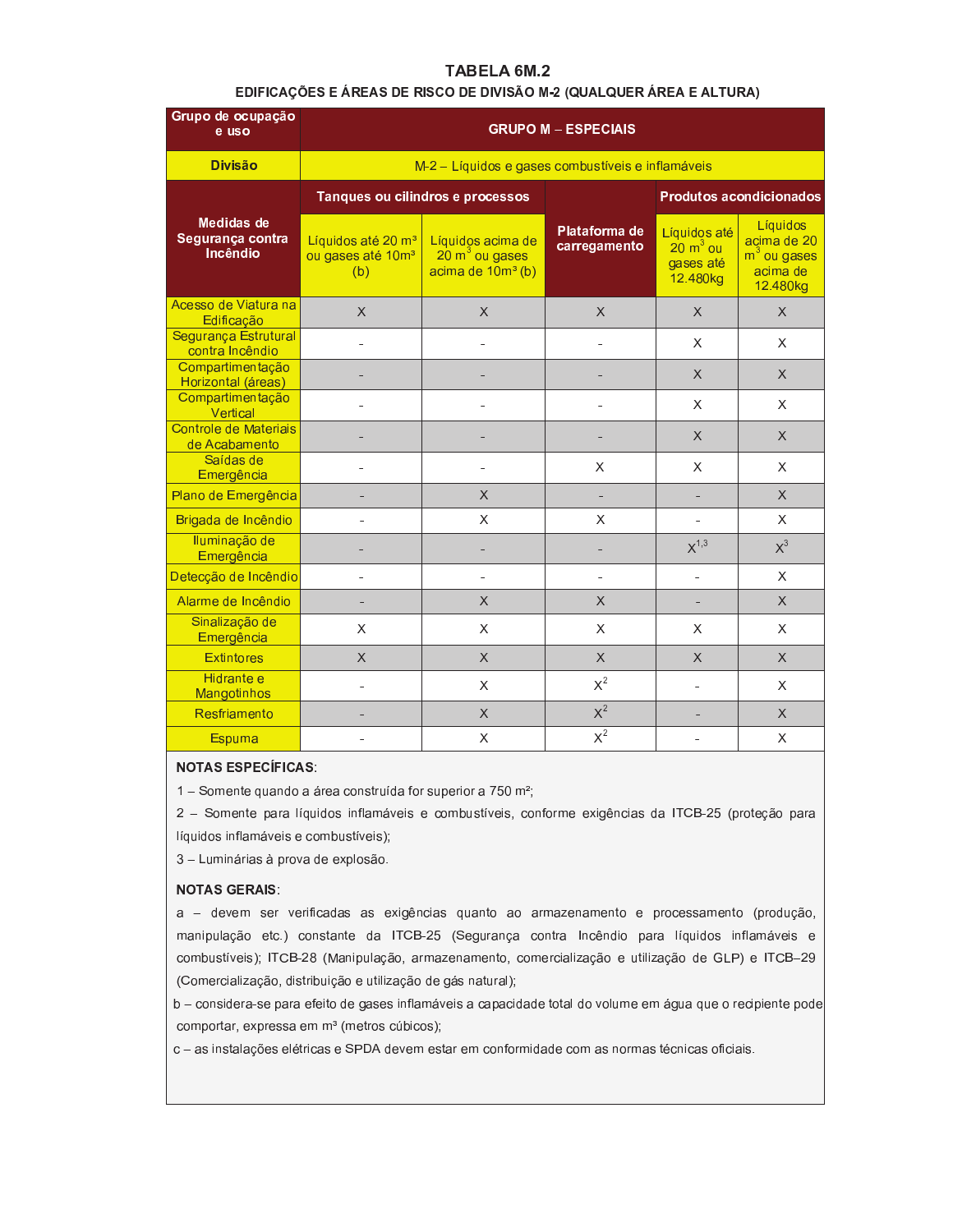### TABELA 6M.3 EDIFICAÇÕES E ÁREAS DE RISCO DE DIVISÃO M-3

| Grupo de ocupação e uso                 | <b>GRUPO M - ESPECIAIS</b>                |                                         |                |                |                |             |  |  |
|-----------------------------------------|-------------------------------------------|-----------------------------------------|----------------|----------------|----------------|-------------|--|--|
| <b>Divisão</b>                          |                                           | M-3 - Centrais de Comunicação e Energia |                |                |                |             |  |  |
| Medidas de Segurança                    | Classificação Quanto à altura (em metros) |                                         |                |                |                |             |  |  |
| contra Incêndio                         | Térrea                                    | $H \leq 6$                              | 6 < H < 12     | 12 < H < 23    | 23 < H < 30    | Acima de 30 |  |  |
| Acesso de Viatura na<br>Edificação      | X                                         | $\mathsf{X}$                            | $\times$       | $\times$       | $\mathsf{X}$   | X           |  |  |
| Segurança Estrutural contra<br>Incêndio | X                                         | X                                       | X              | X              | X              | X           |  |  |
| Compartimentação<br>Horizontal (áreas)  | X                                         | X                                       | X              | $\times$       | X              | X           |  |  |
| Compartimentação Vertical               | ÷                                         | $\sim$                                  | $\blacksquare$ | X              | X              | X           |  |  |
| Controle de Materiais de<br>Acabamento  | X                                         | $\times$                                | $\times$       | $\times$       | $\chi$         | X           |  |  |
| Saídas de Emergência                    | X                                         | X                                       | X              | X              | X              | X           |  |  |
| Plano de Emergência                     |                                           |                                         |                | $\times$       | $\mathsf{X}$   | X           |  |  |
| Brigada de Incêndio                     | X                                         | X                                       | X              | X              | X              | X           |  |  |
| Iluminação de Emergência                | $\times$                                  | $\times$                                | $\times$       | $\times$       | $\chi$         | X           |  |  |
| Detecção de Incêndio                    | $\sim$                                    | $\sim$                                  | X              | X              | X              | X           |  |  |
| Alarme de Incêndio                      | X                                         | $\times$                                | $\times$       | X              | $\times$       | X           |  |  |
| Sinalização de Emergência               | X                                         | X                                       | X              | X              | X              | X           |  |  |
| <b>Extintores</b>                       | X                                         | X                                       | $\times$       | $\times$       | $\times$       | X           |  |  |
| Hidrante e Mangotinhos                  | X                                         | X                                       | X              | X              | X              | X           |  |  |
| Chuveiros Automáticos                   |                                           |                                         |                | X <sup>1</sup> | X <sup>1</sup> | $\times$    |  |  |

### **NOTA ESPECÍFICA:**

1 - O sistema de chuveiros automáticos para a divisão M-3 pode ser substituído por sistema de gases, através de supressão total do ambiente.

### **NOTAS GERAIS:**

a - Para as subestações elétricas deve-se observar também os critérios da ITCB-37 (subestação elétrica);

b - As instalações elétricas e o SPDA devem estar em conformidade com as normas técnicas oficiais;

c - Para subsolos ocupados ver Tabela 7;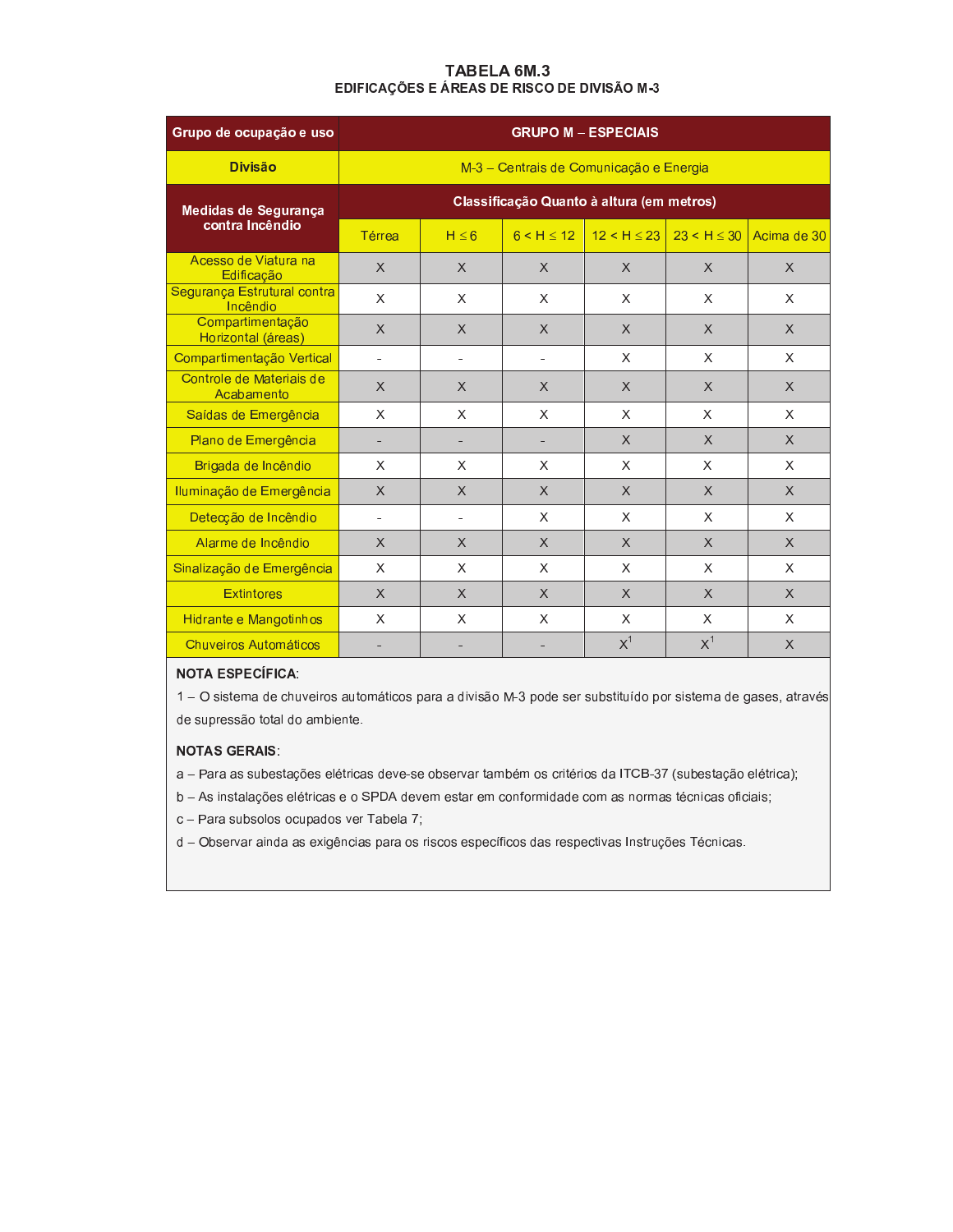# TABELA 6M.4

### EDIFICAÇÕES DE DIVISÃO M-4 E M-7 COM ÁREA SUPERIOR A 750 M<sup>2</sup>

| Grupo de ocupação e uso            | <b>GRUPO M - ESPECIAIS</b>                                         |                               |  |  |  |  |  |
|------------------------------------|--------------------------------------------------------------------|-------------------------------|--|--|--|--|--|
| <b>Divisão</b>                     | M-4 (propriedade em transformação)<br>e M-7 (pátio de contêineres) |                               |  |  |  |  |  |
| Medidas de Segurança               | Classificação quanto à altura (em metros)                          |                               |  |  |  |  |  |
| contra Incêndio                    | M-4 (qualquer altura)                                              | M-7 (térreo – áreas externas) |  |  |  |  |  |
| Acesso de Viatura na<br>Edificação | X                                                                  | X                             |  |  |  |  |  |
| Saídas de Emergência               | $X^1$                                                              | $X^1$                         |  |  |  |  |  |
| Brigada de Incêndio                | X                                                                  | $\times$                      |  |  |  |  |  |
| Sinalização de Emergência          | X                                                                  | X                             |  |  |  |  |  |
| <b>Extintores</b>                  | X                                                                  | X                             |  |  |  |  |  |

### **NOTAS ESPECÍFICAS:**

1 - Para M-4: aceitam-se as próprias saídas da edificação, podendo as escadas ser do tipo NE. Para M-7: aceitam-se os arruamentos entre as quadras de armazenamento (vide ITCB-36 - pátio de contêiner).

#### **NOTAS GERAIS:**

a - Observar também as exigências da ITCB-36 (pátio de contêiner);

b - As áreas a serem consideradas para M-7 são as áreas dos terrenos abertos (lotes) onde há depósito de contêineres;

c - Quando houver edificação (construção) dentro do terreno das áreas de riscos, deve-se também verificar as exigências particulares para cada ocupação. Casos específicos, adotar Comissão Técnica;

d - As instalações elétricas e o SPDA devem estar em conformidade com as normas técnicas oficiais;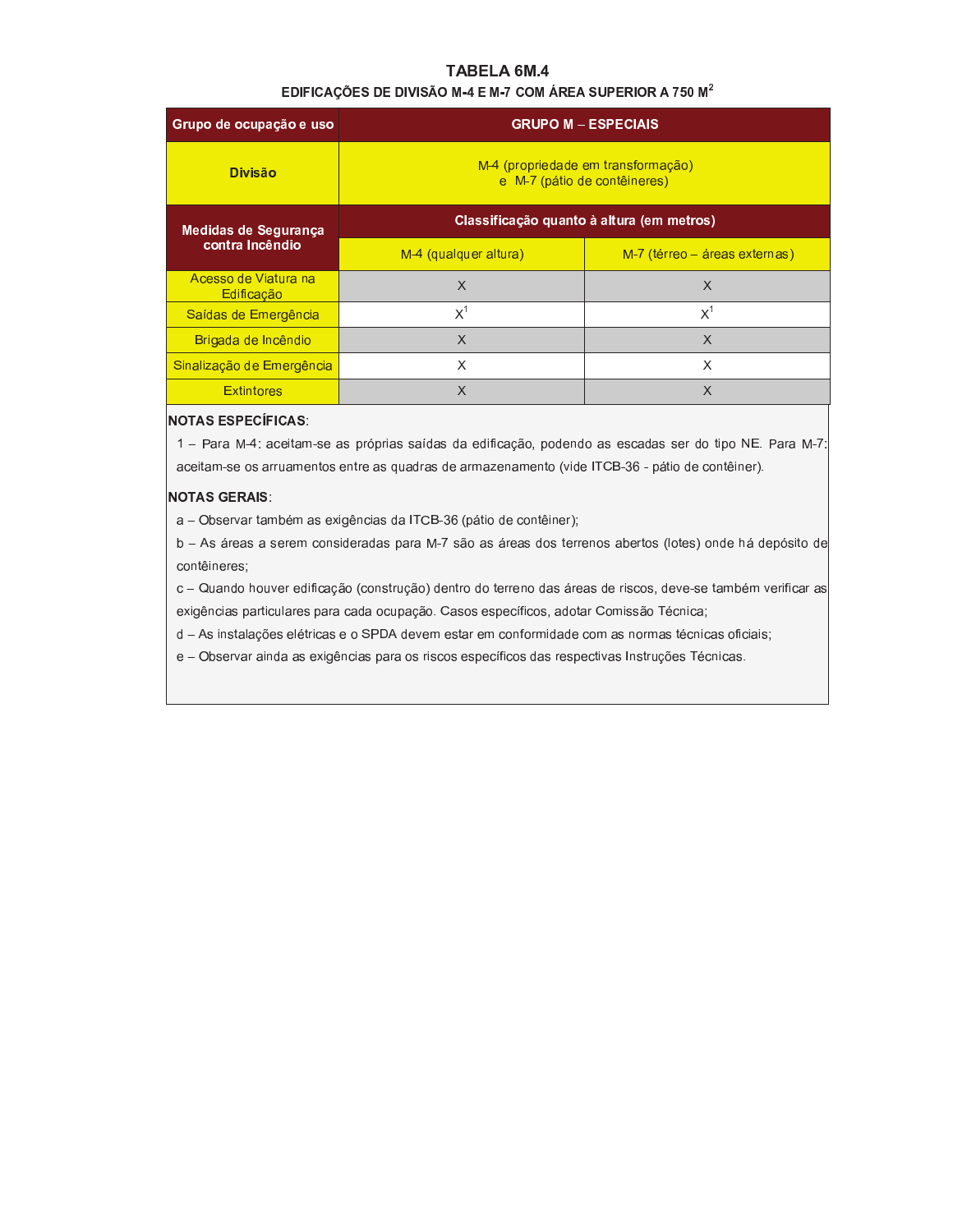# TABELA 6M.5 EDIFICAÇÕES DE DIVISÃO M-5 (SILOS)

| Grupo de ocupação e uso            | <b>GRUPO M - ESPECIAIS</b>                |            |                                     |              |                                 |             |  |  |
|------------------------------------|-------------------------------------------|------------|-------------------------------------|--------------|---------------------------------|-------------|--|--|
| <b>Divisão</b>                     |                                           |            | M-5 (silos, armazenamento de grãos) |              |                                 |             |  |  |
| Medidas de Segurança               | Classificação quanto à altura (em metros) |            |                                     |              |                                 |             |  |  |
| contra Incêndio                    | Térrea                                    | $H \leq 6$ | 6 < H < 12                          |              | $12 < H \le 23$ 23 < H $\le$ 30 | Acima de 30 |  |  |
| Acesso de Viatura na<br>Edificação | $\chi$                                    | $\times$   | $\times$                            | $\times$     | X                               | $\times$    |  |  |
| Saídas de Emergência               | $\times$                                  | X          | X                                   | $\times$     | X                               | X           |  |  |
| Plano de Emergência                | $X^1$                                     | $X^1$      | $X^1$                               | $X^1$        | $X^1$                           | $X^1$       |  |  |
| Brigada de Incêndio                | $\times$                                  | X          | X                                   | X            | X                               | X           |  |  |
| Iluminação de Emergência           | $X^2$                                     | $X^2$      | $X^2$                               | $X^2$        | $X^2$                           | $X^2$       |  |  |
| Controle de Temperatura            | $X^3$                                     | $X^3$      | $X^3$                               | $X^3$        | $X^3$                           | $X^3$       |  |  |
| Alarme de Incêndio                 | $\times$                                  | $\chi$     | $\times$                            | $\chi$       | $\mathsf{X}$                    | $\chi$      |  |  |
| Sinalização de Emergência          | X                                         | X          | X                                   | X            | X                               | X           |  |  |
| <b>Extintores</b>                  | $\mathsf{X}$                              | $\times$   | $\mathsf{X}$                        | $\mathsf{X}$ | $\times$                        | $\chi$      |  |  |
| <b>Hidrante e Mangotinhos</b>      | $X^3$                                     | $X^3$      | $X^3$                               | $X^3$        | $X^3$                           | $X^3$       |  |  |
| Chuveiros Automáticos              | $X^3$                                     | $X^3$      | $X^3$                               | $X^3$        | $X^3$                           | $X^3$       |  |  |
| Controle de Fontes de<br>Ignição   | X <sup>4</sup>                            | $X^4$      | $X^4$                               | $X^4$        | $X^4$                           | $X^4$       |  |  |
| Controle de "Pós"                  | X <sup>4</sup>                            | $X^4$      | $X^4$                               | $X^4$        | $X^4$                           | $X^4$       |  |  |
| <b>SPDA</b>                        | X                                         | X          | X                                   | X            | X                               | X           |  |  |

# **NOTAS ESPECÍFICAS:**

- 1 Áreas de risco que possuam mais de um depósito de silagem;
- 2 Somente para as áreas de circulação;
- 3 Observar regras e condições particulares para essa medida na ITCB-27 (armazenamento em silos);
- 4 Nas áreas com acúmulo de pós.

### **NOTAS GERAIS:**

- a Observar ainda as exigências particulares da ITCB-27 (armazenamento em silos);
- b As instalações elétricas e o SPDA devem estar em conformidade com as normas técnicas oficiais;
- c Para subsolos ocupados ver Tabela 7;
- d Observar ainda as exigências para os riscos específicos das respectivas Instruções Técnicas.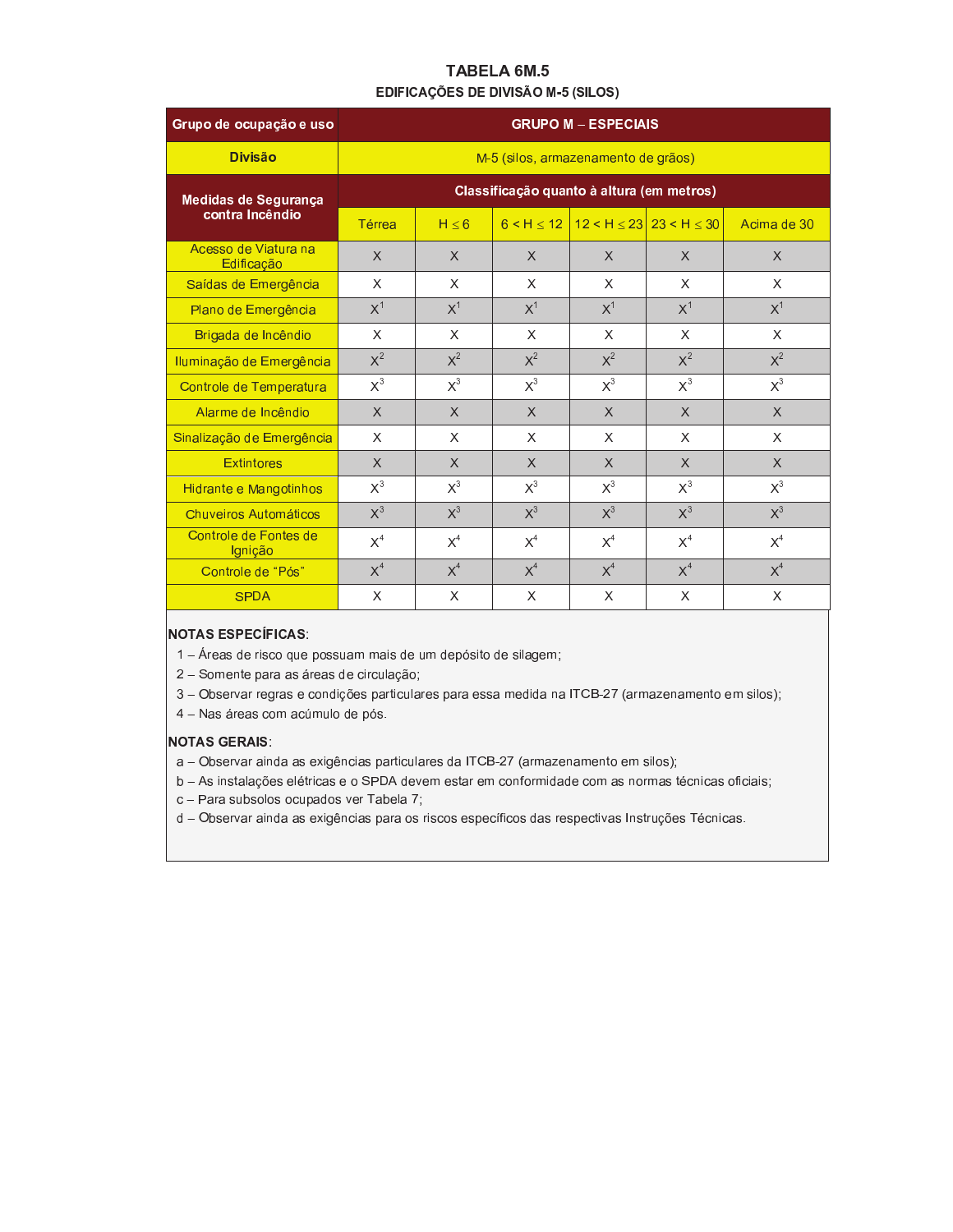# **TABELA7** EXIGÊNCIAS ADICIONAIS PARA OCUPAÇÕES EM SUBSOLOS<br>DIFERENTES DE ESTACIONAMENTO

| Área ocupada (m <sup>2</sup> )<br>$no(s)$ subsolo(s) |                                  | Ocupação do<br>subsolo                                               | Medidas de segurança adicionais no subsolo                                                                                                                                                                                                                                                                                                                             |
|------------------------------------------------------|----------------------------------|----------------------------------------------------------------------|------------------------------------------------------------------------------------------------------------------------------------------------------------------------------------------------------------------------------------------------------------------------------------------------------------------------------------------------------------------------|
|                                                      | Até 50                           | Todas                                                                | · Sem exigências adicionais                                                                                                                                                                                                                                                                                                                                            |
|                                                      |                                  | Depósito                                                             | • Depósitos individuais <sup>1</sup> com área máxima até 5m <sup>2</sup> cada, ou<br>• Depósitos individuais <sup>1</sup> com área máxima até 25m <sup>2</sup> cada e detecção<br>automática de incêndio no depósito, ou<br>• Chuveiros automáticos <sup>2</sup> de resposta rápida no depósito, ou<br>· Controle de fumaça.                                           |
|                                                      | Entre 50<br>e 100                | Divisões<br>$F-1$ , $F-2$ , $F-3$ , $F-5$ ,<br>$F-6, F-10$           | • Ambientes subdividos <sup>1</sup> com área máxima até 50m <sup>2</sup> e detecção automática<br>de incêndio em todo o subsolo, ou<br>• Chuveiros automáticos <sup>3</sup> de resposta rápida em todo subsolo, ou<br>· Controle de fumaça.                                                                                                                            |
|                                                      |                                  | Outras ocupações                                                     | • Ambientes subdividos <sup>1</sup> com área máxima até 50m <sup>2</sup> e detecção automática<br>de incêndio nos ambientes ocupados, ou<br>• Chuveiros automáticos <sup>2</sup> de resposta rápida nos ambientes ocupados, ou<br>· Controle de fumaça.                                                                                                                |
|                                                      | Depósito                         |                                                                      | • Depósitos individuais <sup>1</sup> com área máxima até 5m <sup>2</sup> cada, ou<br>• Ambientes subdividos <sup>1</sup> com área máxima até 50m <sup>2</sup> , detecção automática<br>de incêndio no depósito e exaustão <sup>4</sup> , ou<br>• Chuveiros automáticos <sup>3</sup> de resposta rápida no depósito e exaustão <sup>4</sup> ou<br>· Controle de fumaça. |
| <b>No</b><br>primeiro<br>ou<br>segundo<br>subsolo    | Entre<br>100 <sub>e</sub><br>250 | <b>Divisões</b><br>$F-1$ , $F-2$ , $F-3$ , $F-5$ ,<br>$F-6$ , $F-10$ | · Detecção automática de incêndio em todo o subsolo, exaustão <sup>4</sup> e duas<br>saídas de emergência ou<br>• Chuveiros automáticos <sup>3</sup> de resposta rápida em todo o subsolo e<br>exaustão <sup>4</sup> , ou<br>· Controle de fumaça.                                                                                                                     |
|                                                      |                                  | Outras ocupações                                                     | $\bullet$ Detecção automática de incêndio nos ambientes ocupados e exaustão $^4$ ,<br>ou<br>• Chuveiros automáticos <sup>3</sup> de resposta rápida nos ambientes ocupados e<br>exaustão <sup>4</sup> , ou<br>· Controle de fumaça.                                                                                                                                    |
|                                                      |                                  | Depósito <sup>5</sup>                                                | • Depósitos individuais <sup>1</sup> , em edificações residenciais, com área máxima até<br>5m <sup>2</sup> cada, ou<br>· Detecção automática de incêndio em todo o subsolo e exaustão <sup>4</sup> ou<br>• Chuveiros automáticos <sup>3</sup> de resposta rápida em todo o subsolo e<br>exaustão <sup>4</sup> , ou<br>• Controle de fumaça.                            |
|                                                      | Entre<br>250 e<br>500            | Divisoes<br>$F-1$ , $F-2$ , $F-3$ , $F-5$ ,<br>$F-6, F-10$           | $\bullet$ Detecção automática de incêndio em todo o subsolo, exaustão $^4$ e duas<br>saídas de emergência em lados opostos, ou<br>• Chuveiros automáticos <sup>3</sup> de resposta rápida em todo o subsolo e<br>exaustão <sup>4</sup> , ou<br>· Controle de fumaça.                                                                                                   |
|                                                      |                                  | Outras ocupações                                                     | • Detecção automática de incêndio em todo o subsolo e exaustão <sup>4</sup> ou<br>• Chuveiros automáticos <sup>3</sup> de resposta rápida em todo o subsolo e<br>exaustão <sup>4</sup> , ou<br>• Controle de fumaça.                                                                                                                                                   |
|                                                      | Acima de<br>500                  | Depósito <sup>5</sup>                                                | • Depósitos individuais <sup>1</sup> , em edificações residenciais, com área máxima até<br>5m <sup>2</sup> cada, ou<br>$\bullet$ Chuveiros automáticos <sup>3</sup> de resposta rápida e detecção automática de<br>incêndio, em todo o subsolo, duas saídas de emergência em lados<br>opostos e controle de fumaça.                                                    |
|                                                      |                                  | Outras ocupações                                                     | • Chuveiros automáticos $3$ de resposta rápida e detecção automática de<br>incêndio, em todo o subsolo, duas saídas de emergência em lados<br>opostos e controle de fumaça.                                                                                                                                                                                            |